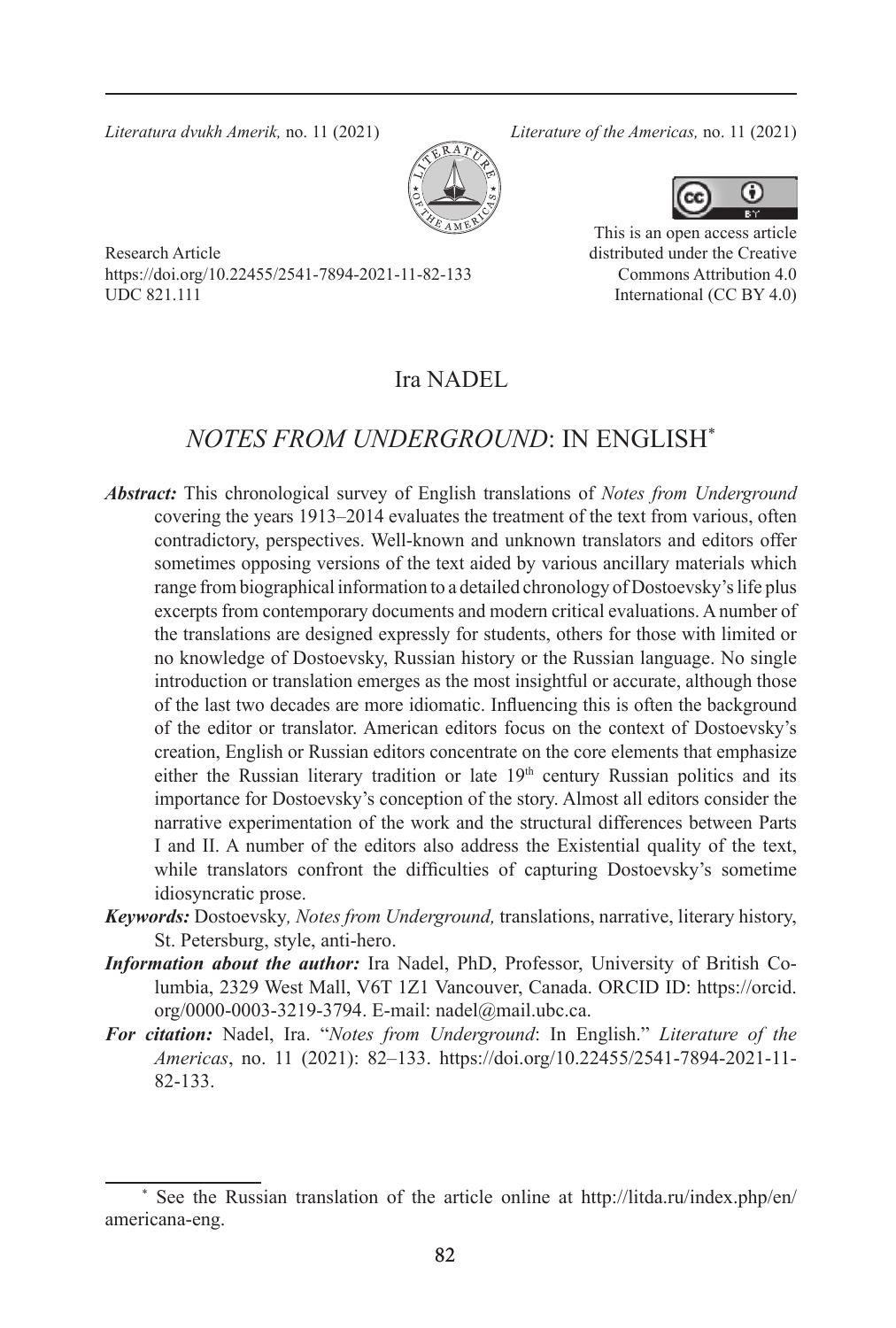Литература двух Америк. 2021. № 11 *Literature of the Americas,* no. 11 (2021)





distributed under the Creative Commons Attribution 4.0 International (CC BY 4.0)

Научная статья https://doi.org/10.22455/2541-7894-2021-11-82-133 УДК 821.111

## Айра НЕЙДЕЛ

# «ЗАПИСКИ ИЗ ПОДПОЛЬЯ» НА АНГЛИЙСКОМ ЯЗЫКЕ\*

- *Аннотация:* Хронологический обзор переводов повести Ф.М. Достоевского «Записки из подполья» охватывает 1913–2014 гг. и ее интерпретаций с разных, порой противоречивых точек зрения. Как хорошо известные, так и неизвестные переводчики и редакторы изданий повести предлагали различные, порой противоречащие друг другу версии текста, сопровождая их разными сопутствующими материалами биографическими сведениями, вплоть до подробной хронологии жизненного пути Достоевского, а также современной критикой. Ряд переводов специально готовились для студенческой аудитории, другие — для читателей, мало или вовсе ничего не знающих о Достоевском, русской истории и русском языке. Ни один перевод и ни одно из предисловий нельзя выделить как самые глубокие, полные или точные, хотя в последние два десятилетия появились более идиоматические переводы. Нередко заметную роль играют фоновые знания переводчика или редактора. Американские редакторы в большей степени сосредоточены на контексте повести Достоевского, английские или русские редакторы — на основополагающих элементах, которые связаны либо с русской литературной традицией, либо с политическими вопросами, актуальными для России конца XIX в. и существенными для проблематики «Записок из подполья». Практически все редакторы отмечают экспериментальный характер повествовательной техники в этом произведении и структурные отличия между первой и второй частями повести. Целый ряд редакторов подчеркивают экзистенциалистский характер текста. Для переводчиков же сложней всего оказывается задача схватить и передать идиостиль прозы Достоевского.
- *Ключевые слова:* Достоевский, «Записки из подполья», перевод, повествование, история литературы, Санкт-Петербург, стиль, антигерой.
- *Сведения об авторе:* Айра Б. Нейдел, PhD, профессор, Университет Британской Колумбии, 2329 Уэст Молл, V6T 1Z4 г. Ванкувер, Канада. ORCID ID: https://orcid. org/0000-0003-3219-3794. E-mail: nadel@mail.ubc.ca.
- *Для цитирования: Нейдел А.Б.* «Записки из подполья» на английском языке // Литература двух Америк. 2021. № 11. С. 82–133. https://doi.org/10.22455/2541-7894-2021- 11-82-133.

Русский перевод статьи см. на сайте журнала «Литература двух Америк»: http://litda.ru/index.php/ru/americana.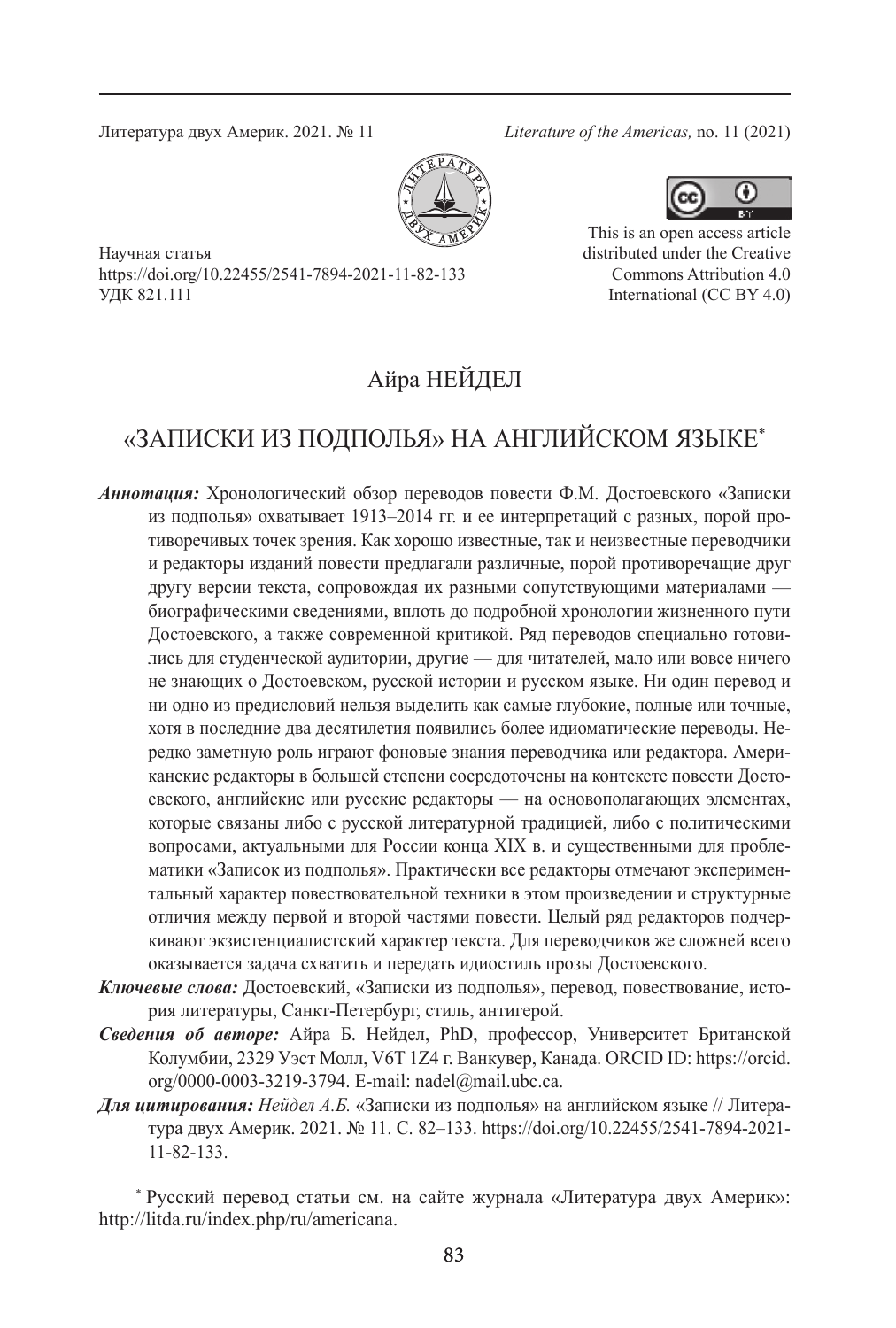Even in those days I carried my underground deep within me. *Fyodor Dostoevsky. Notes from Underground (part 2, chapter 1)*

I

To start, a comparison of four different translations of the same section. At the opening of chapter 11 in the first part of *Notes from Underground* in the Ronald Wilks translation, we read:

To sum up, gentlemen: the best thing is to do nothing! Better conscious inertia! So, long live the underground! Although I may have said that I envy the normal man with all the rancour of which I'm capable, I wouldn't care to be him in the situation in which I see him (although I shan't stop envying him all the same. No, no, in any event the underground I smore advantageous!). There one can at least... Ah! You see, here again I'm lying! I'm lying because I myself know, as sure as twice two is four, that it's not the underground that's better in any way, but something else, something completely different which I long for but which I cannot find. To hell with the underground! [Dostoevsky 2009: 34]

The confused speaker celebrating and denigrating the underground, grasping for meaning in its value, establishes the tone of his inquiry throughout this translation. As the speaker emphasizes in chapter 2, "to be excessively conscious is a disease" and this disease permeates his short novel both seducing and repelling the reader [Dostoevsky 2009: 6].

A more recent, 2014 translation (Wilk's appeared in 2009) of the same passage emphasizs a more formal voice, controlled and orderly and reasoned while expressing a similar idea:

In the final analysis, gentlemen, it's better not to do anything. Conscious inertia is best. So then, long live the underground! I may have said that I am bitterly green with envy of normal men, but under the conditions I see them in, I wouldn't want to be one (though I still won't stop envying them. No, no, in any case the underground is more advantageous!). there at least you can... Eh!, Why, here I am lying again! I'm lying because I myself know, like two times two, that it is not the underground that is better but something else, something completely different, which I'm yearning for but won't find by any means! To hell with the underground! [Dostoevsky 2014: 46]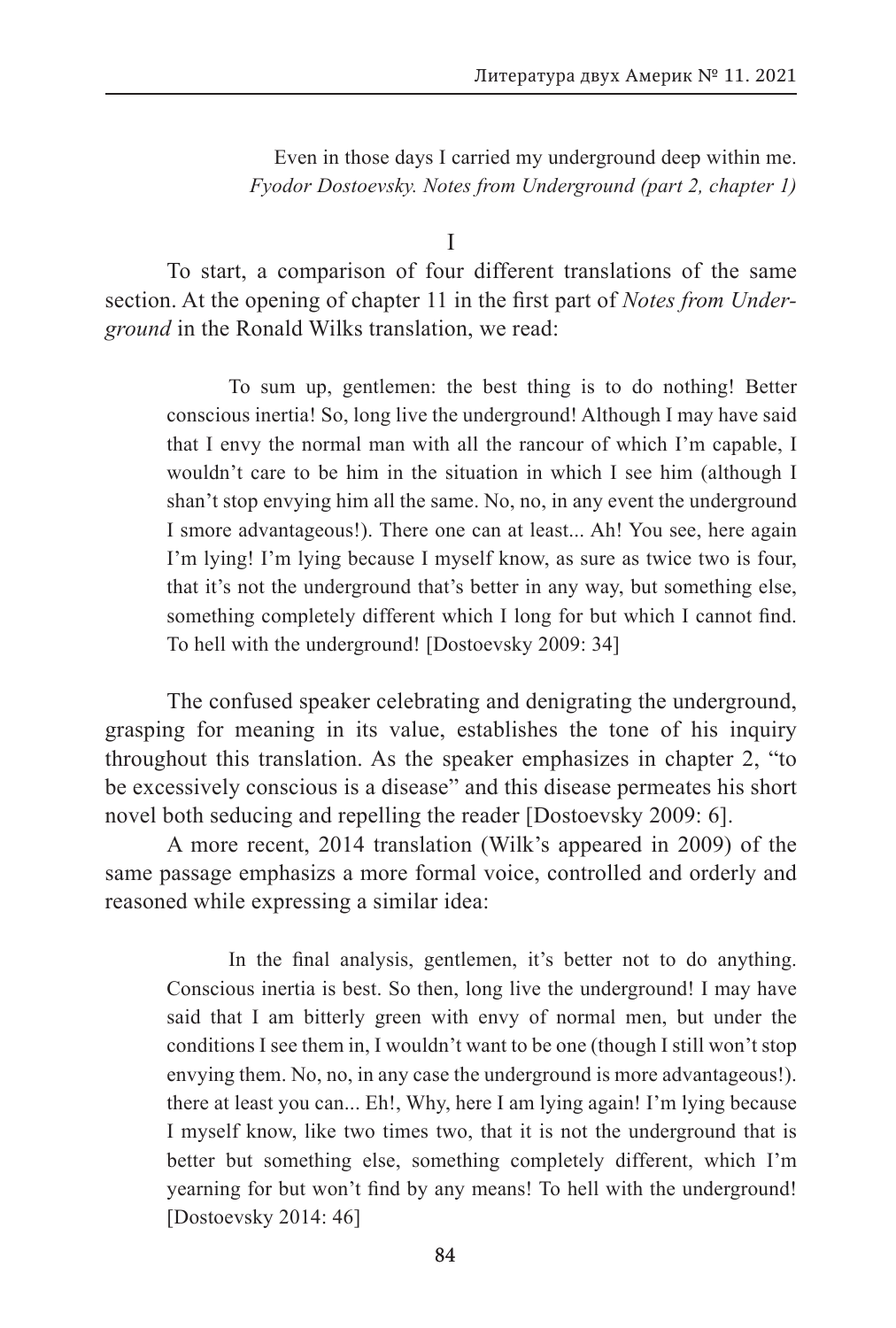Diction conveys the explicit and implicit formality with words like "analysis," "advantageous," and "yearning." The reader does not feel the same immediacy of voice, nor involvement with the speaker who seems to be offering a lecture rather than expressing his inner feelings.

An earlier translation, the popular Constance Garnett which first appeared in 1918, offers yet another version of the same scene but again with a certain Edwardian, fustian flair:

The long and the short of it is, gentlemen, that it is better to do nothing! Better conscious inertia! And so hurrah for underground! Though I have said that I envy the normal man to the last drop of my bile, yet I should not care to be in his place such as he is now (though I shall not cease envying him). No, no; anyway the underground life is more advantageous. There, at any rate, one can... Oh, but even now I am lying! I am lying because I know myself that it is not underground that is better, but something different, quite different, for which I am thirsting, but which I cannot find! Damn underground! [Dostoevsky 1918: n.p.]

Garnett is here taken with the dignity and seriousness of the writer; her efforts at informality are awkward and forced: "hurrah for underground!", "the underground life is more advantageous," "thirsting." When she came upon a phrase or word she did not understand, her remedy was swift: omit it. She also eliminated any idiosyncrasies of narrative voice, the very elements that more contemporary translators emphasize to give the narrator his individuality and modernity. Garnett's Underground Man sounds quite 19<sup>th</sup> century; Wilks or Lodge's, quite contemporary.

Garnett had already translated *The Brothers Karamazov* (1912), *The Possessed* (1913), *Crime and Punishment* (1914*)* and *The Double* (1917) before *Notes* and was well-known to the public as the premier translator of Russian literature of her time. But as later translations appeared, she was thought to smooth out the intensity of Dostoevsky in general and the Underground Man in particular. Later translators became more informal with a stronger sense of a modern, informed reader.

Finally, an English translation from 1913, Dostoevsky's work retitled as *Letters from the Underworld*, translated by C.J. Hogarth and published in London. The opening of chapter 11, part 1 begins with

So at length, gentlemen, we have reached the conclusion that the best thing for us to do is to do nothing at all, but to sink into a state of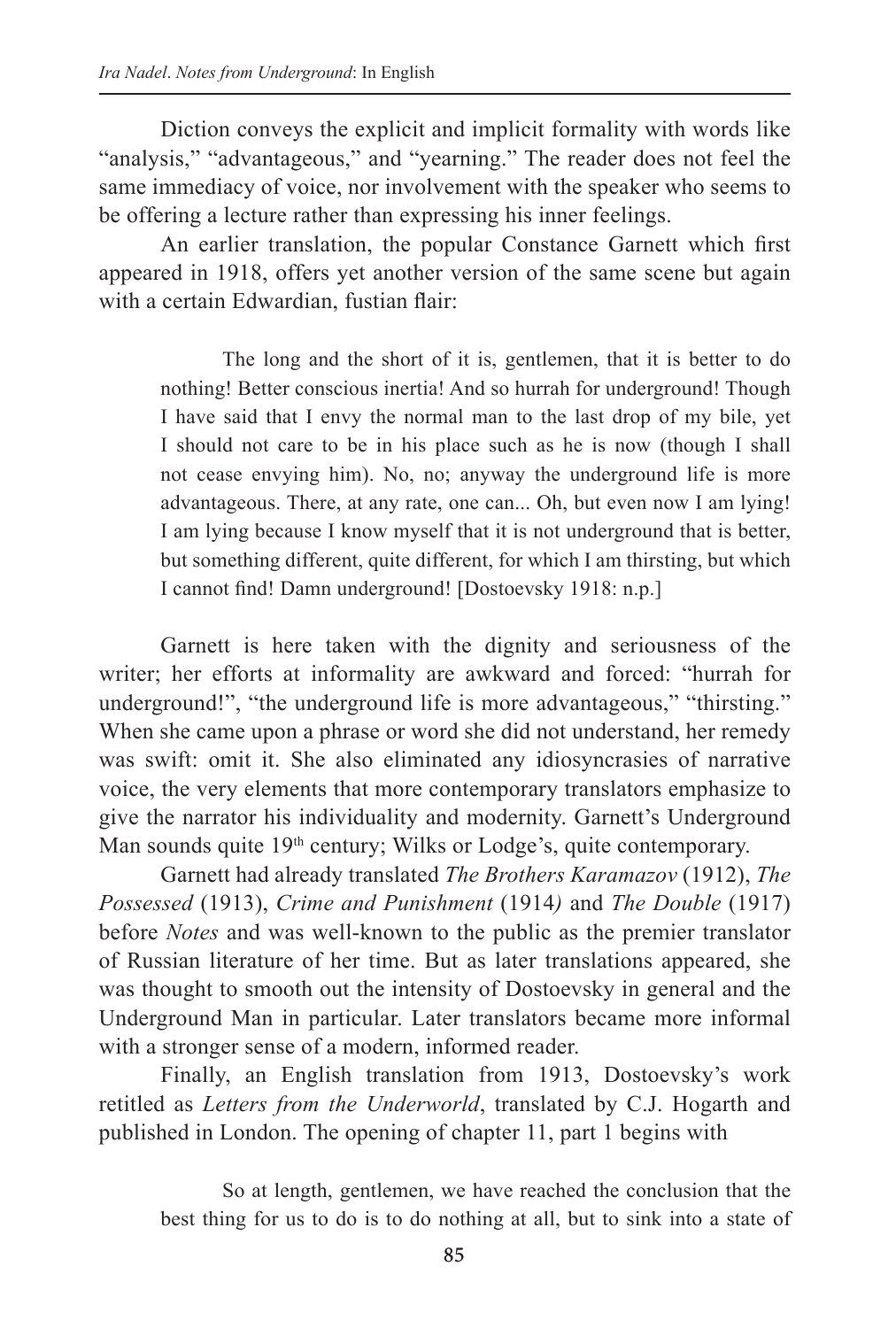contemplative inertia. For that purpose all hail the underground! True, I said above that I profoundly envy the normal man; yet, under the conditions in which I see him placed, I have no wish to be he. That is to say, though I envy him, I find the underworld better, since at least one can — Yet I am lying. I am lying because, even as I know that two and two make four, so do I know that it is not the underworld which is so much better, but something else, something else — something for which I am hungry, but which I shall never find. Ah no! To the devil with the underworld! [Dostoevsky 1913: 44]

Here, a formality of syntax reigns generating wordiness matched by a certain pompousness of speech ("hail the underground!"). Through its elevated rhetoric the statements sound dictated rather than spoken.

II

What do these four examples reveal and what do they show about representing *Notes* in English? One answer might be what one could call reverse engineering — the language becoming more informal and casual the further one gets from the original publication of the story, and the further one moves away from the Russian. Encouraging this process are the publishers who realized from the start that for Dostoevsky to appeal, his work had to be approachable and understandable almost from the first glance at his sentences. They also realized that they had to "sell" Dostoevsky to the reader, hence the repeated biographical introductions to the editions, rather than an immediate engagement with the text.

From the perspective of reception, to be seen reading Russian literature was thought to be a sign of education and cosmopolitanism, drawing both an elite and common readership.<sup>1</sup> Market decisions and commercial decisions were as important as the quality of the translations. These were long books and there was no guarantee of sales. The reverse was equally uncertain: translators did not receive a royalty, only a modest fee and perhaps some prestige [McAteer 2021: xiii–xiv]. But this gradually changed, especially with Penguin books. Illustrating the care with which publishers approached the idea of Russian translations, however, Alan Lane, the founder of Penguin, contacted two émigré Russians: Samuel S. Koteliansky, a translator who worked with Virginia Woolf on collabora-

See [Beasley 2020], [Beasley, Bullock 2013]. Also helpful is [Blume 2011] on the construction of reputation for Russian writers in England.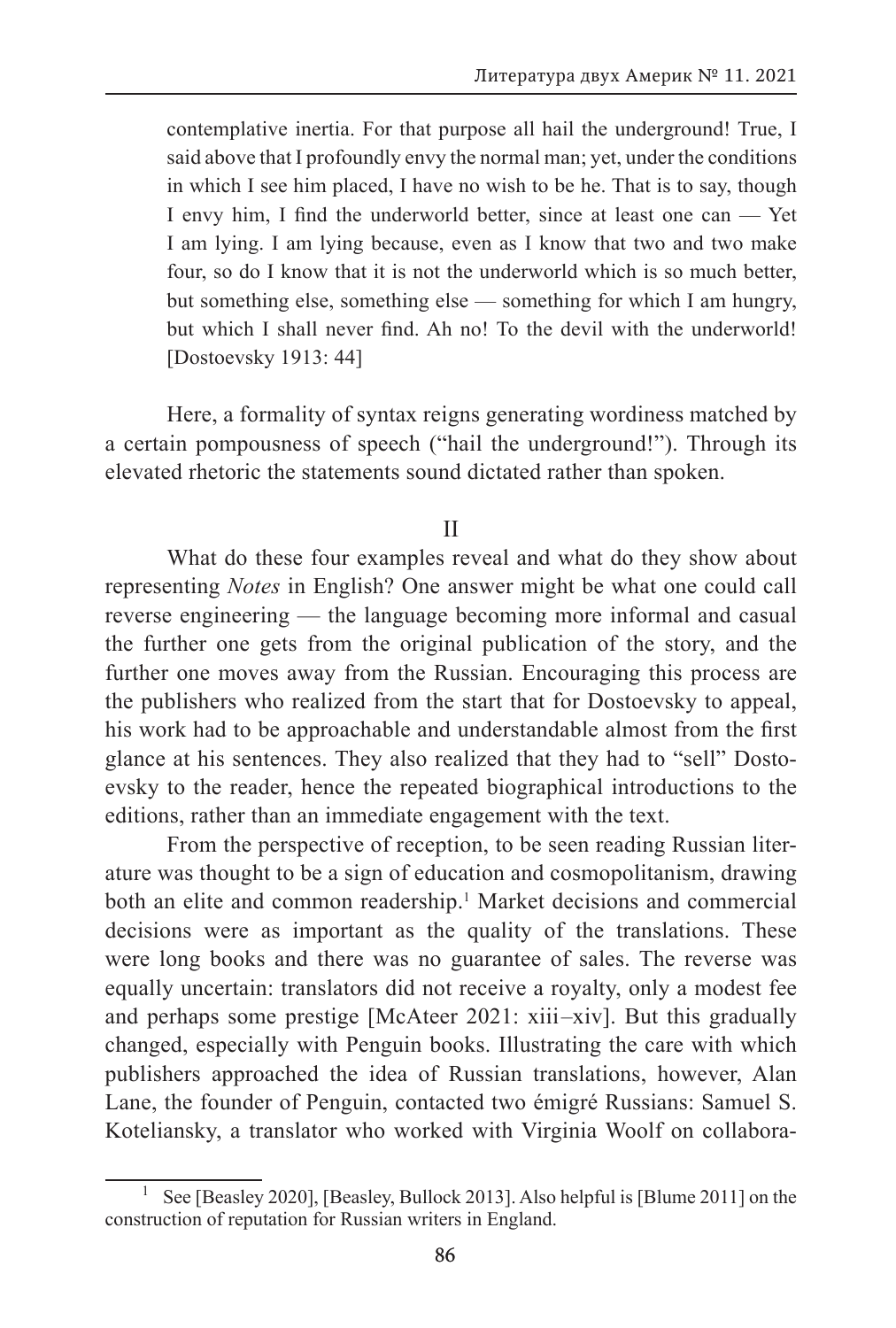tive translations for the Hogarth Press, and Sergei Konovalov, an Oxford scholar, about the prospects of publishing Russian literature in translation. This occurred in the mid-to-late 1930s and early 1940s. Lane had sensed the broad interest in Russian culture and writing documented by Rebecca Beasely in *Russomania* [Beasley 2020]. During the post-war period, the public mood was pro-Soviet because of their positive role in ending WWII. Society displayed a general pre-occupation with Russia.

In the prefatory or paratextual material preceding an actual translation of *Notes*, a pattern emerged following the directives of publishers. Translators generally addressed a set of fixed matters noting that what the Underground Man means counts less than who was the author, what were the circumstances that led to his writing the story and how it should be received. Also, how does the story foretell issues and themes in Dostoevsky's other works, all written in the fourteen years between *Notes* (1864) and *The Brothers Karamazov* (1880), *Karamazov* appearing the year before he died. One further characteristic of editions in English is to contextualize both Dostoevsky and his work showing what else was happening in world literature at the time and the impact of the work on later writers. This broadening of presentation emphasizes the transnational element of the author and text widening Dostoevsky's influence. The editions were also transactional, that is designed to encourage their purchase. Penguin, as a sign of its Russian texts, had a color code: all the Russian translations were identified by red borders on the cover and spine. The front cover had a black and white illustrated roundel or medallion illustrating a significant plot point or a key character, all to entice the reader to acquire the book. Linking popularity with quality was the goal.

One must also consider the status of the translator when evaluating the English editions. Garnett, for example, between 1892 and the mid-1920s, translated over seventy volumes of Russian literature. She was also the wife of the well-known critic and editor Edward Garnett. Conrad, Woolf and others praised her work. Ronald Wilks studied Russian at university, was a Naval interpreter and then received a PhD in Slavics in 1972. He has translated a series of titles for Penguin by Gorky, Gogol, Tolstoy, Pushkin and seven volumes of stories by Chekhov. Kirsten Lodge is a professor of Comparative and World Literature in the American mid-west whose first degree was from Prague, before studying in Finland and finally Columbia University in New York where she completed a PhD in Russian and Czech language and literature. C.J. Hogarth, after a limited military career, studied Russian and became an active translator.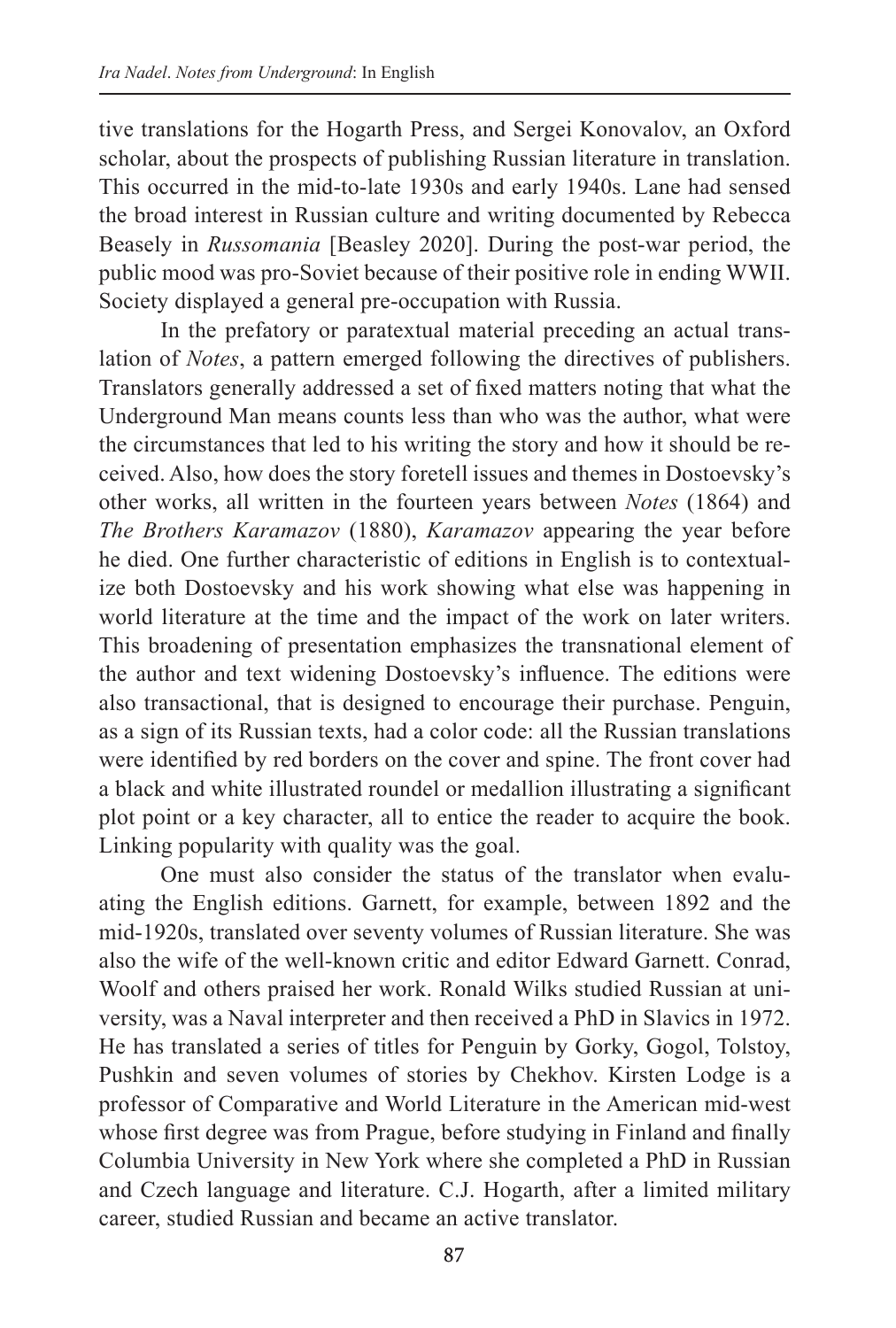All of these mostly academics differed from those early twentieth century translators who tended to be émigrés, such as David Magarshack who arrived in England from Riga in 1920 and, after an unsuccessful attempt at journalism and then crime writing, turned to translations. For the Penguin Russian Classics series, he produced a number of Russian translations, notably *Crime and Punishment* and *Notes from Underground*. Magarshack's translations were expressed in relaxed language but responsive to the textual complexities of Dostoevsky, matters of repetition, the intonation of obsession and what Nabokov called Dostoevsky's "vulgar soapbox eloquence" [Nabokov 1981: 118]. One important aspect of Magarshack's work is that it was for him a way of earning a living: for his first translation, he received an advance of £200 plus royalties of seven and a half percent. Wilks and Lodge are academics; Charles James Hogarth (1869 –1945) educated at Charterhouse, was a translator who made an early career publishing editions of Gogol's *Dead Souls*, Turgenev's *Fathers and Sons*, Gorky's *Through Russia* and Goncharov's *Oblomov*, plus Dostoevsky's *The Gambler, Poor Folk* and *Notes*. He was sometimes criticized for his incomplete knowledge of Russian but rich imagination, although one critic claimed that he had provided Gogol with such an elaborate style as to make him unrecognizable [May 1994: 35].

Dostoevsky was initially thought to be too Russian for English readers, so a flat, approachable, unthreatening translation, such as that of Garnett, eased the writer into the hands and minds of readers. He was thought wild, couth, and deviant, this condescending attitude preventing many from even going near him. Joseph Conrad, having read Garnett's translation of *The Brothers Karamazov*, praised her translation but not Dostoevsky: the work was "'an impossible lump of valuable matter... terrifically bad and impressive and exasperating'" [May 1994: 34]. No less than Henry James found Dostoevsky offensive, a disordered writer with extreme characters confessing incoherent spiritual views at the same time they were intimidating. James could not finish *Crime and Punishment* but Robert Louis Stevenson, a fan of Dostoevsky, declared that "it nearly finished me. It was like having an illness" (quoted in [May 1994: 28]). In 1903, publishers felt there was no real market for Dostoevsky in England. He was thought incapable of writing a novel that approached a work of art [May 1994: 29]. He was overshadowed by Tolstoy, a perennial English favorite largely for his moral fervor; the 1890s was his decade.

The first English version of a major work by Dostoevsky was *Notes from the House of the Dead* in 1881, the year he died. As Rachel May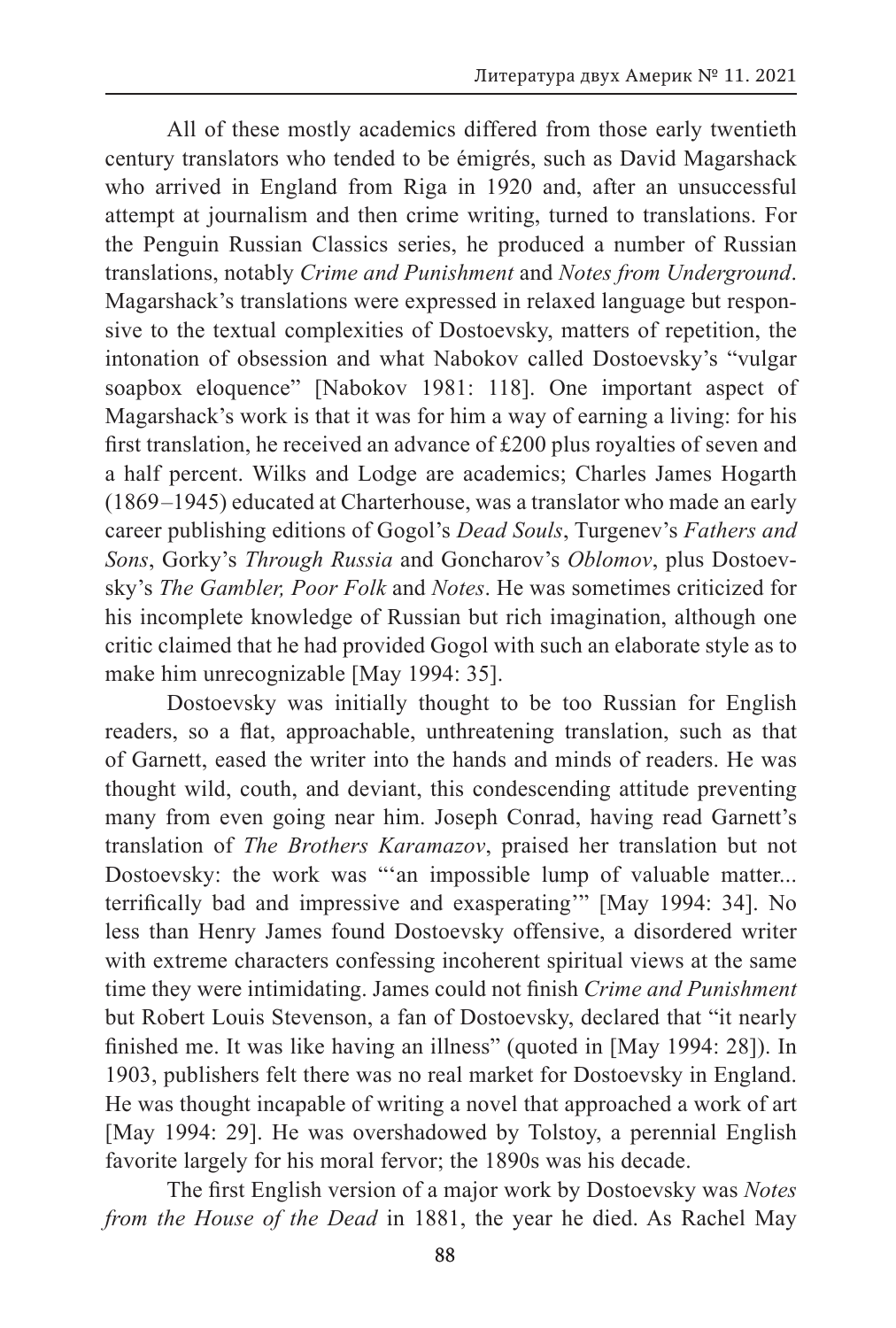points out in *The Translator in the Text*, when more Dostoevsky appeared in translation in the mid-1880s, the response was tepid, even patronizing [May 1994: 28]. There was a negative reaction against the Russian preference to address the disturbing, seamy facts of life contrasted with the English preference to hide them. In 1906, there were two French versions of *The Brothers Karamazov* but not one in English.

Much of this changed with the so-called Russian craze in England between 1910–1925. There was something similar in America, largely focused on Turgenev promoted by James and an informal curiosity in Tolstoy. But suddenly, it seemed that Dostoevsky became a British favorite. Garnett's reputation carried some weight but she encountered resistant publishers, notably at Heinemann where she was told to tone down passages in *The Brothers Karamazov* that might be thought offensive. The Garnetts tended to agree and accepted a flat fee rather than a royalty for the translation but when it appeared in 1912, it caused a sensation [May 1994: 31]. Over the next eight years, Garnett provided eleven more volumes of Dostoevsky. Her triumph resulted from her adaption of his complex style to the demands of the English reader, employing simplification, clarity and purposefulness. In short, she domesticated him. To clarify his writing and thought became her mantra, to clean up the obscurities by creating a fluid but tepid style [May 1994: 323]. The price was the elimination of the mutterings and deliberations of the narrator in Karamazov, discarding syntactic intrigue and diversion. Not all, however, felt she went far enough in smoothing the rough edges but she did put Dostoevsky into the hands of proper English readers reading proper English translations. She was, after all, approaching her work as a late Victorian.

One of her readers was a young English woman just beginning her literary career, but one who constantly measured the reception of Dostoevsky and the early English translations: Virginia Woolf who published a series of essays on him, essentially introducing his fictions to the "common reader." Before that started, she had read *Crime and Punishment* in French on her honeymoon in 1912 and told Lytton Strachey that Dostoevsky is "the greatest writer ever born" [Woolf 1976: 5]. In later years, she read six of his seven translated novels and reviewed three of his five volumes of collected stories for the *Times Literary Supplement* between 1917 –1919. Woolf also co-translated with Koteliansky "Stavrogin's Confession," the previously supressed, unpublished chapter of *The Possessed*; it appeared with her Hogarth Press in 1922. Woolf stresses the spirit of Russian writing and why Dostoevsky is central to understanding the international scope of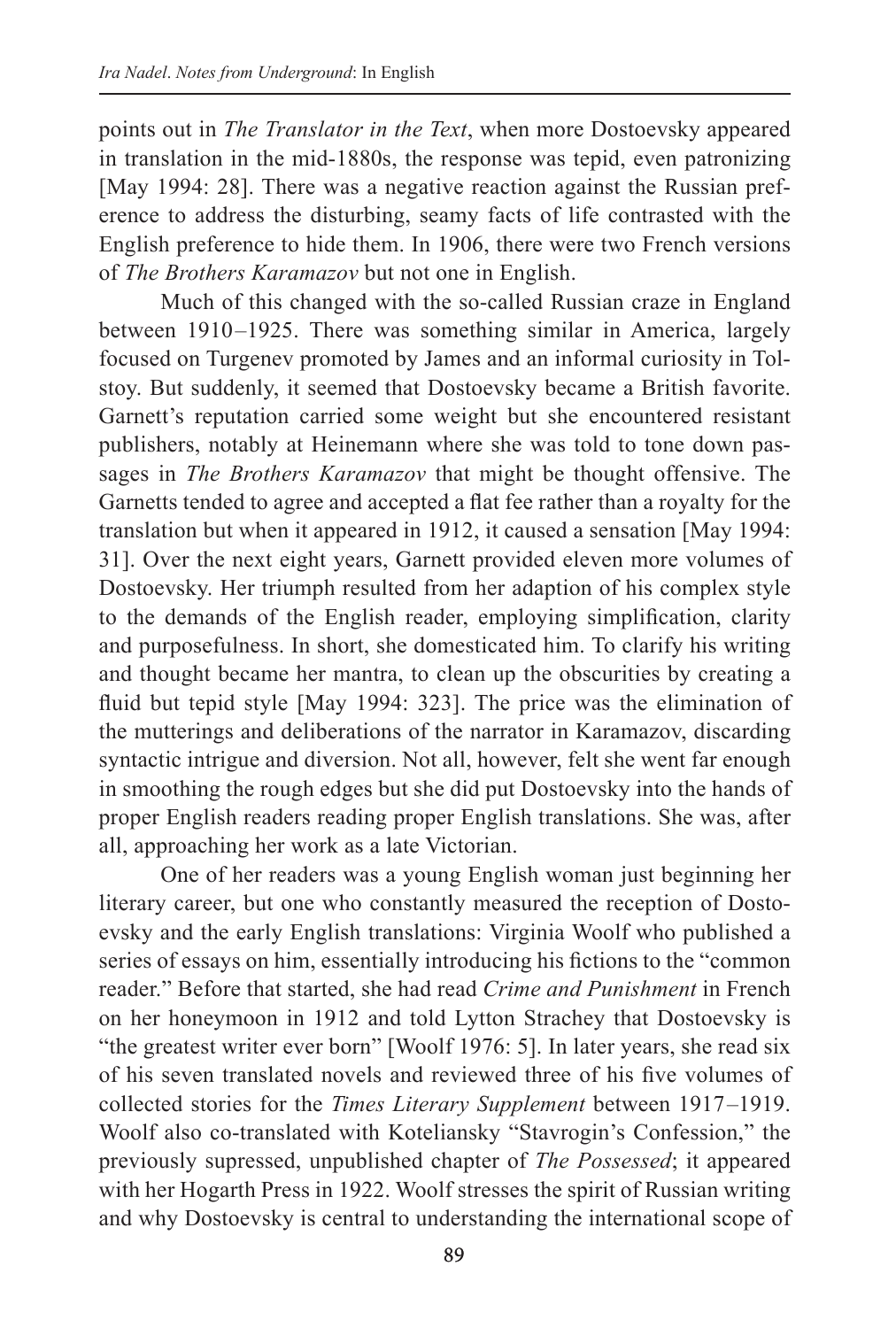fiction: his novels have become "an indestructible part of the furniture of our rooms" [Woolf 1987: 83]. Her celebration of his work in reviews and essays promoted his popularity.

The impact of Dostoevsky on Woolf was major: "after reading *Crime and Punishment* and *The Idiot*, how could any young novelist believe in 'characters' as the Victorians had painted them?" she asks. "We go down into his characters," she added in "Mr. Bennett and Mrs. Brown" of 1923 as if "as we descend into some enormous cavern... It is all dark, terrible, and uncharted" [Woolf 1988: 386]. Dostoevsky's psychologically complex characters provided her with an alternative to what she called the materialists. Writers devoted only to surfaces is how she characterizes her Edwardian contemporaries. Her 1925 essay "The Russian Point of View" further celebrates the emotional intensity of Dostoevsky, calling his novels "seething whirlpools, gyrating sandstorms, waterspouts which hiss and boil and suck us in" [Woolf 1992: 186].

In the same essay, however, she offers some qualifications on the matter of translation, acknowledging that only the Garnett translations are available to her:

When you have changed every word in a sentence from Russian to English, [you] have thereby altered the sense a little, the sound, weight, and accent of the words in relation to each other completely, nothing remains except a crude and coarsened version of the sense [Woolf 1992: 182].

This is like men deprived of their clothes and something more subtle Woolf writes: the characters have lost "their manners, the idiosyncrasies of their characters" in the linguistically flat translations. It is easy then to read into them something false [Woolf 1992: 182]. This critique and hesitancy with the Garnett translations remained despite her enthusiasm for Dostoevsky. And a curious parallel between the translator and the author emerges: Garnett's Russian was self-taught. Woolf was largely self-educated.

Another, later promoter of Dostoevsky and attuned to translations, is Nabokov whose critical views of Dostoevsky are well-known. A sampling:

Dostoyevsky's lack of taste, his monotonous dealings with persons suffering with pre-Freudian complexes, the way he has of wallowing in the tragic misadventures of human English words — all this is difficult to admire. I do not like this trick his characters have of 'sinning their way to Jesus' or, as a Russian author Ivan Bunin, put it more bluntly, 'spilling Jesus all over the place' [Nabokov 1981: 104].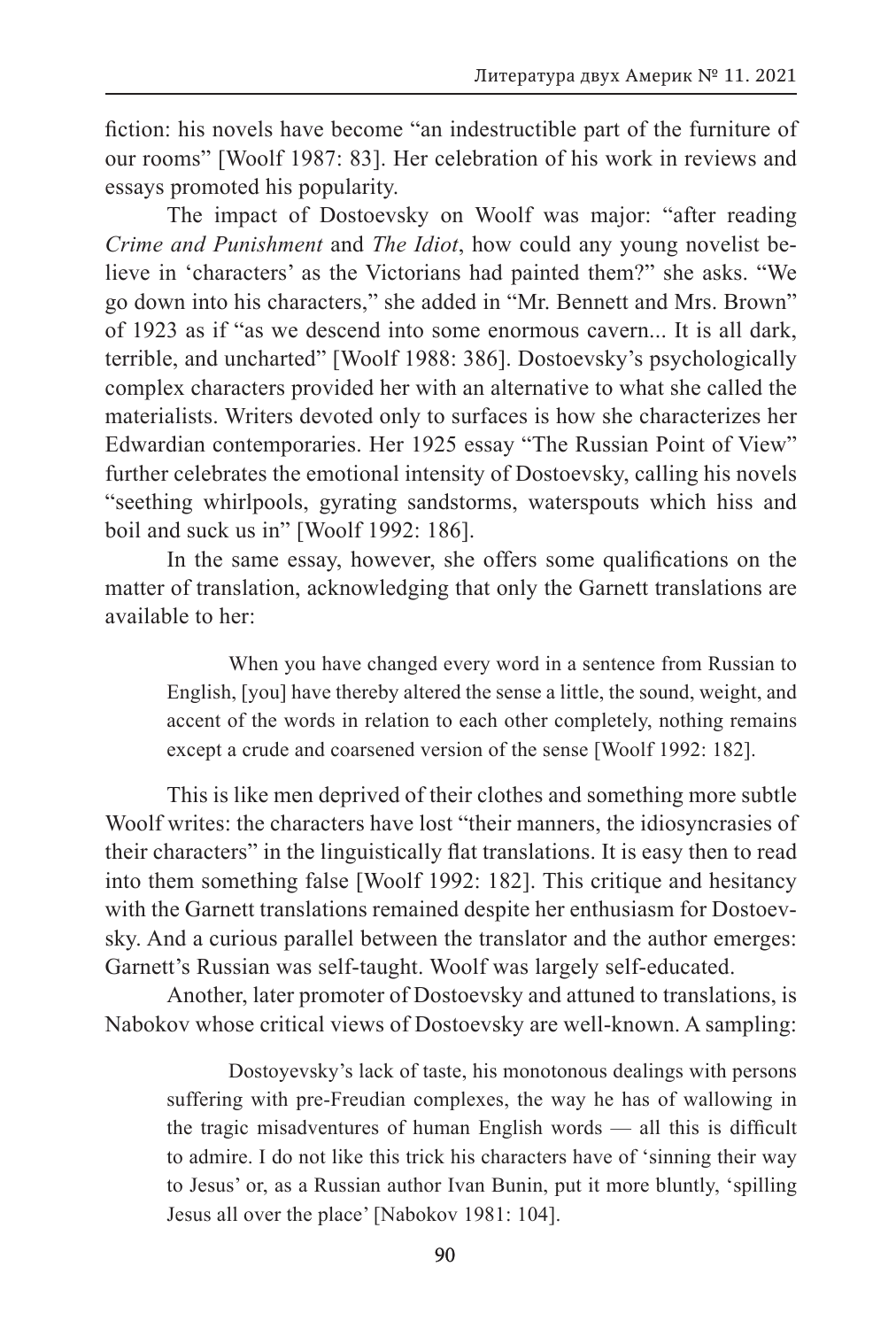But Nabokov can also be illuminating in his nastiness:

Dostoyevsky never really got over the influence which the European mystery novel and the sentimental novel made upon him. The sentimental influence implied that kind of conflict he liked—placing virtuous people in pathetic situations and then extracting from these situations the last ounce of pathos [Nabokov 1981: 103].

And finally, Dostoevsky "seems to have been chosen by the destiny of Russian letters to become Russia's greatest playwright, but he took the wrong turning and wrote novels" [Nabokov 1981: 104.]

But the perennial issue, one central to Nabokov, remains: should the translator generate a readable or literal translation? For modern readers unfamiliar with Russian, the readable trumps the literal. Readers today need access to the text and the formal or wordy efforts of a Hogarth or Garnett no longer appeal in their self-conscious efforts to make Dostoevsky seem literary, at least for English readers. One early critic praised the translations as in fact more literary in English than Dostoevsky is in his own Russian [May 1994: 28]. The informal, casual language of a Wilks or Lodge wins out and what they sacrifice in accuracy they make up in their readability. Nonetheless, the ideal remains, in the words of Magarshack, that a "translation ought to produce [the] same effect as the original work" [McAteer 2021: 90]. The operative term is "ought," a possibility rather than an absolute directive.

The principle of equivalence guides this approach broken down to the translator's attempt to translate idioms, atmosphere, background period, style, meaning and understanding of parts of speech as they transfer from one language to another. Garnett was castigated for her literal renderings creating a spurious atmosphere of incorrect information about Russian culture, people and even the way of life. Ironically, by being true to the actual language distorted the meaning which needs a certain elasticity of words which permitted greater psychological, contradictory characters. In more contemporary translations, syntax maintains its confusions, repetitions and incomplete sentences found in Dostoevsky's Russian. In a word, the text remains idiomatic. A likeness, not a literal copy, has become the new and persuasive goal.

A final example from the sources cited below: at the end of chapter 11, the Underground Man declares that "perhaps by writing things down I really shall find relief" [Dostoevsky 2009: 37]. But in the Oxford World's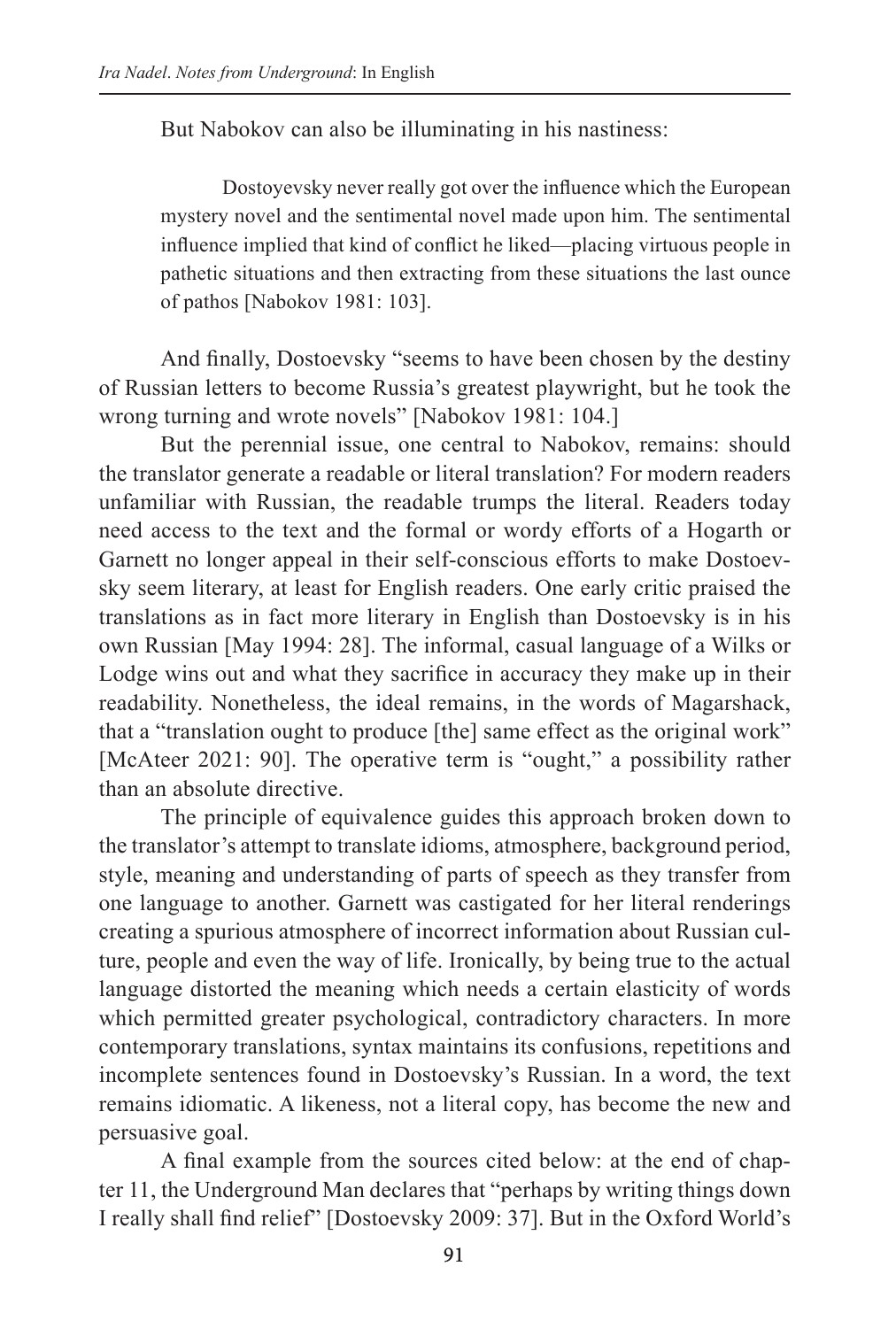Classics translation by Jane Kentish, we read that "I believe that if I write it down I'll get rid of it. Why not try?" [Dostoevsky 1991: 40]. Lodge offers a variant: "for some reason I believe that if I write it down, I'll get it out of my head. Why not try?" [Dostoevsky 2014: 49]. Hogarth is more formal: "Somehow I feel confident that once it were written down, it would vanish for ever. Why should I not try the experiment?" [Dostoevsky 1913: 48]. And then, the fulsome Constance Garrnett:

At times some one [reminiscence] stands out from the hundred and oppresses me. For some reason I believe that if I write it down I should get rid of it. Why not try? [Dostoevsky 1918: n.p.]

"Writing will be a sort of work," the Garnett translation continues, but "they say work makes man kind-hearted and honest. Well, here is a chance for me, anyway" [Dostoevsky 1918: n.p.]. Such optimism varies with each translation which seems almost date-stamped but collectively express the essential idea of the Underground Man: writing is a likely means of survival, if not salvation.

What follows is a digest of the major British and American English translations of *Notes from Underground* with an indication of the translator's approach to the text and life of Dostoevsky.

### **Editions in English**

**1913.** Dostoevsky, *Letters from the Underworld, The Gentle Maiden, The Landlady*, trans. C.J. Hogarth, Everyman's Library (London: J.M. Dent; New York: E.P. Dutton, 1913). Introduction (vii –ix), *Letters from the Underworld* (1 –149), *The Gentle Maiden* (153 –207), *The Landlady* (211 –308).

Fifteen-page advertisement of all Everyman titles completes the volume. *Letters* begins with Dostoevsky's one-page "Preface by the Author" dated 1846. Text proper begins on page 5 and ends on page 149. Preceding the contents page is a late addition in the 1937 reprint: a list of Dostoevsky's works "in order of appearance" including a list of major translations and their translators plus a number of critical studies.2

Hogarth's three-page moralistic introduction begins with acknowledging the growing interest in Dostoevsky's writing, referring to him as

<sup>2</sup> See online at The Internet Archive page for *Letters from the Underworld*, by Fyodor Dostoyevsky, published April 4, 2008, https://archive.org/details/lettersfromunder00dost/ page/n7/mode/2up.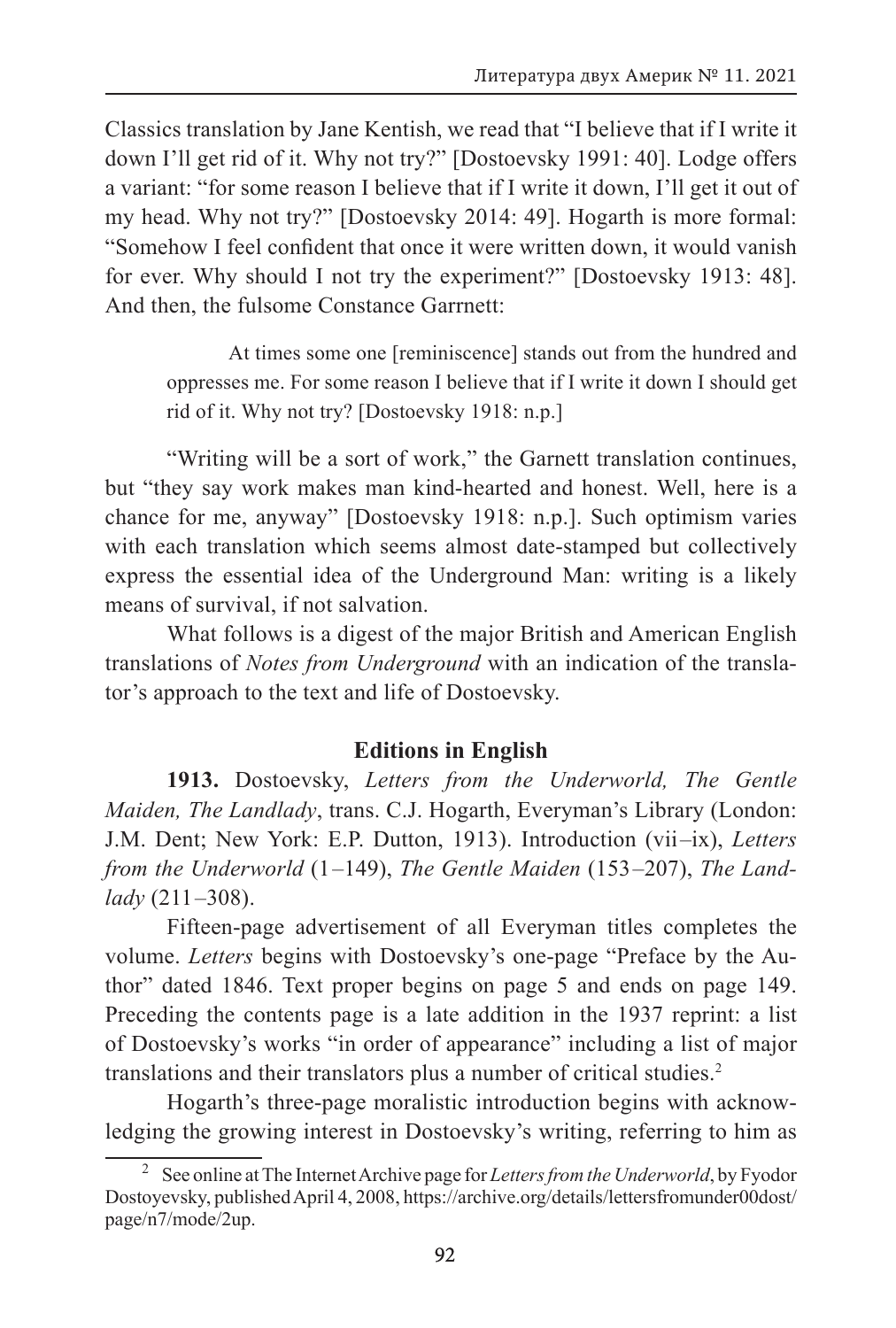"the greatest of Russian realistic writers" (vii) and claims that he may be healthy reading for the "comfortable set" because he reveals some of the worst "of our social sores." Dostoevsky exposes and invites readers to see the foulness permitted by all civilizations: the "moral plagues" Dostoevsky exposes exist everywhere (vii). He writes honestly of such problems because he, himself, had descended into the inferno as a captive, not spectator, but does not extend or condemn the sins he describes. He only inquires what comfortable society thinks of such ills. He does not lay blame but seeks reaction.

Importantly, according to Hogarth, Dostoevsky does not preach like Tolstoy or indulge in satire like Chekhov but neither is he a pessimist. He can see light, minimal light, in the darkness. He can discern the spiritual through a figure like Liza. And redemption can be achieved through love, showing us what it's capable of while letting the reader draw his or her own conclusions, unlike Tolstoy who always instructs. Love in *Letters from the Underworld* can redeem the most ignoble soul argues Hogarth for whom redemption is the key to understanding Dostoevsky's world.

Showing the redemptive power operating in the two additional stories in the volume, Hogarth concludes with a comment on *Letters from the Underworld* referring to the narrator as a "half-crazed, embittered cynic" who "vents his wrath" on Liza. He turns on her and rends both her and himself creating what Hogarth calls "a terrible picture — perhaps some might say too terrible" (ix). "Don't look," he imagines the author sarcastically saying; continue to be comfortable. In this late Victorian, moralistic introduction to Dostoevsky that omits any biographical or linguistic detail, the focus is on exposure to immoral behavior teaching the reader right choices.

**1918.** Dostoyevsky, *Notes from Underground*, in *White Nights and Other Stories*, trans. Constance Garnett (London: William Heinemann, 1918), 50 –155. Other titles in the volume include *White Nights*, *A Faint Heart* and "Polzunkov" plus three others. Begins with Dostoevsky's "Author's Note," then *White Nights*, *Notes from Underground*, *A Faint Heart*, "A Christmas Tree and a Wedding," "Polzunkov," "A Little Hero," and "Mr. Prohartchin." No introduction or preface. Revised by Ralph E. Matlaw in 1960.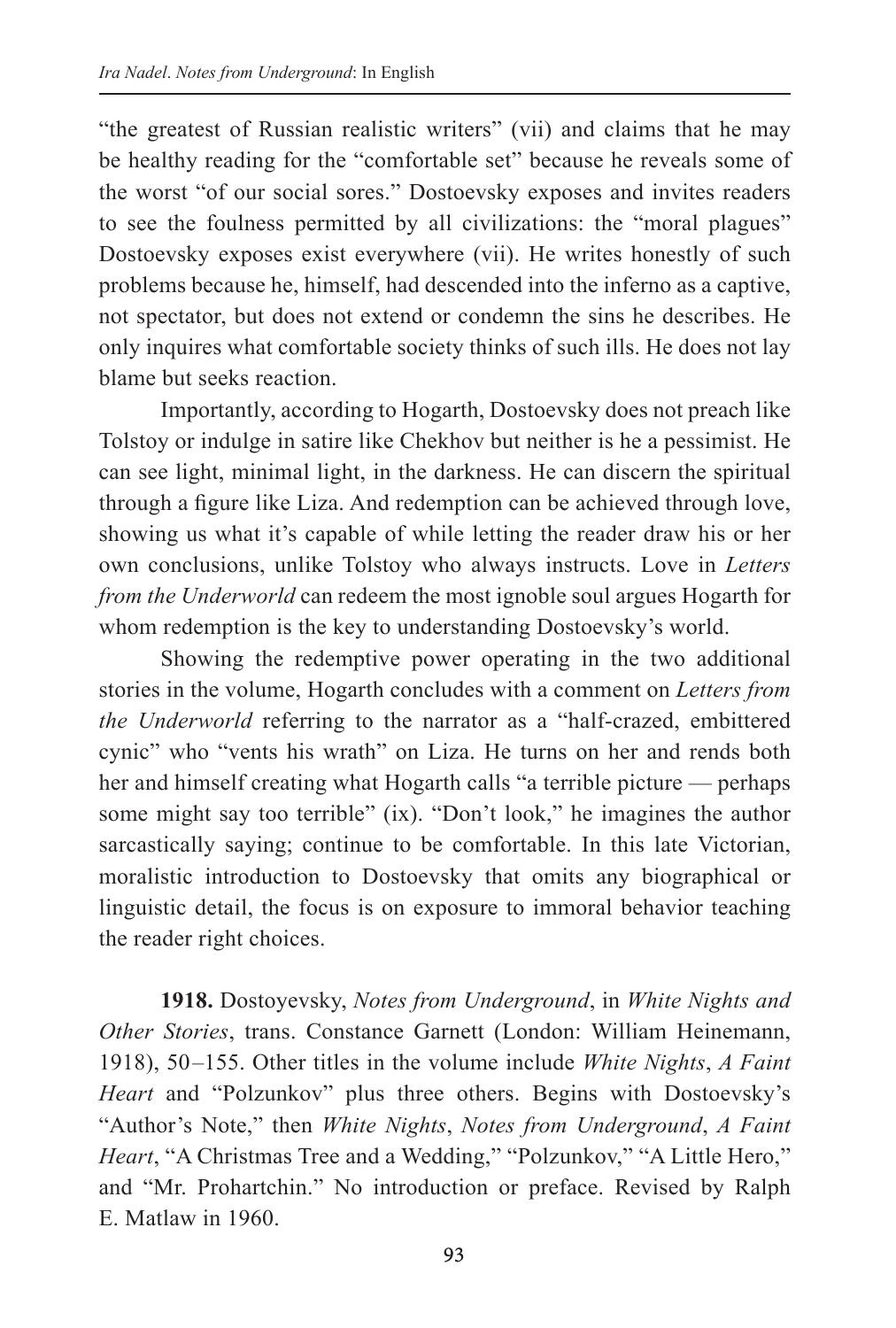Garnett's translation of this and other works by Dostoevsky — she also did Tolstoy and Chekhov<sup>3</sup> — became the early twentieth century standard praised by Conrad and D.H. Lawrence. The translations were often and frequently reprinted for more than two decades, although later readers, notably Nabokov and Brodsky, criticized her work complaining that her translations were too demure and Victorian. When she did not understand a word or phase, she omitted it. Later translators like Ralph Matlaw, Rosemary Edmonds and David Magarshack used Garnett's translations as foundations for their own. A useful reference is [Garnett 2009].

**1955**. Dostoevsky, *Notes from the Underground*, trans. David Magarshack, in *The Best Short Stories of Dostoevsky* (New York: Modern Library, 1955), 107 –240. Also printed in *Great Short Works of Fyodor Dostoevsky* (New York: Harper & Row, 1968). Reprinted by Modern Library in 1992 and again in 2001 and 2005 as *Best Stories of Fyodor Dostoevsky*, xxiii, 348 pp. Includes "Biographical note"  $(v$ —vi), introduction (ix—xxiii), *Notes* (95 –214), *White Nights*, "Honest Thief" and "Dream of a Ridiculous Man" plus three others.

After an obligatory biographical note, Magarshack argues that Dostoevsky's shorter works have as much impact and importance as his longer. They display his creative power and profound thought offering a convex mirror of his immensity. The smaller works are also free from "partisanship," displaying detachment which allowed for insight (ix). Biographical details again emerge to contextualize the appearance of *Poor Folk* which again anticipates his later themes. Magarshack also notes Dostoevsky's early success at twenty-four. His truthful descriptions of life, his ability to delineate character and social conditions, plus his ability to understand the tragic elements of life stand out. But he also notes, drawing from Belinsky, Dostoevsky's tiresome repetitions and digressions.

Indebted to Gogol, Dostoevsky, nevertheless, went further, showing the spirit of the disenfranchised and marginalized which he understood in his much admired Dickens, suggesting that *The Insulted and Injured* is his own version of *The Old Curiosity Shop*. After commenting on his early stories, imprisonment, and then visit to London, Magarshack focuses on *Notes*, but not before registering the disasters of 1864 with the demise of

<sup>&</sup>lt;sup>3</sup> For a full list of her translations see "Translations by Constance Garnett," ibiblio: The Public's Library and Digital Archive, last modified August 26, 1999, http://www. ibiblio.org/eldritch/ac/jr/biblo.htm.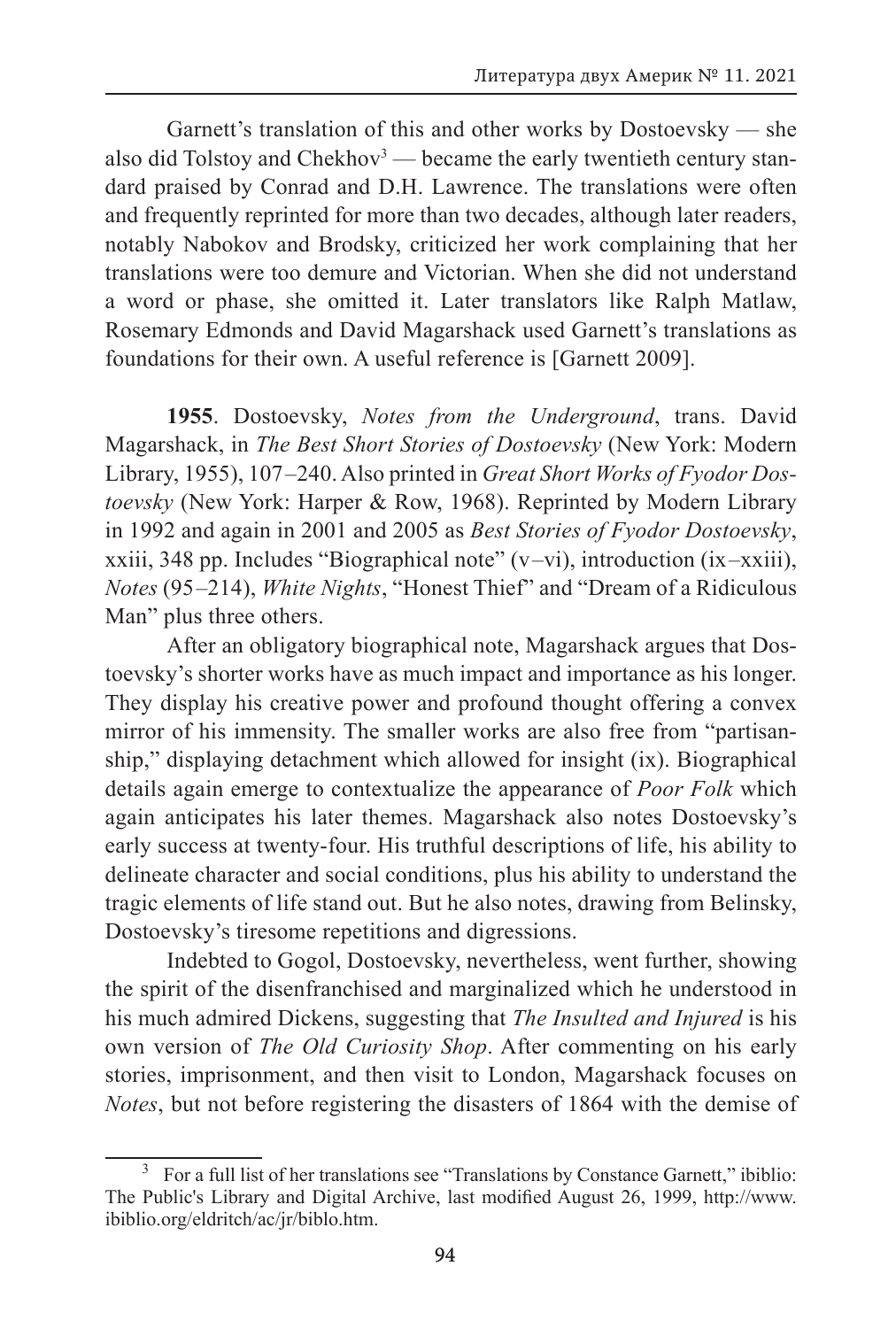his journals, death of his wife (15 April 1864) and then his brother (July 1864) who was 15,000 roubles in debt which Dostoevsky had to repay.

In this condition, Dostoevsky wrote and published *Notes*, appearing in the first and second issues of *Epokha.* Magarshack calls the novella a profound reflection on man's destiny. In largely general phrases, Magarshack offers a presentation but not analysis of the novella — relying on grand phrases such as the "darkest recesses of the human personality" and "a deep analysis of Human nature" (xx). He praises Dostoevsky's seeing the limitations of the scientific approach to ethical problems but also understood the appeal of material prosperity summed up in the Crystal Palace. The dissection of Russian society in St. Petersburg follows, but the critical language remains abstract, if not vague. He does, however, develop parallels between *White Nights* and *Notes* where the heroes of both are dreamers, but where *White Nights* progresses in an almost seamless narrative manner, *Notes* is erratic and "penetrates deep into the human heart and mind" (xxi). Magarshack then quickly moves on to discuss the two last stories in his volume, "A Gentle Creature" and "The Dream of a Ridiculous Man<sup>"</sup>

Magarshack ends by linking the first part of *Notes* with "The Dream of a Ridiculous Man" and the near despair that overtakes his characters. Reason without feeling, mind without heart will destroy; only pity and love can provide some form of renewal. Absent in the frontmatter is any direct commentary on translating or the translating process.

**1960.** Dostoevsky, *Notes from Underground*; and *The Grand Inquisitor*; *with relevant works by Chernyshevsky, Shchedrin and Dostoevsky*, sel., trans., introd. Ralph E. Matlaw (New York: E.P. Dutton, 1960), xxiii, 229 pp. Introduction (vii –xxii), "Translator's Note" (xxiii), *Notes* (3 –115), *The Grand Inquisitor* (119 –141).

Matlaw emphasizes his complete revision of the Constance Garnett translation with this key point from the "Translator's Note": "some changes were made for accuracy and consistency; others so that the text might approximate Dostoevsky's idiosyncratic style. Certain important words or turns of speech have always been rendered in the same way, even when at times they might have been given more idiomatically."

After the obligatory biographical information, the introduction describes 1864 as the nadir of Dostoevsky's career, writing *Notes* while his wife lay dying and he himself was ill. Shortly after, his brother Michael died and Dostoevsky assumed all his debts. A. Grigor'ev, an important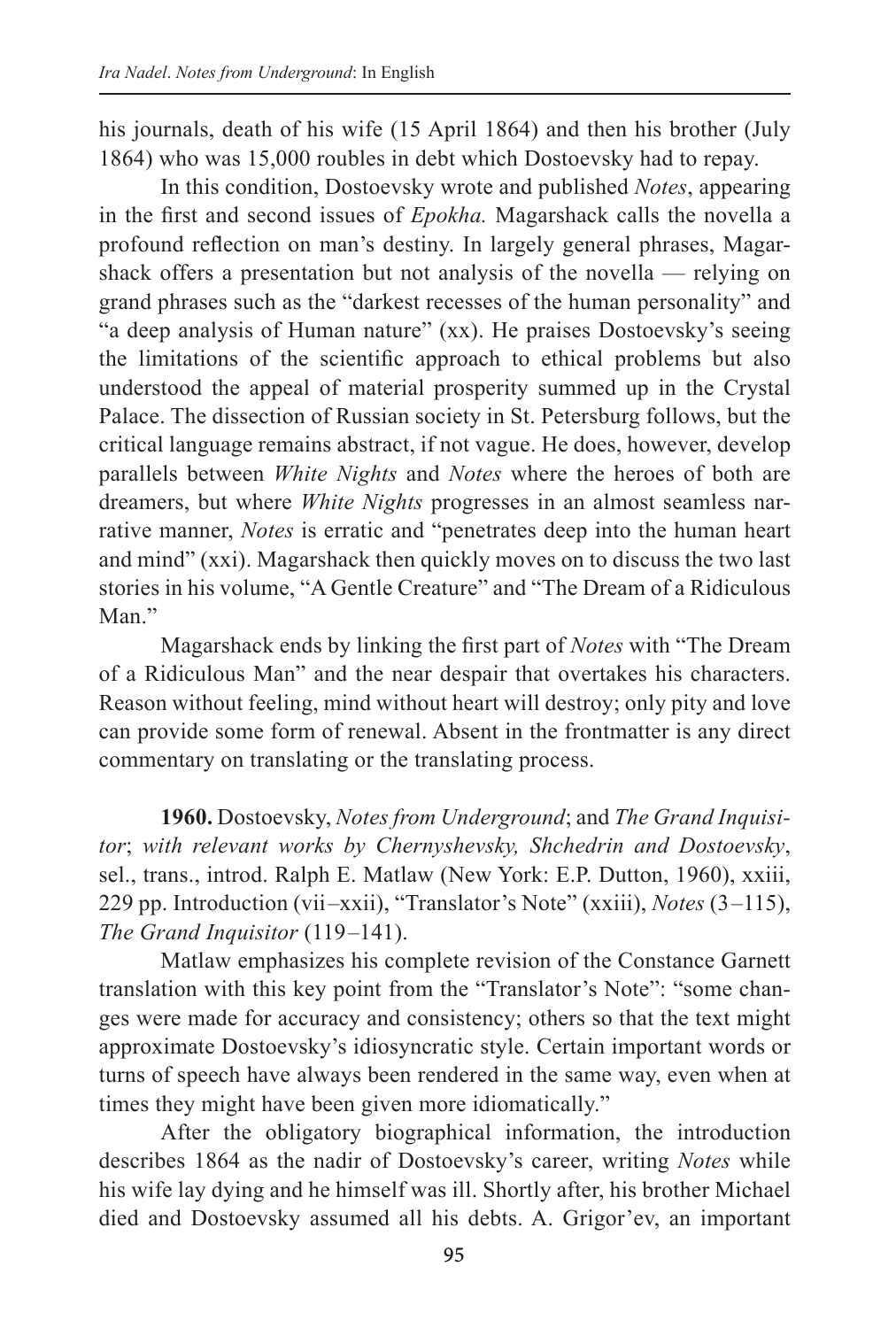friend, also died. Further biographical description of Dostoevsky's life and writing commitments and difficulties with creditors follow, with Matlaw arguing that *Notes* marks a change "in ideas and a refinement in techniques" for Dostoevsky (x). Discusses Dostoevsky's negative reaction to *What Is to Be Done*? and its celebration of reason, rationalism, the doctrine of environment plus man's notion of perfectibility in a search for a perfect, harmonious society. To Dostoevsky, this was all false; *Notes* became a critique of Chernyshevsky's views. Matlaw notes the immediate reaction from the radical camp to Dostoevsky's position with attacks and satires appearing. Such a rivalry with the liberals continued for years, although Matlaw indicates that Dostoevsky's ideas had been formulated years before *Notes* appeared.

Discussing the text proper, Matlaw explains that the "venomous monologue of the narrator," aimed against the materialistic and scientific assumptions of civilization, forms the first part (xi). Dostoevsky rejected the view that man is inherently good and would seek everyone's communal advantage in the process of his enlightenment. He refuses to accept the arguments of science and the doctrines of determinism and necessity. Utopian socialism based on man's reason and essential nobility is wrong. *Notes* energetically indicts such theories. Man is capricious and irrational and cannot be categorized Dostoevsky believes. He objects to mechanical perfection symbolized in the Crystal Palace built in 1851 in Hyde Park; London satisfies only man's mechanical not spiritual needs (xii). He pursues Rousseau who emphasized individuality and feelings, not Hegel's world view that all that exists is rational.

Matlaw then identifies the moral illness of the narrator finding its roots in urbanism: St. Petersburg, itself, imposes the "willful imposition of an artificial order on nature" Matlaw explains (xiii). The artificial setting and creation of the city ensures its isolation from nature. Snow, itself, becomes yellow, wet and threatening to man's well-being. The narrator rarely, if ever, ventures out. There is an overall and individual loss of identity which Matlaw links to Kant and Schiller. The goal of the underground man is his increasing self-consciousness and how society interferes with his individuality forcing him to withdrawal into daydreams (xiv). But such consciousness rises from the conflict with reality, not from abstractions Matlaw argues. The result is inaction because it is better to do nothing than to commit oneself to social or moral limitations. But life becomes boring for the underground man, even if the sublime and grotesque coexist. Hyperconsciousness, which may be a disease, creates suffering but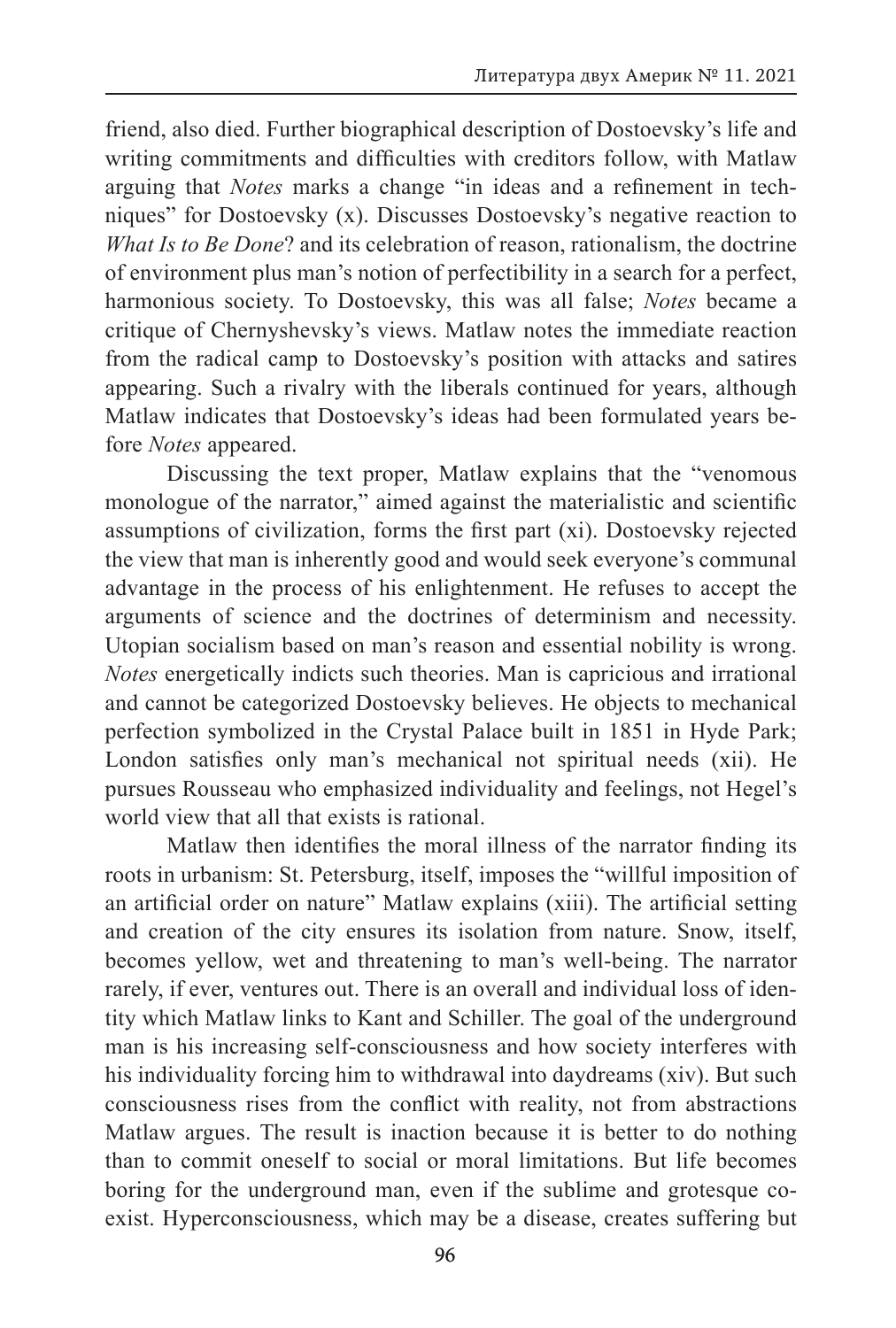suffering is the token of individuality the underground man believes. This chain of thought becomes the tragedy of modern man, although suffering is essential for Dostoevsky's philosophy (xv). Suffering is then an object not a result Matlaw concludes, noting that not intellect but faith might be the solution to the problems of the underground man who says "it is not at all underground that is better, but something different, quite different, for which I long but which I cannot find! Damn underground!" (pt. 1, chap. 11, p. 33). As he earlier declared, "Gentlemen, I am tormented by questions" (pt. 1, chap. 8, p. 29).

Matlaw's introduction evolves into a substantial history of ideas concentrating on the thought of both Dostoevsky and his narrator in an effort to break free from the biographical and purely textual, although he does note the importance of the excised passage on faith in chapter 10 of part 1, cut by the censor. Inexplicably, Dostoevsky did not restore the cuts when he republished the novel, in that way ensuring that the narrator would be left in limbo. The novel is a "Confession," the very title of the work when it was first announced Matlaw writes. The text remains, then, an extended monologue with suggestions of a dialogue with phrases like "yes, gentleman" or "you say" (xvi-xvii). Matlaw then makes the astute point that this is a confession to one's self; the auditor and confessor are one despite the evasions, repetitions and contradictions. The job of the reader is to discount the confusions even when the narrator says at the end of his work, "it's hardly literature so much as corrective punishment" (pt. 2, chap. 10, p. 114). And when the narrator asks, which is better, "cheap happiness or exalted sufferings?" he purposively doesn't answer (pt. 2, chap. 10, p. 114). Bleakly, the underground man concludes that "we are all divorced from life," so far from it "that we immediately feel a sort of loathing for actual 'real life.'" We "all privately agreed that it is better in books" he concludes (pt. 2, chap. 10, p. 114).

Although Matlaw refers to the text as "one of gloomiest works in world literature," he celebrates its value for its exposure of the dilemma of modern man: the choice between reason or faith, society or individualism. However, Matlaw reasserts that the work is a fiction, not a philosophical tract. The text is essentially a confession, its original title. It is an extended monologue with an implied dialogue (you say, you laugh, etc.). Evasions, contradictions, repetitions and self-criticism abound and the reader's job is to "discount the distorting prism" of one who is essentially a "self-torturing rationalist" (xvii, xx).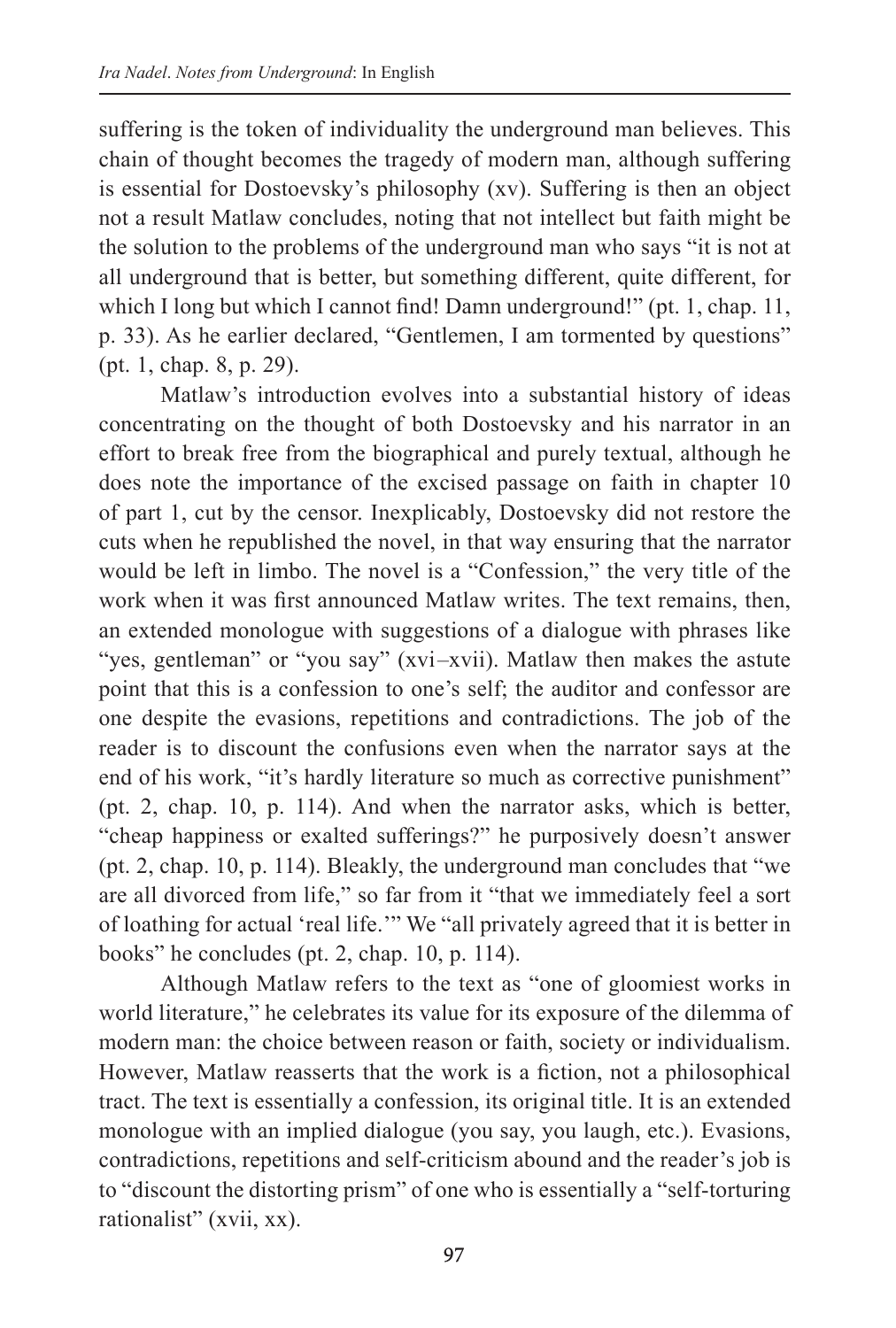The remainder of the introduction explicates the text and its structure emphasizing that the climax of the work is Liza's love for the narrator when she recognizes his unhappiness. She accepts him completely but vanity, self-revenge and overall moral illness make it impossible for the narrator to accept Liza's offer. He prefers his unhappy state to any other condition (xix), although ironically in the final paragraph of the work a narrator reports that "the 'notes' of this paradoxalist do not end here, however. He could not resist and continued them," but this is also a good place to stop (pt. 2, chap. 10, p. 115).4

**1961**. Dostoevsky, *Notes from Underground*, *White Nights, The Dream of a Ridiculous Man,* and Selections from *The House of the Dead*, trans. Andrew R. MacAndrew (New York: Signet Classics, 1961), 240 pp. Revised edition (1980)**.** Reprints (2000, 2004). Includes *White Nights* (7 –61), selections from *The House of the Dead* (62 –89), *Notes from Underground* (90–203), "The Dream of a Ridiculous Man" (204–226), afterword (227 –239), selected bibliography (240). A 2004 re-issue has an introduction by Ben Marcus, novelist and short story writer.

Opening directly with *White Nights*, passages from *The House of the Dead*, *Notes from Underground* and then "The Dream of a Ridiculous Man", MacAndrew saves his commentary until the afterword which begins with skeptical views of Dostoevsky as a prophet supplemented by Soviet reactions to his work. Among all the introductions or afterwords in these English translations, only MacAndrew engages with the Soviet response to Dostoevsky's writing.

"Dostoevsky was a sick man, he was spiteful, intolerant and irritable. Turgenev once described him as the nastiest Christian he ever met" is the striking beginning to MacAndrew's essay (227). Noting Dostoevsky's dissolute father, death of his mother at an early age and the murder of his father by serfs because of his brutality and debauchery with peasant girls, MacAndrew establishes the context for his reading of Dostoevsky, noting that despite paternal cruelty, Dostoevsky's innate humanitarianism led to pity for the underdog. And this never left him.

But his life took several surprising turns which MacAndrew outlines: following his participation with the liberal/utopian Petrashevsky group,

<sup>4</sup> Text available at The Internet Archive page for *Notes From The Underground: And The Grand Inquisitor*, by Fyodor Dostoyevsky, published May 29, 2020, https:// archive.org/details/notes-from-the-underground-and-the-the-grand-inquisitor/page/115/ mode/2up.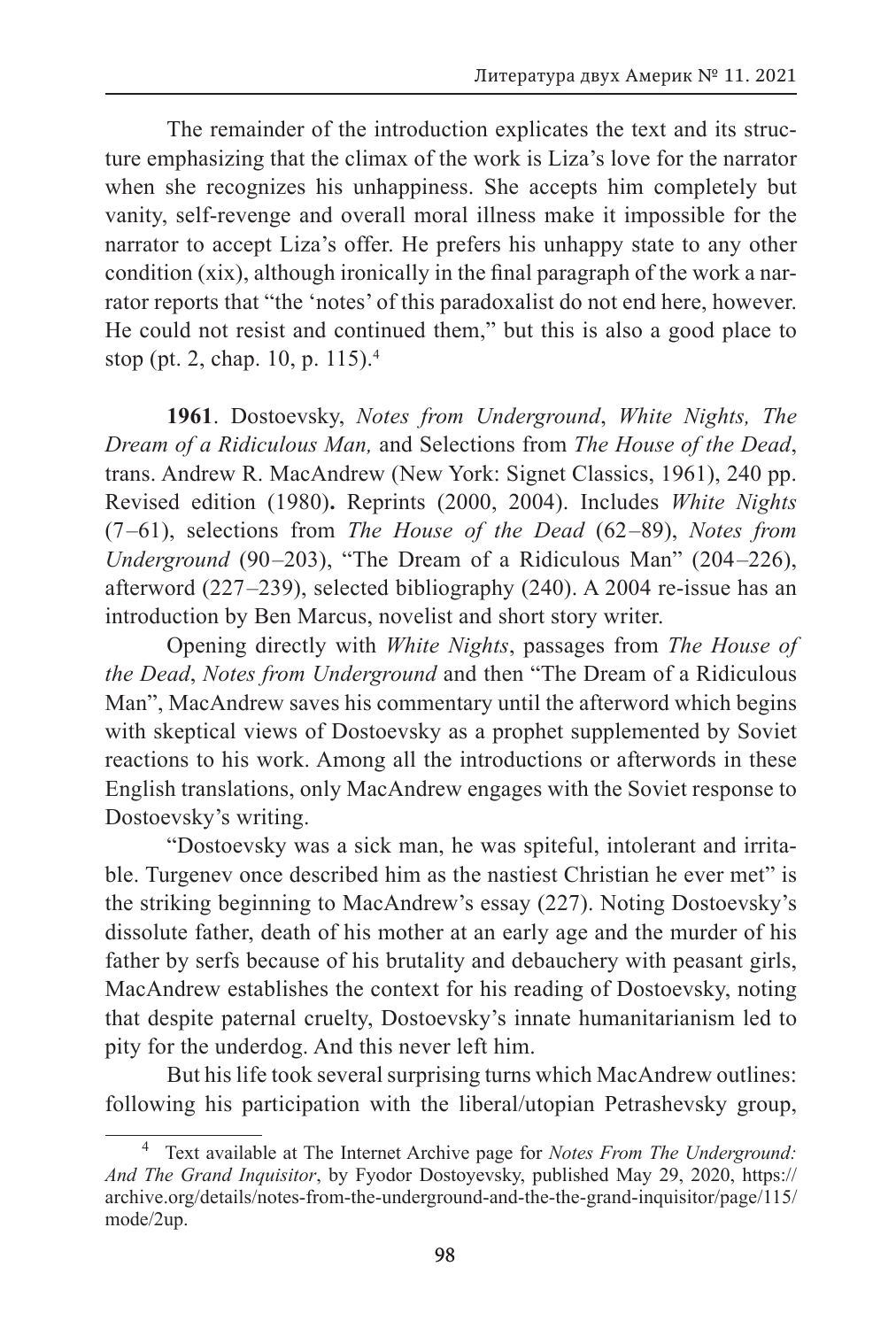Dostoevsky was arrested, sent to Siberia and almost executed, saved at the last minute by a reprieve from the Tsar. An eight-year sentence in Omsk penitentiary in Siberia followed. But imprisoned with simple Russians, he had a political change of heart, and possibly even a nervous breakdown MacAndrew suggests. In fact, he spends a paragraph on Pavlov and his studies on the inter-relations between a mental breakdown and brainwashing (229).

MacAndrew also outlines what he believes to be Dostoevsky's paradox: he recognized the invincibility of power at the same time he became responsive to, and hoped to alleviate, human suffering. But all resistance to the order of things became doomed to failure with Christian submission the only course of action for mankind ironically expressed by Alexander Herzen: "ʻCompassionate love may be very strong. It sobs, it burns, then it wipes away its tears — and it does nothing'" (229). More biographical details follow, including Dostoevsky's marriage to his first wife, a moody, consumptive widow with a streak of cruelty leading to his being unfaithful.

Released and back in St. Petersburg in December 1859, Dostoevsky began to write again and use his poor health as a pretext for foreign travels to cities and spas beginning in 1862. At the resorts, and under constant pressure to publish, he would soon begin to gamble in need of money. Of course, he lost. In 1864, his wife and brother died, although three years later he married his secretary who survived him nearly forty years after his death in 1881. She died in 1920 after the Soviets deemed Dostoevsky a "mouthpiece of reaction and obscurantism" (230). But over time, that view changed, MacAndrew adding that they have since recognized him as a "great Russian Classic" with one caveat: he is given to frequent errors because he couldn't help reflecting "the tottering beliefs of a decaying class" (230). He adds that "the regime would have found it hard not to rehabilitate him" because during the years of his suppression, copies of his works were secretly circulated and discussed by small, clandestine groups (230). Khrushchev was Premier at the time MacAndrew was writing his afterword, ruling from 1958 to 1964.

But a consistent error in evaluating Dostoevsky, MacAndrew writes, was in seeing him as a prophet, a spiritual Jules Verne which further placed him under a Soviet cloud. The term prophet misled many, while McAndrew, in an unusual paragraph, pursues many of Dostoevsky's lapses and mistakes, from writing carelessly and hurriedly, to relying on sentimentality. Nonetheless, he reached "peaks in Russian" and world literature achieved by few. The source was his unique insight into human motivations and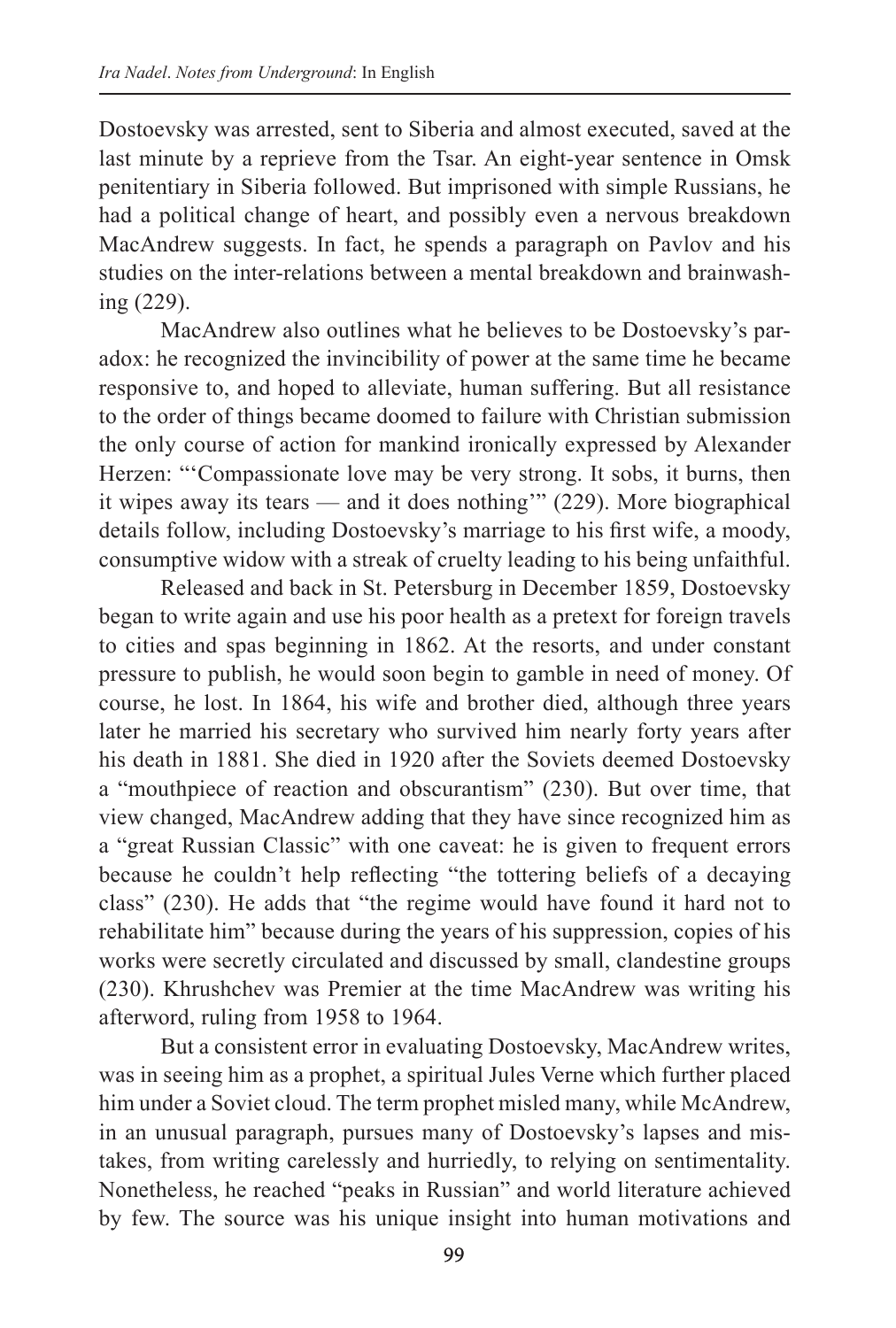exploring, in rather broad terms, "the human soul" (231). But this view attracted "simplifiers," philosophical poets and even professors of literature, who read only sections of Dostoevsky and in their efforts misunderstood him (231). MacAndrew is clearly defending the writer from such "intricate" elaboration" (231) as seen in the use made of him by Freud and Sartre. They, and others, wanted to see him as a forerunner of existentialism, linked even to Malraux through ideas of death and subject to unconvincing literary comparisons.

Replacing Dostoevsky as a writer is Dostoevsky as a religious and even political prophet, his metaphysical views overvalued. MacAndrew calls such readings "cheap interpretations," citing the Russian word *dostoyevshchina*, a term favored by the Soviets for dismissing Dostoevsky's work when it did not mesh with Marx (232). But MacAndrew then attempts to revise the notion of prophet claiming it is not what Dostoevsky says but the tone in which he says it that gives credibility to the term. In his ability to convey the torments people undergo when trying to solve metaphysical problems, he becomes "prophetic." But MacAndrew also claims that it is impossible to make a philosophical system out of Dostoevsky's world — it is too contradictory and inconsistent, much like the humanity he represents. After rejecting his ideal of social union, Dostoevsky thought the point of life was "redemption through suffering and love" (233).

Linking Dostoevsky with Nietzsche is also incorrect according to MacAndrew, partly because Nietzsche was scornful of Dostoevsky's Christian apologetics. Nietzsche felt that Dostoevsky was a victim of the "conscience-vivisection and self-crucifixion" of the past two thousand years of Christianity (233). He sinned to enjoy the luxury of confession, preaching submission as the way to redemption, while still trying to prove the existence of God. His internal debate is relentless for without God, acceptance of suffering has no meaning. In Dostoevsky, doubters and believers are at war as MacAndrew describes Dostoevsky's impossible universe governed by uncertain universal laws.

Following these general ideas, MacAndrew turns to the actual texts with modest commentary on each: *White Nights*, *The House of the Dead*, *Notes* and "Dream of a Ridiculous Man," noting that each work links to a distinct period in Dostoevsky's life. Of *Notes*, he says it is a "passionate rejection of his former beliefs" and an attack on his previous political associates by a character he actually dislikes. In generalized language again, MacAndrew suggests that the texts actually probe the "human hearts" which absorbed Dostoevsky, whether an uneducated peasant who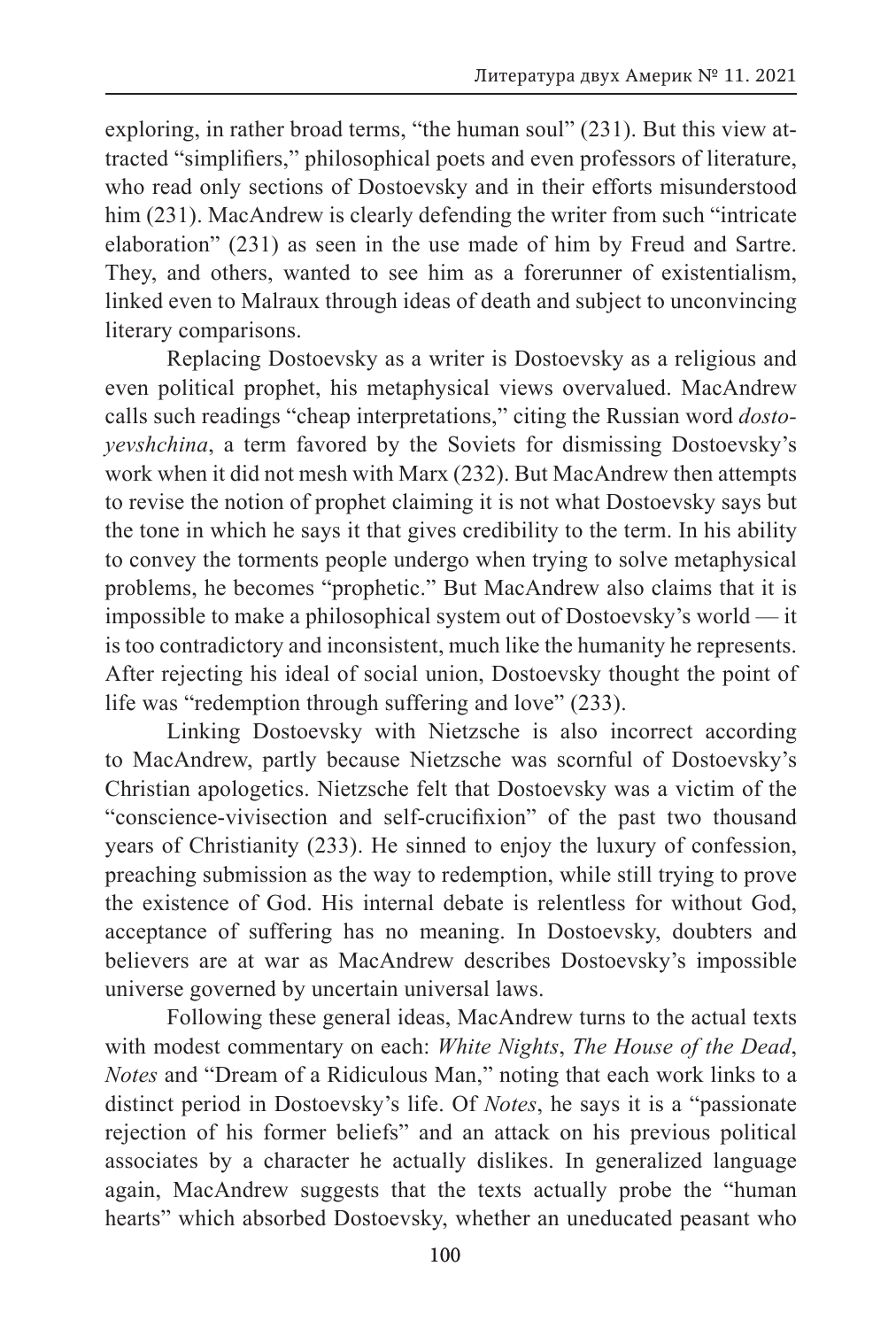kills without knowing why, or a "hypersensitive neurotic" who ranges from elation to despair, the so-called Underground Man (235). *White Nights*, he claims, is an affirmative piece, while *The House of the Dead* is a chronicle of violence with the injection of suffering.

*Notes*, he asserts, is a "compact protest" against simplified, optimistic visions of the future. In an unwittingly comic sentence, MacAndrew writes, "it's hard to tell which irritated Dostoevsky more:" the Victorian sense of a clockwork universe supported by optimism, or the "maudlin enthusiasm" of Russian followers of Fourier and French utopian socialists (236)? *Notes*, he concludes, argues that the desires of men are not reasonable and often make them act against their own commonsense, this very contradiction defining us as human. In part 2 of the novel, such irrationality is shown in action. The Underground Man secretly longs for Liza but finds it necessary to banish her, the event demonstrating contradiction at work (237). Man remains fickle and unreasonable. Self-interest and reason are in a constant battle without a victor. For the Underground Man (a phrase not used by MacAndrew), art and beauty cause him only scorn. There are no absolutes.

Of the translation itself, MacAndrew says little, only that "the general aspect has been rendered" and that internal allusions are not fully explained. He gives, as an example, Dostoevsky citing an artist who paints shit, in Russian a word beginning with the letter "G." But there was also a Russian painter named Gué (or Gé) and Dostoevsky may be insulting him (238). MacAndrew also notes Dostoevsky's sarcasm toward Chernyshevsky whose symbol for utopia was London's Crystal Palace, attacked several times by the narrator of *Notes*.

MacAndrew's overall language is vague, relying on broadly based terms instead of precise details. The interpretation is dated (he published during the Cold War and before such resources as Joseph Frank's Dostoevsky biography), although he identifies some of Dostoevsky's larger concerns and their attempted solution within the work, stressing Dostoevsky's general anti-rationalist stance. But in a final comment on "The Dream of a Ridiculous Man," he remarks that in a dream, the protagonist finds that he shot himself in the heart instead of the head as planned. His rational action has been overturned. Awake, he had considered a logical suicide but, in his dream, he knew it was his feelings that must die, emotions overpowering reason. The Underground Man is similarly incapable of such a proper, planned self-execution. Only an impetuous act could succeed but likely one that would fail.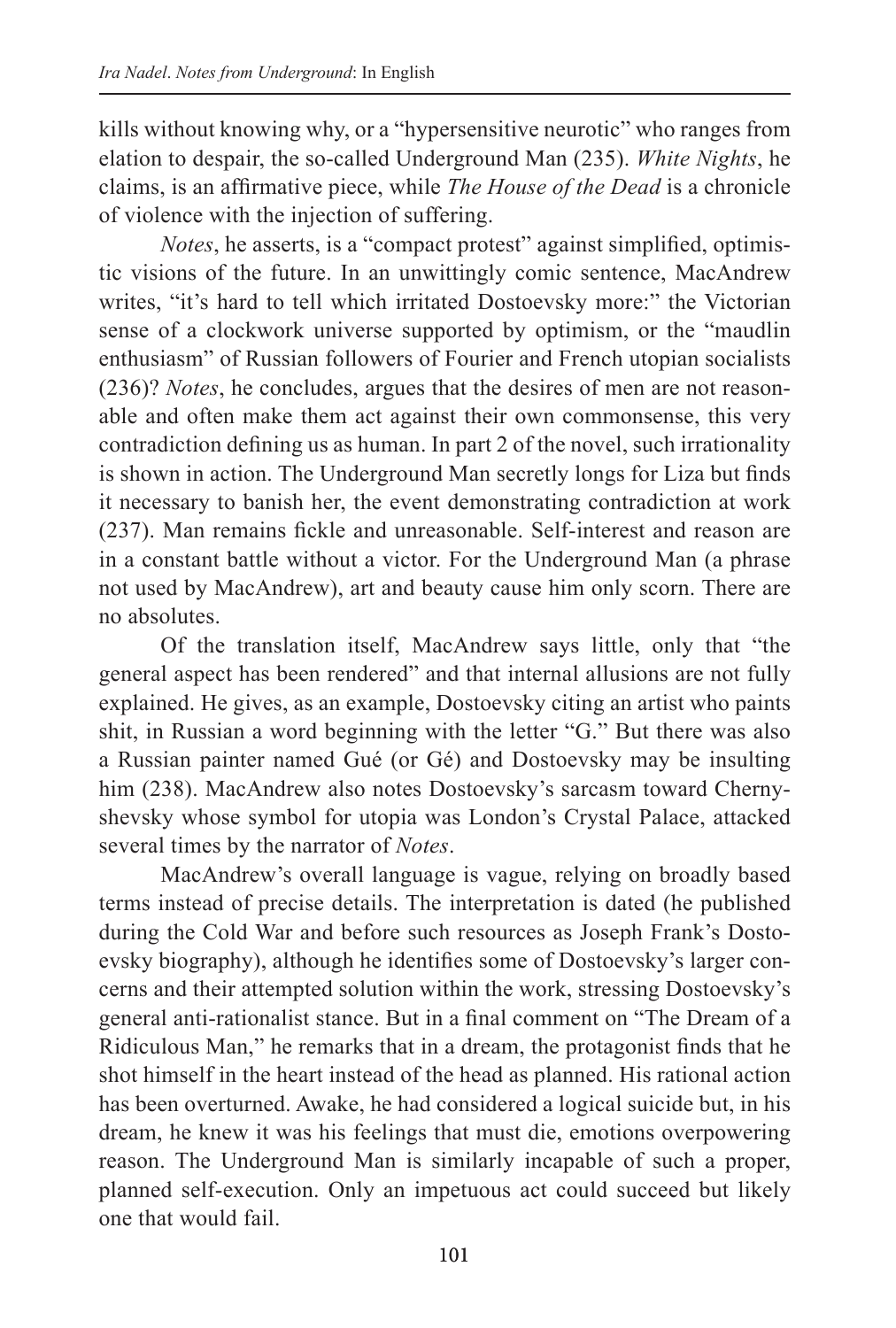The selected bibliography in the edition lists works by Dostoevsky and eleven critical texts including George Steiner's valuable *Tolstoy or Dostoevsky* of 1959.

**1969.** Dostoevsky, *Notes from Underground*, trans. Serge Shishkoff, ed. Robert Durgy (New York: T.Y. Crowell, 1969). Introduction (vii –xxii), "Translator's Note" (xxiii–xxvi), *Notes* (3–125), "Criticism" (129–260), bibliography (261).

This substantial edition offers an extensive introduction, a useful note by the translator and six important essays, including "Nihilism and *Notes from Underground*" by Joseph Frank,<sup>5</sup> "Dostoevsky — Notes from Underground" by M.M. Bakhtin and "Dostoevsky's Metaphor of the 'Underground'" by Monroe Beardsley.

The introduction stresses the prophetic nature of Dostoevsky's work, with the Underground Man stressing the spirit of rebellion in the modern era, rebelling against traditional forms and assumptions. Awareness of the sometimes dark, irrational elements of human behavior are also accounted for by Dostoevsky. The Underground Man's paradoxical mental states, arrogance and humiliation, inertia and activism are also scrutinized with urban alienation one of his modern ailments.

Durgy goes on to show the connections between the Underground Man and existential literature, especially in Part I of the novel. Albert Camus and Ralph Ellison are two modern examples of writers incorporating the Underground Man's condition. While preceding generations saw Dostoevsky as a tragic writer focusing on despair, the modern age reads him as the stepping stone to a new confessional literature.

A biographical section opens with the important detail that Dostoevsky's father, a physician, was murdered by his own serfs in retaliation for his own brutality when he retired to a small estate outside of Moscow. Graduating from engineering school, Dostoevsky joined the engineering dept of the War Ministry and began to write. *The Double* (1846) began his interest in duality, the sense of an unstable personality. The story of Dostoevsky before the firing squad follows and then his time in Siberia including an early and unhappy marriage. Durgy is then clear on the division in Russian ideology between the westerners who saw a Western origin for Russian civilization and the "Slavophiles" who wanted to dissociate Russia from

<sup>5</sup> See Joseph Frank's classical works on the *Notes*: [Frank 1960], [Frank 1961], [Frank 1986] *passim*, but esp. pp. 310 –311.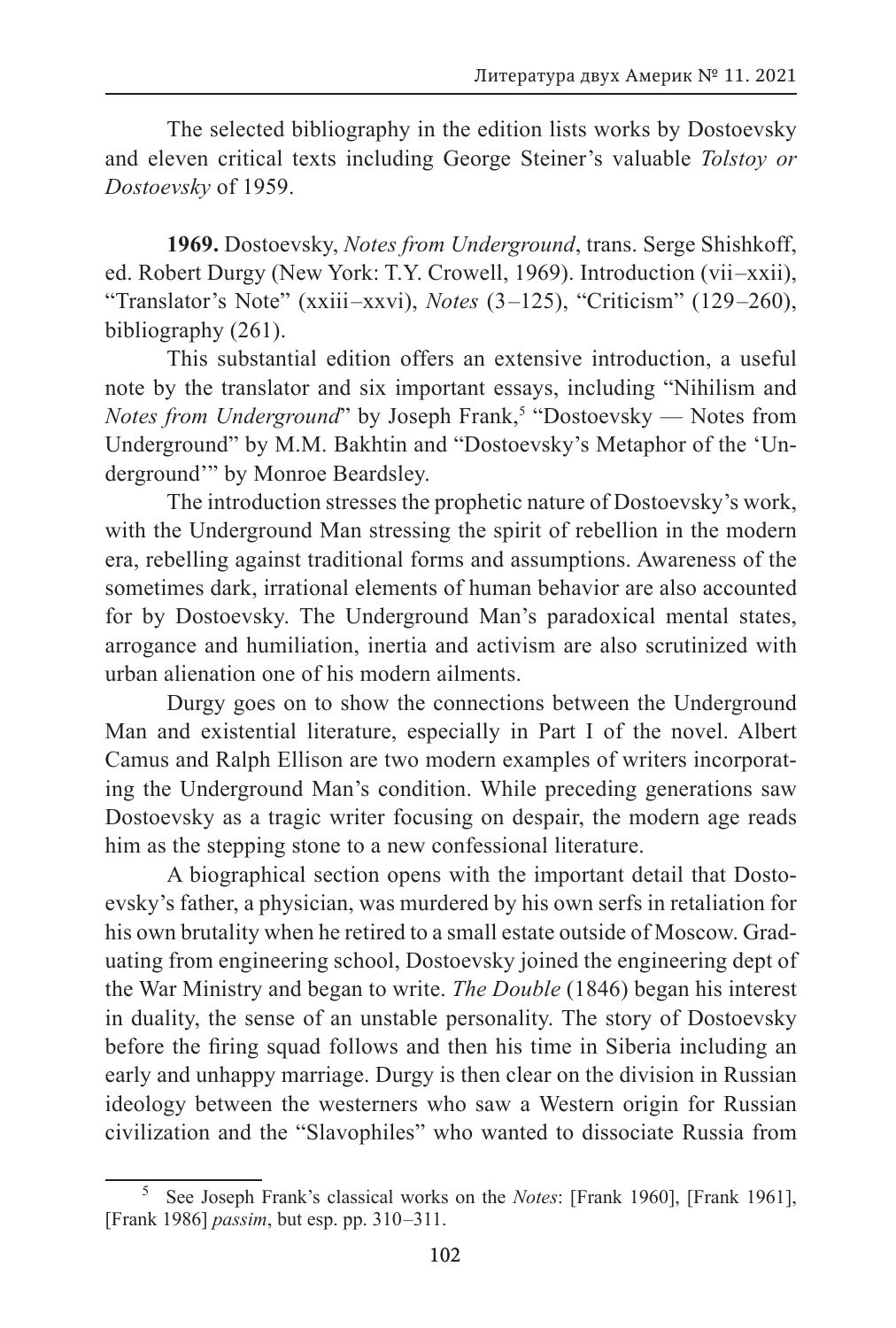western influence and find sustenance in the peasant commune, source of her socialistic soul. Dostoevsky sympathized with the "Slavophiles" who also favored the moral and religious laws of the Russian Orthodox church.

Noting Dostoevsky's response to his two European trips (1862, 1863), Durgy then focuses on the stressful personal life of Dostoevsky including his failing health and gambling debts. His mistress had also deserted him. In 1864, his wife died of consumption and three months later his brother who left a debt of 25,000 rubles which he assumed to maintain family honor. During this period, he also wrote *Notes from Underground* which appeared in 1864. Over the next sixteen years, he produced his masterworks. In generalized language, Durgy summarizes Dostoevsky's successes and growing popularity. At his death in 1881, nearly 40,000 supposedly attended his funeral.

Durgy then argues that the themes of the Underground appeared earlier in Dostoevsky's work, notably in *Winter Notes on Summer Impressions*. Condemning western scientific rationalism as well as selfish individualism, he expanded these themes in *Notes.* He sought a "selfless brotherhood" (xv). Durgy then outlines Dostoevsky's critique of rationalism for several pages before engaging in the question of narrative. The extremes of the Underground Man need to be confronted but not always believed. And one must hesitate to identify the Underground Man too closely with the author, the focus of the remainder of the introduction which ends with brief comments on the useful critical commentary included in the edition noting that Bakhtin's essay appears here for the first time in English and stresses the polyphonic, often contending, voices of the narrator.

The "Translator's Note" by Shishkoff addresses the difficulty of transposing the style of one language into another, more challenging with the idiosyncratic first person narrator of *Notes*. The translation must not try to correct, or edit the irregularities of speech used by the Underground Man. The colorful speech must remain, colloquial expressions must survive. He does, however, note that the narrator's speech changes as does his mood. When excited, his language becomes careless and confused. Other translations have tried to purify the style but not this one. Ambiguities also remain in this version emphasized in the translator's note, one of the most detailed and helpful discussions of translation of the novel in print.

Of particular importance is the translator's repeated adherence to the original text, resisting the chance to omit, change or add anything to the original. His aim is syntactic accuracy, even duplicating Dostoevsky's few grammatical and syntactical errors. The clumsy passages are intentional.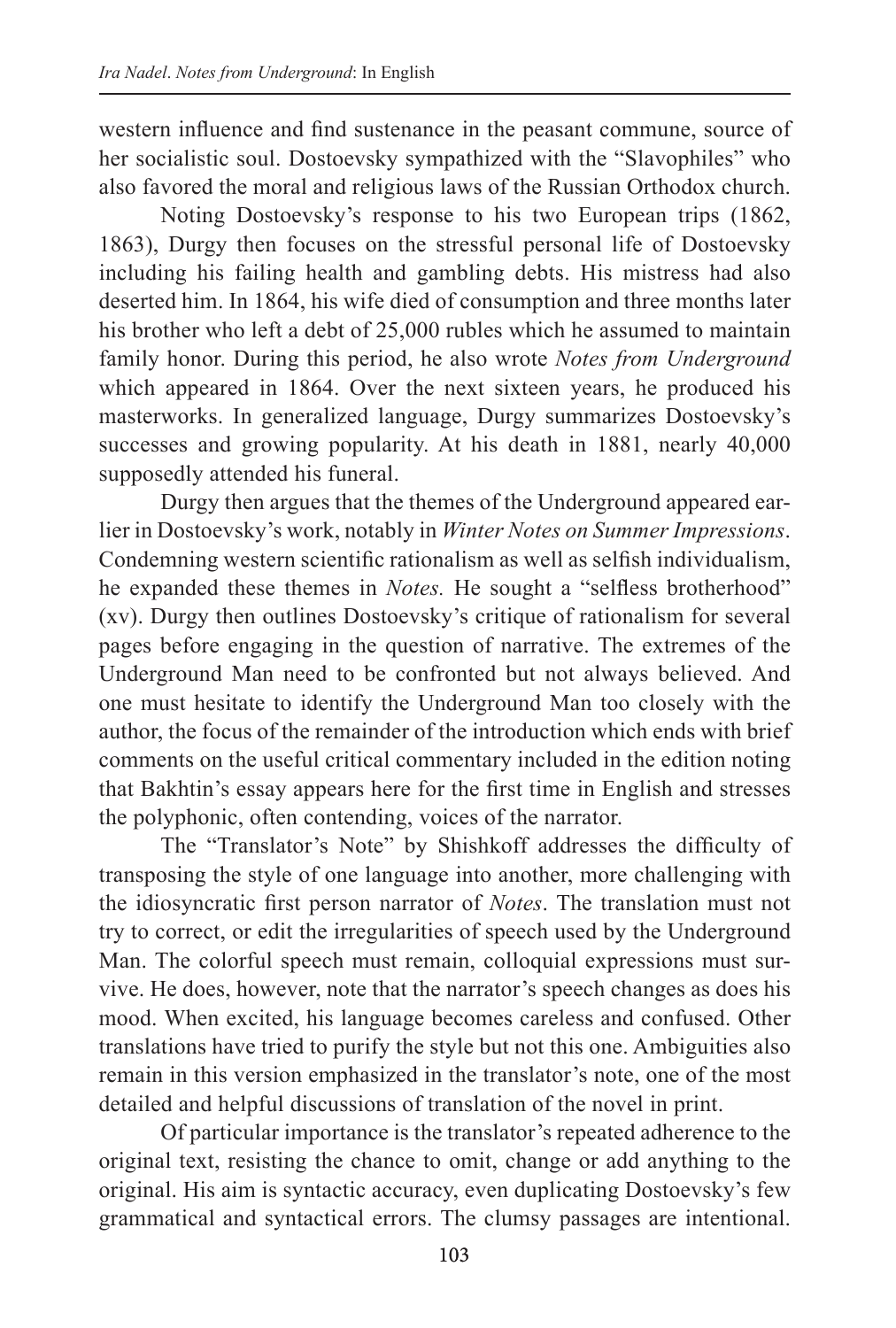Shishkoff even admits his failures, unable to find English equivalents for Russian phrases. He also comments on Dostoevsky's capricious paragraphing showing that it was intentional: it was a device to achieve certain effects. The "Translator's Note" is the clearest presentation among English translators of the challenges and pitfalls of translating Dostoevsky and *Notes from Underground*.

**1972.** Dostoevsky, *Notes from Underground* and *The Double*, trans. Jessie Coulson (London: Penguin, 1972). Translator's introduction (7 –12), *Notes from Underground* (13 –123), *The Double* (125 –287).

Coulson begins her introduction with comments on Dostoevsky's sense of accomplishment from Belinsky's praise of *Poor Folk* and his enthusiasm for his work as he began *The Double*. It was the spring of 1845. Public reception to both works was more tempered, however, and *The Double* met with hostility or indifference. Nevertheless, the style of *The Double*, partially modelled on Gogol, made it easy to read. Coulson goes on to outline the conventional aspects of *The Double*, from its use of a government clerk as its "hero," to its St. Petersburg setting. But it is clearly Dostoevskyan in its ability to project events and thoughts from inside the mind of Golyadkin who suddenly, at the end of one day, encounters his double. Coulson then provides an exposition of the story and how the double is that side of the protagonist's own nature of which he disapproves and fears. The development of a split personality anticipates studies of this phenomenon not to appear for fifty years.

The popularity of *The Double* was not immediate, restricted by Dostoevsky's own disappearance from his arrest, imprisonment and exile. Notebooks from he 1860s suggest that Dostoevsky was planning to add episodes and possibly rewrite the work for its second publication, the first collected edition of his works. No new episodes were added but some rewriting occurred.

When he published *Notes from Underground*, Dostoevsky had recovered his fame, largely through *Memoirs from the House of the Dead*, the fictionalized account of his time in Siberia exile. He found his subject and style which *Notes* continued, acting as a prelude to *Crime and Punishment*, shortly to follow.

The Underground Man, like *The Double* focuses on a single character who has turned in upon himself. His sensitivity to slights alternately causes him to retreat in his underground and to revenge "himself for his humiliations by humiliating others" (9). In his notebook, Dostoevsky wrote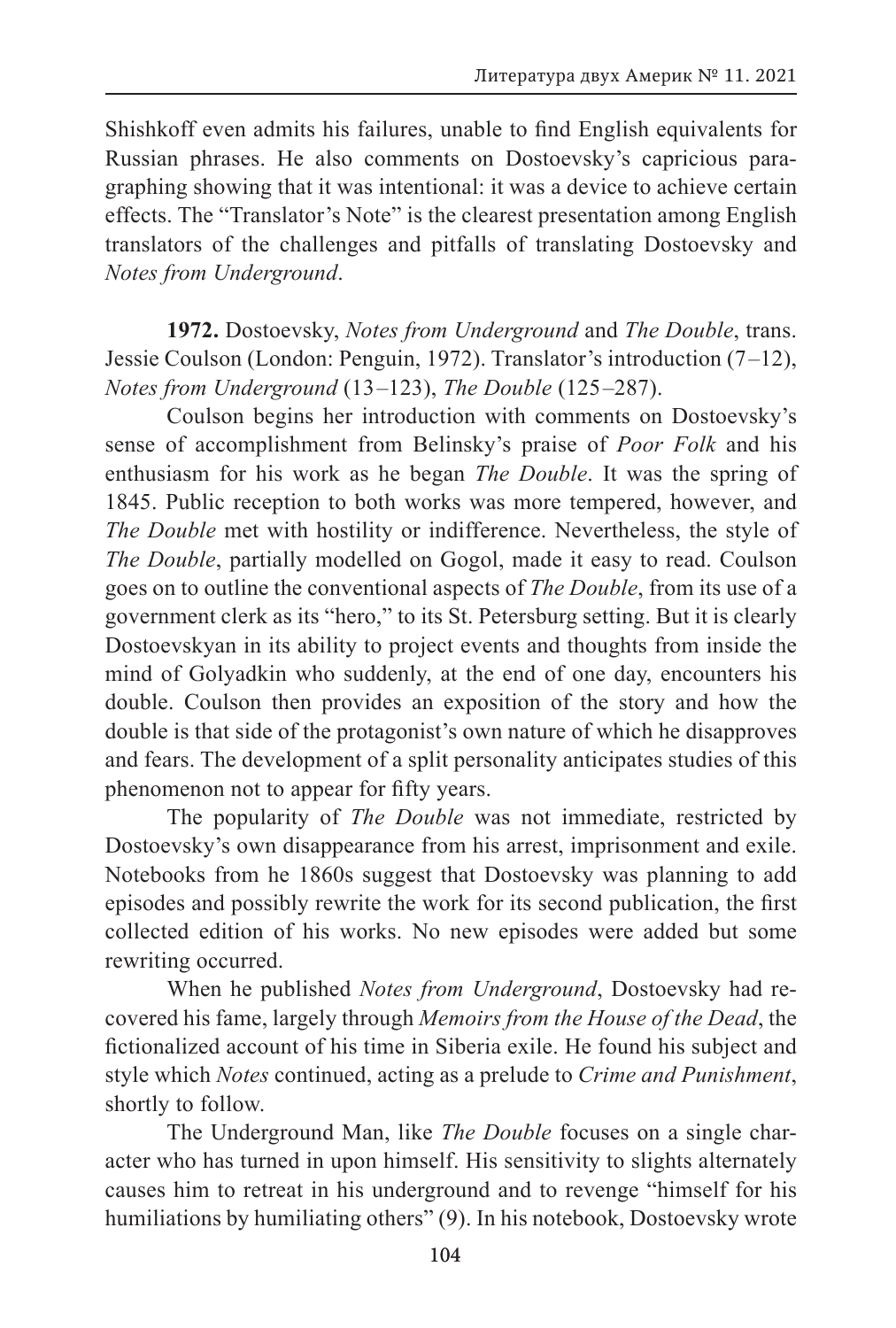that he was the "'only one to have depicted the tragedy of the underground, made up of suffering, self-torture'" and the consciousness of what is best but also the "'impossibility of attaining it.'" He also believed that everyone else is the same (10).

Coulson points out that the isolation of the nameless character was emphasized by its being published in two parts in the *Epoch,* the journal of the Dostoevsky brothers. Part 1 is the long monologue expressing the "philosophy" of the narrator. She refers to it as "passionate, bitter, jeering, sharp-tongued attack" on the ideal of Utopian socialism in which he once believed. *What Is to Be Done*? was the immediate cause of the outburst, leading the distinguished early critic and biographer Leonid Grossman to remark that never was Dostoevsky's thought so nakedly exposed (10).

Part 2 of *Notes* is set twenty years earlier than part 1 and which Coulson awkwardly titles "A Story of the Falling Sleet." It was originally planned to be two chapters but in finished form they united as part 2, although in two parts. During the composition of *Notes*, Coulson reminds readers that Dostoevsky was living with his dying wife in Moscow and anxious over the fate of his stepson Pasha, while rethinking his own youthful years back in St. Petersburg. Part 2 recalls many locations of that earlier time even from his period at the School of Military Engineering. But there are also moments of cruelty as when he takes revenge for his frustration and anger on the prostitute Liza. The humiliation, rejection of friendship, failure to force a quarrel on his old classmates all rear up in the outbursts of the narrator directed at Liza.

Coulson ends her introduction by referring to the fallen woman theme, something of a stock figure in nineteenth century literature. The poem by Nekrasov, quoted several times in *Notes*, paints a picture of a repentant Magdalen figure reduced to tears by the harsh words of her lover who ultimately, at the end, announces to the purged woman, "Enter now, then, bold and free; / Be mistress of my house and me" (12). Dostoevsky uses the quote as the epigram to chapter 9 of part 2 (112). But the language and situation, Coulson adds, seems sentimental and unreal in contrast to Dostoyevsky's Liza who seems real and honest, Coulson claiming that she is more direct and authentic than the Underground Man who promotes only false, self-created ideas. Her departure into the falling snow is honest and genuine. All the Underground Man can do is return to his decaying morals in his decaying corner. His attempt to run after her is weak and dishonest.

In a surprising proto-feminist interpretation, Coulson argues that while the novel physically stops, it is Liza "who goes on: the novel without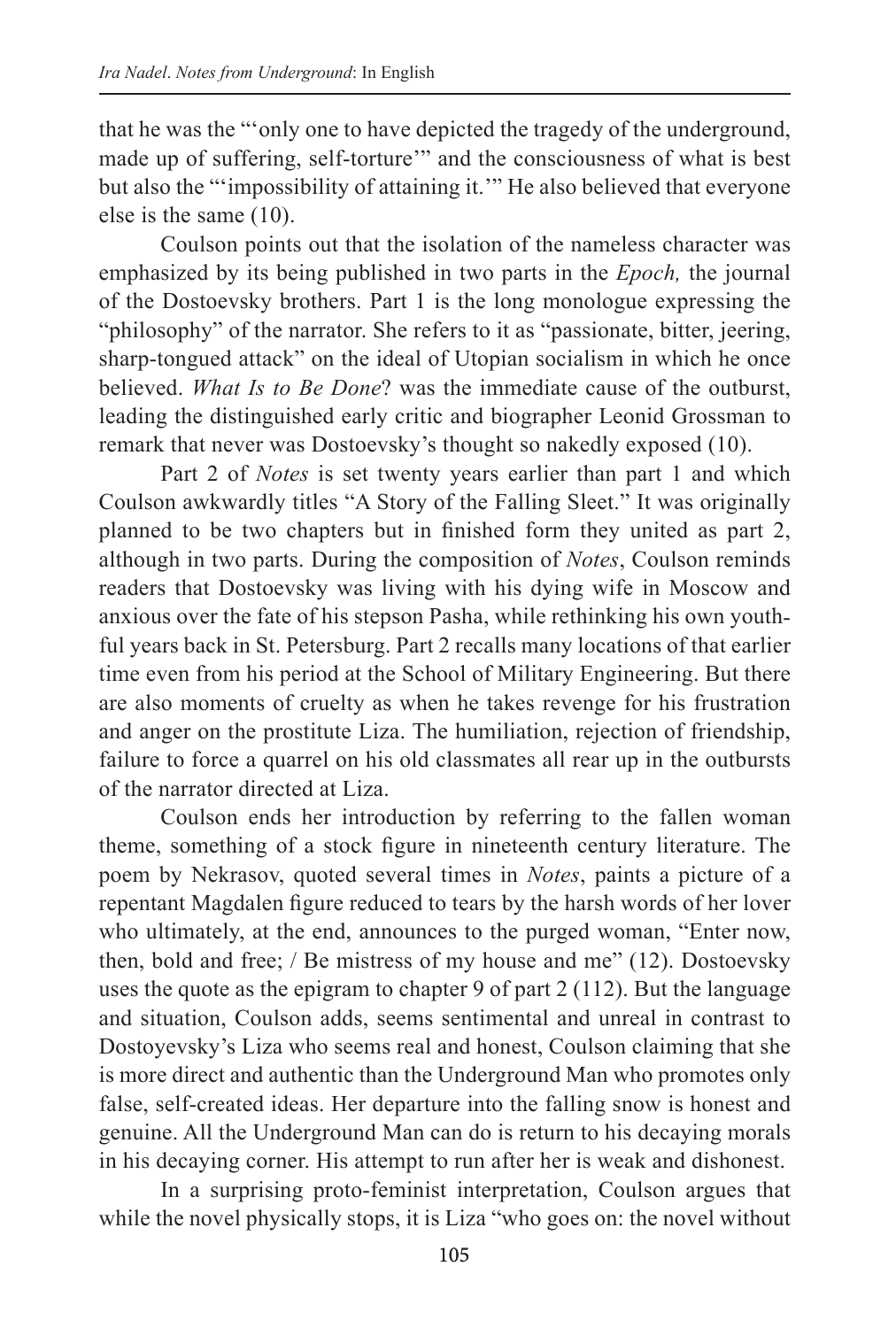a hero has acquired a heroine, and its end is her vindication, almost her triumph" (12). And to be fair, the narrator momentarily agrees with her: at the end of part 2, chapter 9, the narrator confesses that their roles have reversed: Liza has become the heroine and he was just another "crushed and degraded creature as she had been that night" (pt. 2, chap. 9, p. 118). But he can't make up his mind if this is true or not, the continual dilemma of the Underground Man.

Absent in the introduction are any comments on the challenges of translating the text or the features of Dostoevsky's Russian style.

**1974**. Dostoevsky, *Notes from Underground*, trans. Mirra Ginsburg, introd. Donald Fanger (New York: Bantam, 1974). Introduction (vii –xxvi), "On the Translation" (xxvii –xxix), *Notes* (1 –153), notes (155 –158).

Donald Fanger's introduction begins with a remark on how nearly 110 years after its publication, *Notes from Underground* continues to fascinate, provoke, confuse and even repel readers. The paradoxes of the narrator resonate more powerfully now than with Dostoevsky's own readers, while the contexts of modern literature have distinguished the work as "one of the most sheerly astonishing and subversive creations of European fiction" (vii).

Fanger then explains that it's not the radical content of the narrator's talk that's original but the way Dostoevsky alters the rules of literature beginning with the idea of an anti-hero. A slippery narrative technique furthers the complexity: the work begins with "I" and ends with "We" as the speaker repeatedly involves the reader, anticipating his reactions, judgments and opinions. The reader is never just a spectator. In a shrewd observation, Fanger writes that the Underground Man "traps his reader into a relationship" (viii). Importantly, the work constantly addresses questions of the moment: self-knowledge, urban loneliness, the power of ideology and the value of happiness. These contemporary concerns are partly why the text endures.

Confusions about the nature of the text started, however, when readers conflated Dostoevsky's ideas with that of the Underground Man. His character speaks, not Dostoevsky, at least not directly. Dostoevsky's skill but also his downfall is that he successfully dramatizes ideas by setting them in conflict with each other and tests them through action. Tautologically, the Underground Man's views arise from experience and his experience corroborates his views, each validating the other. Truths and half-truth mix without the guidance of any consistent authorial voice. Yet,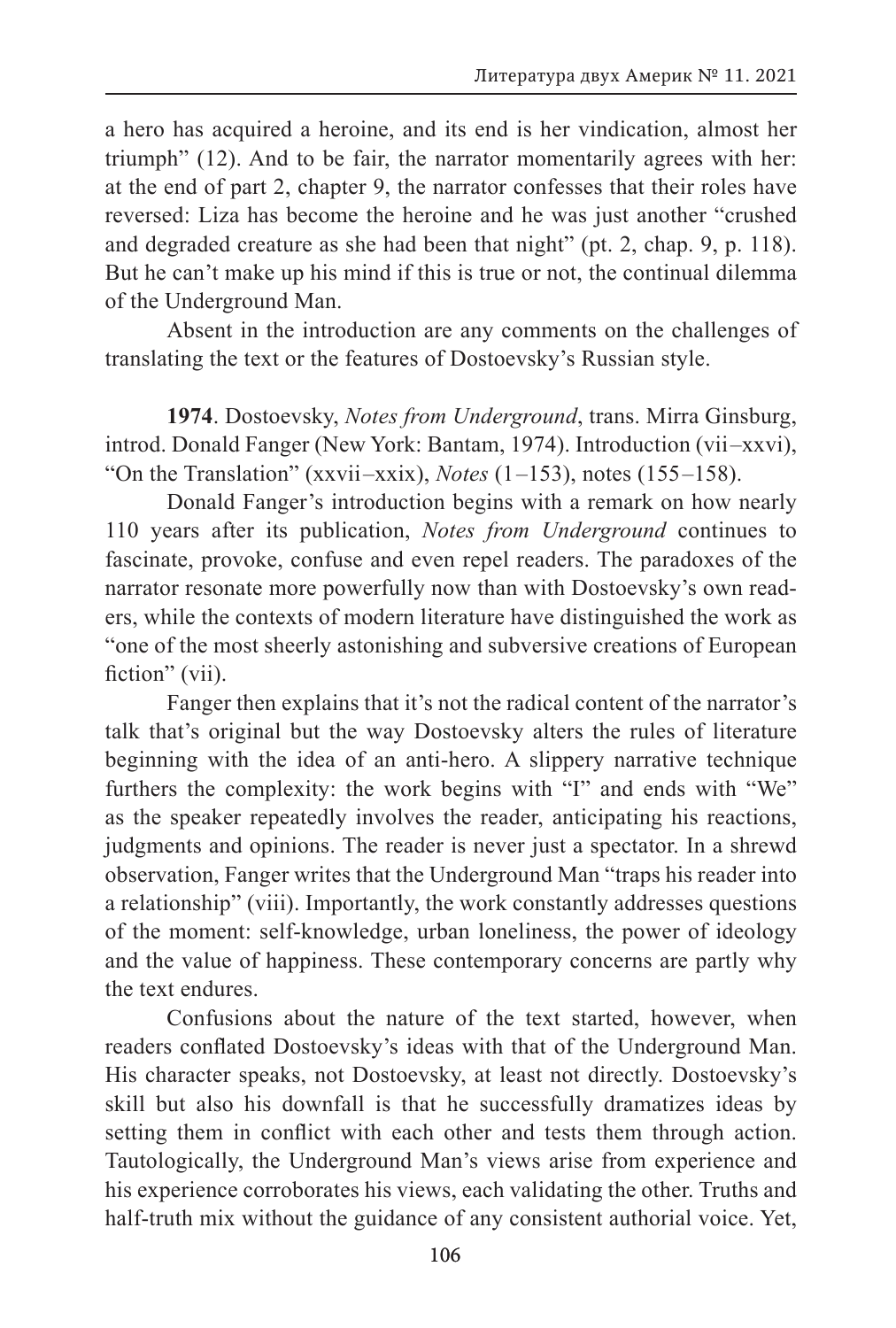Fanger argues, the work grows directly out of Dostoevsky's earlier work which he implicitly critiques in this one.

An historical survey of Dostoevsky's writing begins with another declaration: Dostoevsky was 19<sup>th</sup> century Russia's only "great novelist of the city" who focused on the insulted and the injured, the forgotten (ix). Alienation was his theme first seen in forms of poverty and failure and in the urban poor and expressed in *Poor Folk.*

St. Petersburg becomes the centre of Dostoevsky's world, a city unlike other European capitals because it lacks a long history. Originally a swamp on the Gulf of Finland, Peter the Great ordered its construction to provide a port for trade with the West. Despite the elegant, often symmetrical buildings, the creation of Italian and French architects, it was inhabited by decree. It was man-made and shaped by ideas, not history. It was simultaneously a fact and a symbol of the country. But Dostoevsky's early success, *Poor Folk* published when he was twenty-four, focused on the disadvantaged of St. Petersburg recalling their suffering and poverty. No less than the esteemed critic Belinsky told Dostoevsky it was a triumph.

Fanger labels *Poor Folk* Russia's first "social novel" with an experimental element: it tells the story in a series of letters without an omniscient narrator. Dostoevsky's concern was with creating an inner world of experience which "refracts the outer world but is not determined by it" (x). Importantly, his characters are writers and readers whose even limited taste and skills help us understand them, using literature to create literature while investing the smallest detail with "explosive psychological significance" (xi). The protagonist Devushkin sees a loose button as robbing him of his last shred of dignity in an interview; the Underground Man suffers over a yellow spot on his pants. Anything, Fanger notes in his perceptive introduction, can "trigger pathos in Dostoevsky's world" (xi).

*The Double*, following *Poor Folk* by only two weeks, polemically reworks themes from Gogol with Golyadkin seeking escape from his horrible existence by dreaming of grandeur. He then suddenly discovers an imaginary person, his double who posses the very habits he lacks. But the double embodies the conventional ideals and aspirations of the central character: success and recognition at the office and a romance with the boss's daughter. The double is distasteful but possesses a humanity we must recognize. Golyadkin is the first of a series of split personalities in Dostoevsky, split between the more and less authentic, not the good or bad.

In his mature characters, the protagonists attempt to live out their ideas to discover what is authentic in themselves by experience. But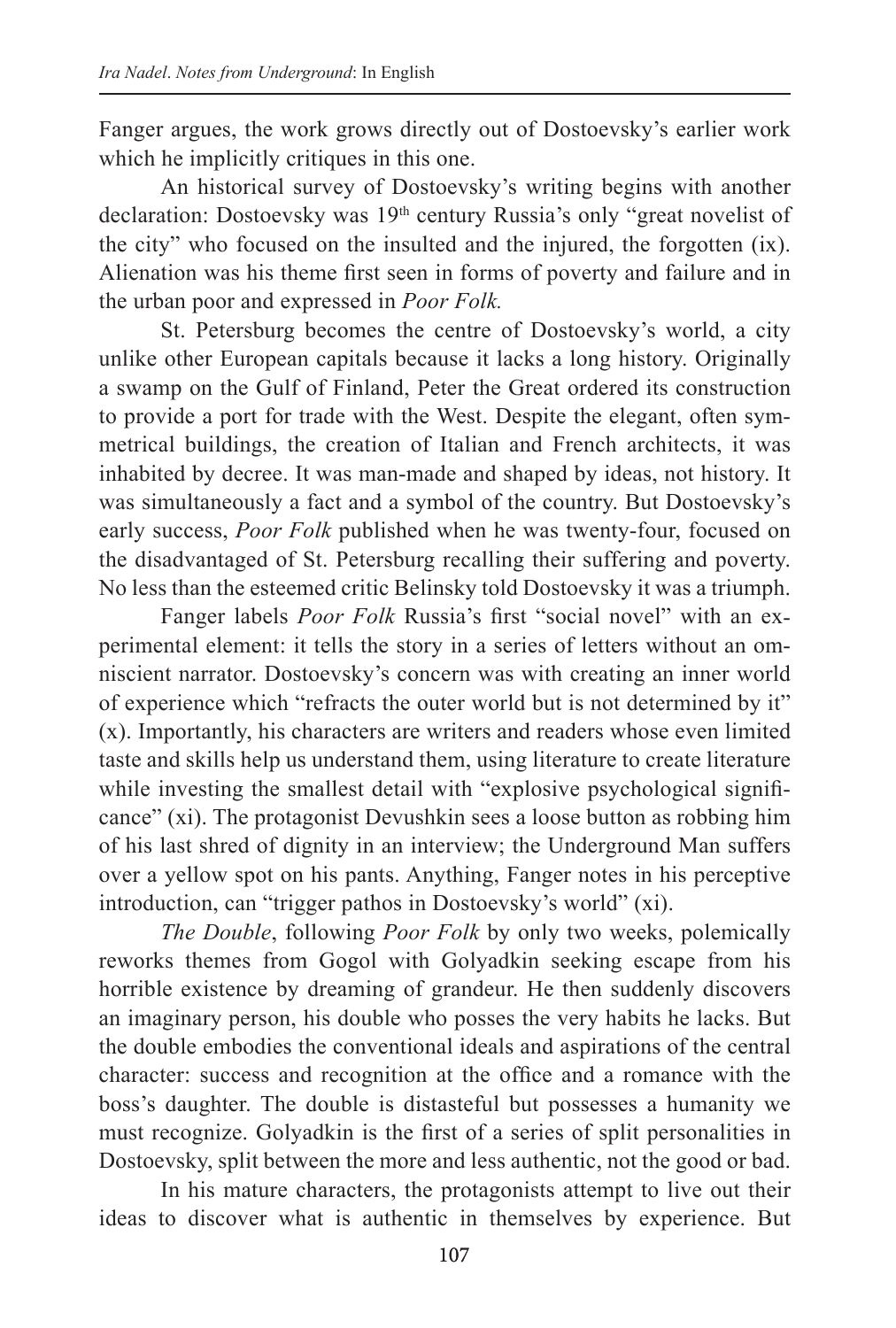they repeatedly fail. Preparing to throw a bottle at a dinner held by those colleagues who neglect him, Golyadkin chooses, instead, to pour himself a full glass. As Dostoevsky writes, Golyadkin was "'neither dead nor alive, but somewhere in between'" becoming a symbolic emanation of the spectral capital of Russia, St. Petersburg (xii). For Dostoevsky, it is a city where nature has no place and empty routines control — and often destroy — daily life (xii). Without spontaneous life, men become dreamers but this creates disappointed figures who survive only in isolation. And for the educated dreamers, they live and talk only out of books as does the Underground Man, especially when with Liza in part 2 (xii). For the dreamers, books show a richer, more fulfilled life, becoming their gospel. One leaves the world of contingency for that of the imagination. In the words of the narrator of *White Nights*, one becomes "'the artist of his own life"" (xiii).

This is precisely the situation of the Underground Man who, as Dostoevsky outlines in his "Author's Note," identifies himself as a dreamer of the 1840s, revisited twenty years later in the 1860s. He ironically recalls his youthful dreams, although his curse is that he understands too much.

Fanger goes on to discuss *Notes* from the perspective of *The House of the Dead* and the thinly disguised imprisonment and exile of Dostoevsky in Siberia where he was exposed to murderers, thieves, soldiers and peasants. And a new theme emerges, expanded in *Notes*: to be conscious of one's misery may for some become a pleasure. "Suffering is the sole root of consciousness" the Underground Man declares, although he distrusts its cathartic powers. But he also knows that "man will never give up true suffering — that is, destruction and chaos" (39). This is one of the major ideas of *Notes* which challenges the corollary that improving one's social condition will improve one's well-being. Suddenly, whim and spite become exercises of personal freedom. Reason no longer prevails. Man is fundamentally impulsive and unpredictable, while ideas distort individual consciousness.

Fanger then turns to *Winter Notes on Summer Impressions*, Dostoevsky's journalist account of his first trip to Europe. The Crystal Palace and the anthill become the dominating and limiting images turned into metaphors of a spiritless life. But the seemingly egotistical freedom represented by the Crystal Palace and the success of the mechanistic collective of the ant hill bring nothing. True individualism requires self-transcendence, essentially the way of Christ. With this sense of loss, Dostoevsky creates the Underground Man, bringing to narrative consciousness "'things [every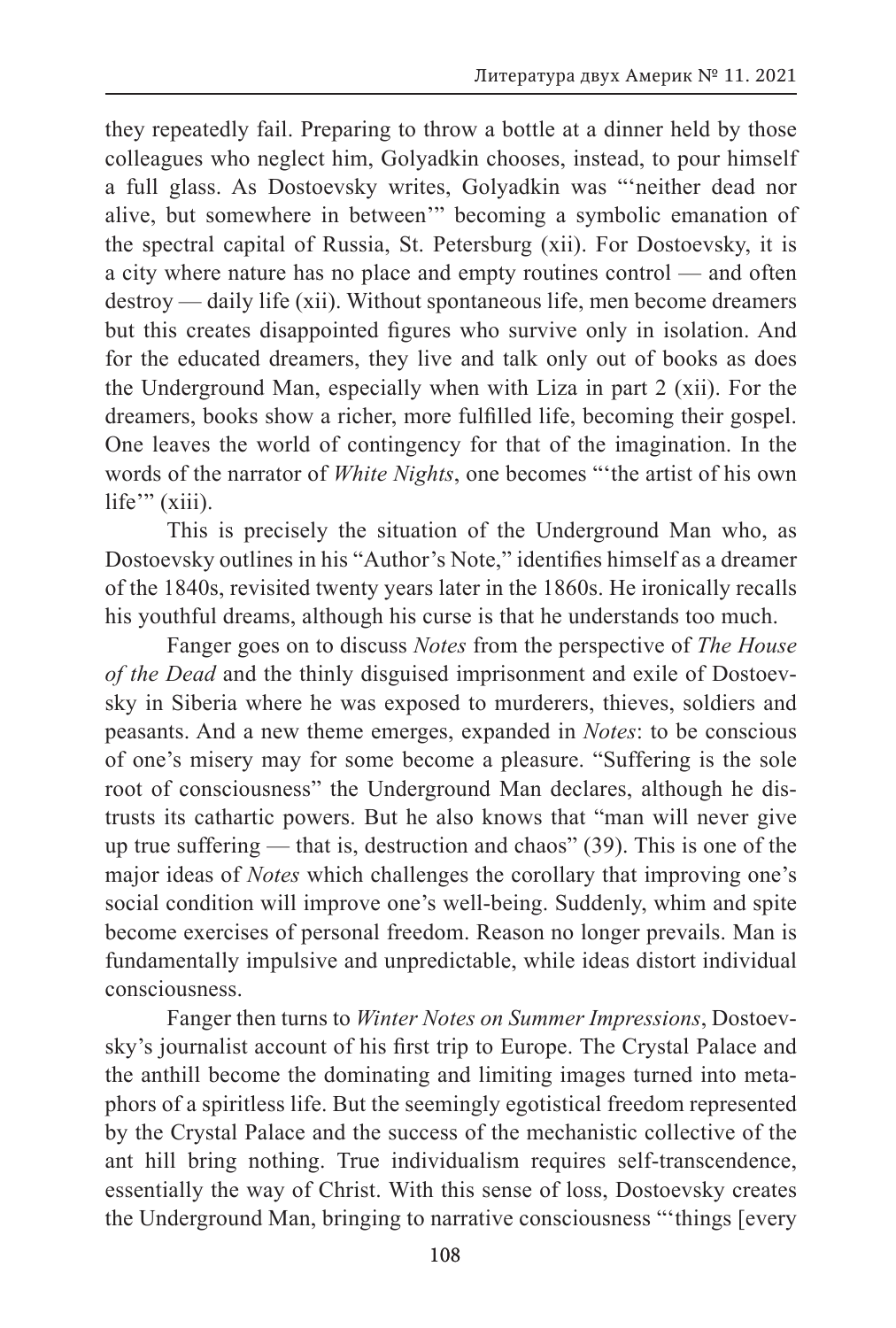man] is afraid to reveal even to himself'" (xv). Fanger then turns to *Notes* directly, emphasizing that the varying labels for the text, from a defense of individuals to a case history of neurosis, do not fit. He suggests we should put aside the attempt at meaning to consider how the work conveys meaning.

The *Notes* are fundamentally a tirade, a performance, a memoir by a nameless individual who says he's writing for himself but repeatedly manipulates the reader. But Dostoevsky's presence as an author is minimal, a paragraph of introduction and then three sentences at the conclusion. Nevertheless, the Underground Man is representational, his condition shared by many signalling not an individual pathology but a communal experience. Historically, it is the 1840s seen from the perspective of the 1860s. The confusions and contradictions are the fate of the Dostoevskyian dreamer who remains centre stage and who, in fact, is unable to stop his monologue. This is apparent on the final page when the author interrupts and says, the narrative must stop, although he cannot stop the Underground Man who "went on writing" (153).

But paradox reigns throughout: the Underground Man admires the average individual but could not become one. He seeks sympathy from his reader but simultaneously works to undermine it. He has a "corrosive intelligence" which swerves toward impulses for which he cannot account (xviii). Striving might be more important than achieving but striving for what? He doesn't know. Anticipating Kafka, he claims that he sought to be an insect, but even as an intelligent man, he was unable to begin or finish anything. He is morbidly self-aware, living in hopelessness with the poisons of "unfulfilled desires turned inward" in a "fever of vacillations" with resolutions one moment and repentance a moment later (12). "You long to live," he cries at one moment, yet "you yourself entangle life's problems in logical confusion" (43).

The Underground Man cultivates pain which brings him consciousness, which replaces the dreaming of Dostoevsky of the 1840s. But a super sensitive consciousness inhibits action and so he does nothing except complain about life as his preoccupations replace any occupation. Dialogue with himself takes the place of dialogue with others. His term for this condition is "underground" or "being underground. He listens to life around him through a metaphoric crack in the floorboards" (xix).

What is the pleasure that accompanies such degradation? That is the originating issue for the Underground Man attached to the question of how is it possible is to be entirely frank with oneself and face the truth? Part 2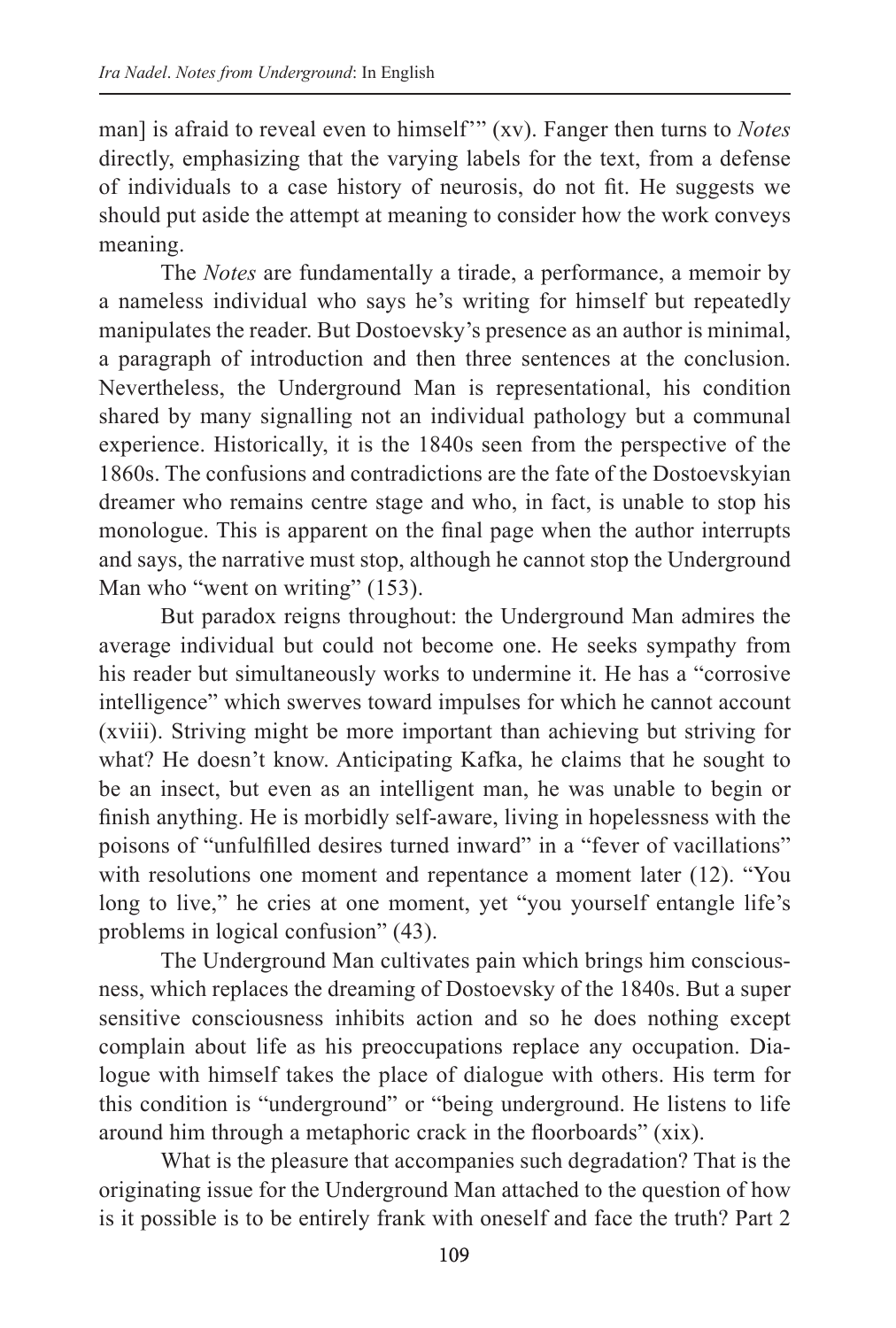of the novel, "On the Occasion of Wet Snow," explores this issue, while part 1 of the work was a set of paradoxes fueled by pain. Part 2 is a story about the roots of that pain. First a polemic on the issues of the day and a tale about a poor clerk of the 1840s, in Part 2 the novel becomes a work of literature about literature. Life for the Underground Man was always more satisfying in books. Reality and the self always disappoint: "I often looked upon myself with furious dissatisfaction, verging on loathing... I carried the underworld in my soul" (50, 56).

"My chief occupation at home was reading... apart from reading, I had nothing to turn to... nothing that could attract me" he declares (55, 56). He does on occasion, however, turn to the real world and "suddenly plunge into dark, surreptitious, sordid debauchery" (56), but there were other times when he would "simply suffocate with anger" (59). Part 2 shows the Underground Man in the real world before his figurative retreat below the floorboards. Yet in the real world, he encounters only a set of humiliations, the ironic if not pathetic result of the efforts of the narrator to initiate a scandal, notably at a party at the Hotel de Paris held by his old schoolmates who disregard him. But he follows them to a brothel where he encounters the twenty-old Liza. But her response to his actions, not surprisingly, is ""it's like out of a book," remarking on the Underground Man's only store of emotions which are bookish (xxiii). Late in the story, he admits that his cruelty to Liza has been "make-believe, ... invented *bookish*" (149).

Nevertheless, he implores her to leave prostitution but when life imitates literature bringing Liza to his apartment, he is humiliated, proud, angry and sympathetic. It has, in Fanger's words, "the inevitability of tragedy — though not the effect" (xxiii). And paradox returns with a vengeance. "I'll never forgive *you* for what I'm confessing to you now" (144)! Liza reaches out to him but all he can utter while sobbing is that they (his peers and society) won't let him be good. He goes on to write with shame the story of Liza, calling his work not literature but "corrective punishment" (151). Both his literary and therapeutic aims in writing have failed. His story has no hero, only an anti-hero.

By the end of the narrative, the alienation of the Underground Man is complete summarized by his declaration, "'either a hero or mud'" (xxiv)! There is no in-between. But for Dostoevsky, it is the posing of problems and not their solution that matters. The Underground Man cannot act, a state that changes for Raskolnikov in *Crime and Punishment* or Alyosha in the *Brothers Karamazov*. The Underground Man has carried the under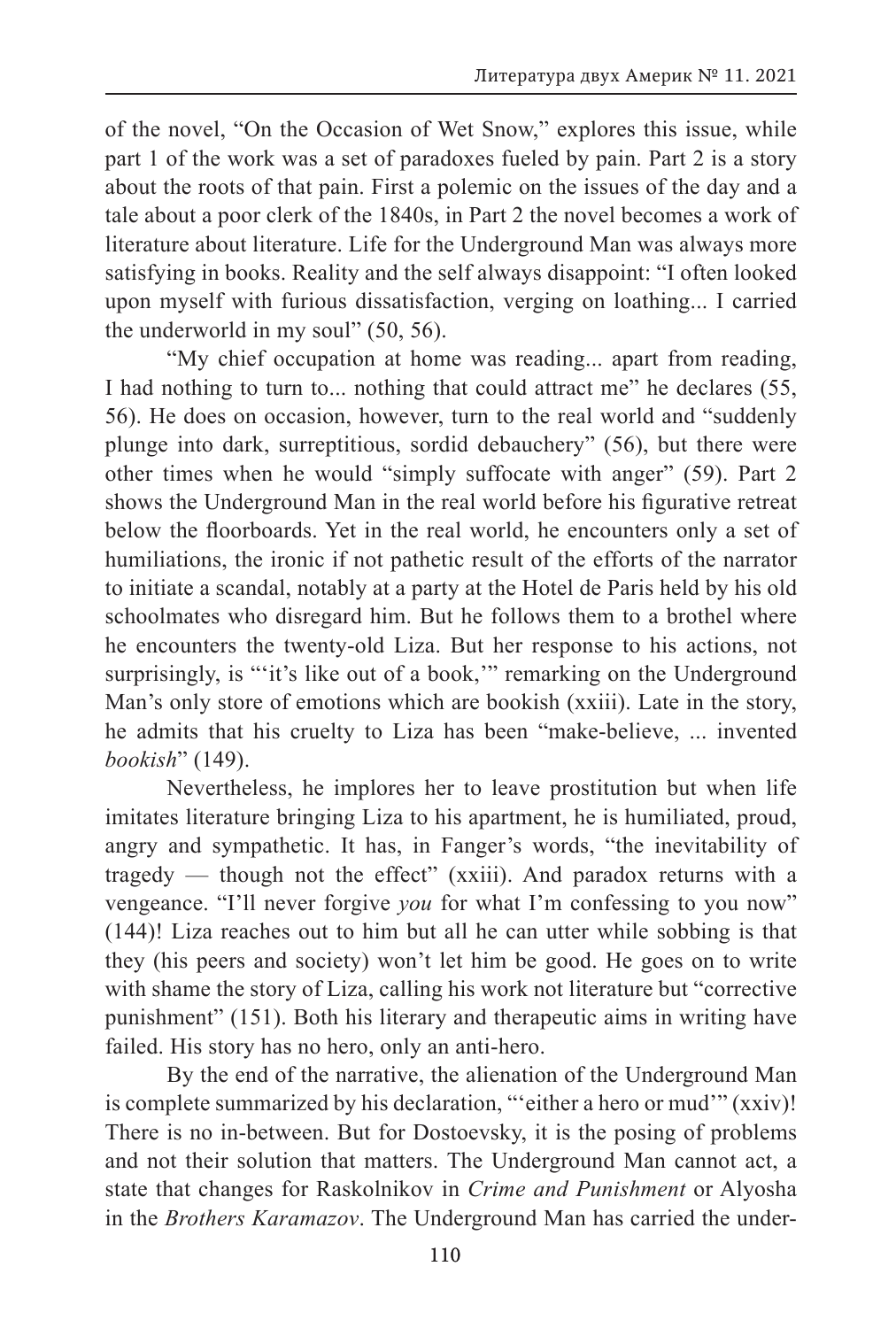ground — suffering and self-punishment — within him creating his sense of helpless isolation preventing any action. But he, and even Dostoevsky, cannot find or attain something better. In Fanger's words, Dostoevsky's Underground Man is an "anatomist of the unlived life" which is achievement enough (xxvi). Fanger's introduction is one of the most critically insightful among the current set of English translations.

The three-page translator's note by Mirra Ginsburg begins with the difficulty of translating Dostoevsky's work. He is, in fact, resistant to translation because of the character of Russian, his particular style and the type of human experience he conveys. Russian, she writes "is capable of finite emotional variation; English is more specific, more conceptual," a cogent declaration of differences (xxvii). As an inflected language, Russia makes changes immediate and varied. Dostoevsky's emotionally charged use of Russian poses constant challenges for a translator because the emotional and moral categories of the language are quite different from English; often there are no equivalents and "no coincidence of values" (xxvii). All the translator can do is rely on approximations to convey the rhythms and tonalities of the original.

Ginsburg also notes the satiric aspects of *Notes,* especially in part 1, described as an example of "violent self-judgment." Part 2 is a "tragic grotesque" (xxviii). Irony, mockery, hate, self-hate and bitterness dominate part 1 where the narrator sees everything through hostile eyes. Only Liza temporarily escapes his anger and when the narrator speaks of her, his voice changes. He treats her with compassion, although not himself. But the ultimate humiliation he inflicts on her is simultaneously inflicted on himself.

The translator must capture these changes and shifts in tone. But as Ginsburg writes, "translation is a struggle with impossibility" (xxviii). Loses are inevitable. Her example is the word *deyateli* which is "doer," not "men of action," but to convey the sense of Dostoevsky's term, "men of action" must stand. She then addresses the term "spiteful," a compromise solution for the Russian *zloy* which actually means "malicious, angry, nasty" and more. But the English for the two terms, which in Russian tie self-hate and pain together bringing the end back to the beginning, do not coincide in English. As a result, the emotional and even philosophic unity of the work is undermined. In her closing paragraphs, Ginsburg notes that she follows the original, sometimes awkward structure of Dostoevsky's Russian sentences and that in Russian, the paragraphs of *Notes* sometimes run on for pages noting that the text is a spoken not written book. But she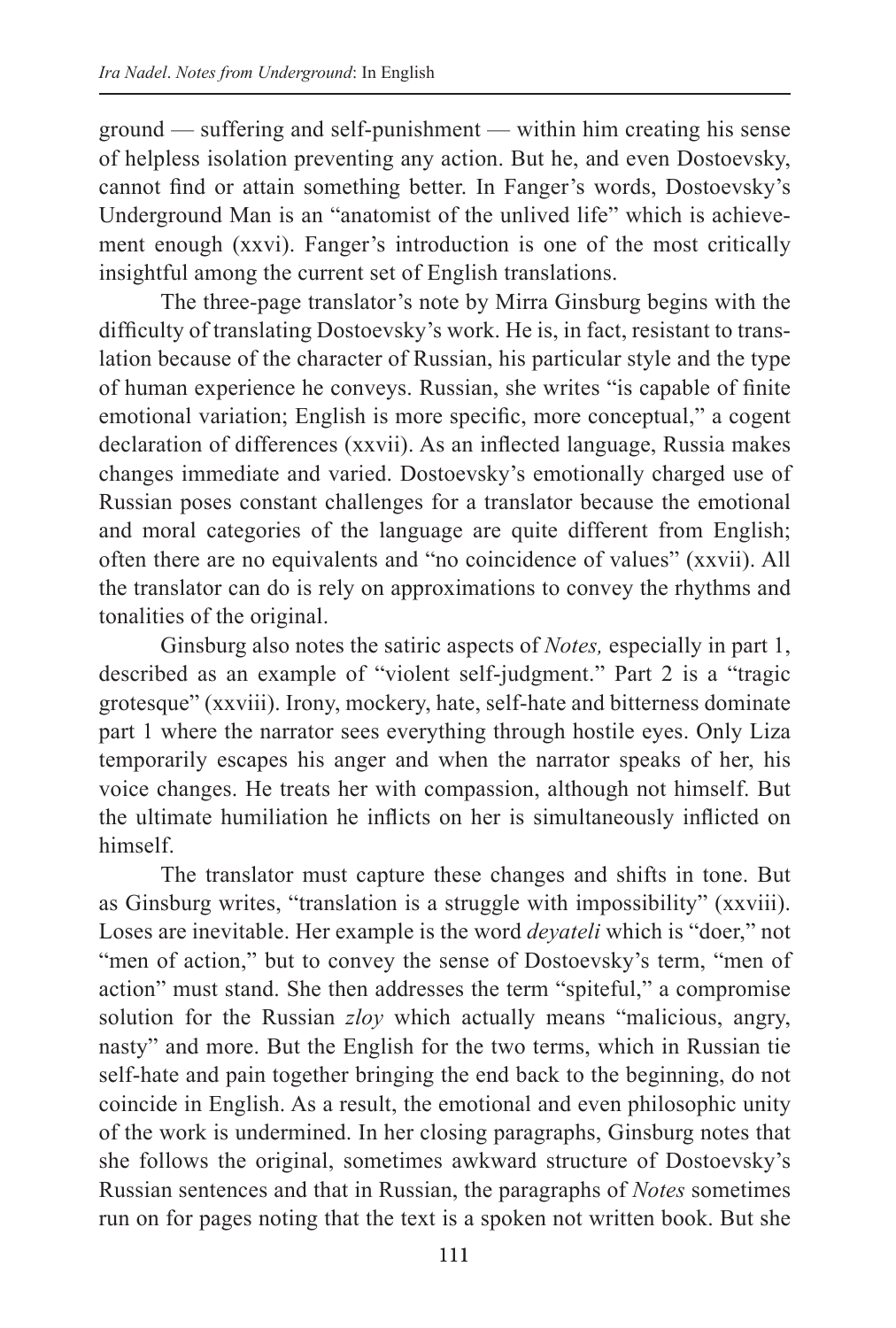broke up the long paragraphs for clarity at moments where the speaker would have paused. Nevertheless, her aim remained to convey the tensions and undercurrents in the text. Interestingly, the Classic Theatre of New York dramatized Ginsburg's translation in 1979.

**1989.** Dostoevsky, *Notes from Underground*, trans. Michael R. Katz, Norton Critical Edition (New York: Norton, 1989). 2nd ed. (New York: Norton, 2001). Prefaces (vii –x), "Brief Note on the Translation" (xi –xiv), *Notes* (3 –91), "Background and Sources" (95 –122), "Responses" (125 –138), "Criticism"  $(141–253)$ , "Chronology"  $(255–256)$ , selected bibliography  $(257–258)$ . No introduction, only prefaces to 1<sup>st</sup> and 2<sup>nd</sup> editions and then "A Brief Note on the Translation." After the text (3 –91), the "Background and Sources" include selected letters and passages from other Dostoevsky works and from Chernyshevsky and then critics on the work. Chronology and selected bibliography follow.

The absence of an introduction is surprising and the two prefaces are short, the first, dealing with the  $2<sup>nd</sup>$  edition, is only one paragraph long noting minor revisions and some bibliographic additions. The preface to the 1st edition is only a page and a half and notes the various translations of *Notes* and its importance in world literature. He states his own goal of producing a decent translation of a "convoluted piece of mid-nineteenth century Russian prose" (ix). He also notes his inclusion of annotations and a set of critical texts. In fact, it is the ancillary material that provides the greatest help in this version of *Notes from Underground.* In addition to a section labeled "Responses," Katz includes two parodies of the work. He also adds several texts seemingly inspired by Dostoevsky's work including a passage from Ralph Ellison's *Invisible Man* and Sartre's short story, "Erostratus." The value of the edition is the wide range of secondary materials including excerpts from Bakhtin, Joseph Frank and Todorov (95–258).

A brief four-page "Note on Translation" follows, emphasizing the difficulty in reproducing or replicating Dostoevsky's syntax. He focuses on the opening adjectives and how they complicate the effort to characterize the protagonist. Nonetheless, Katz adopts some locutions from Constance Garnett for their simplicity, although neither the word order nor epithets correspond directly to the Russian. He laments that a translation cannot convey the authentic nature of the original and in his final sentence urges readers to learn the language.<sup>6</sup>

See also [Katz 2013].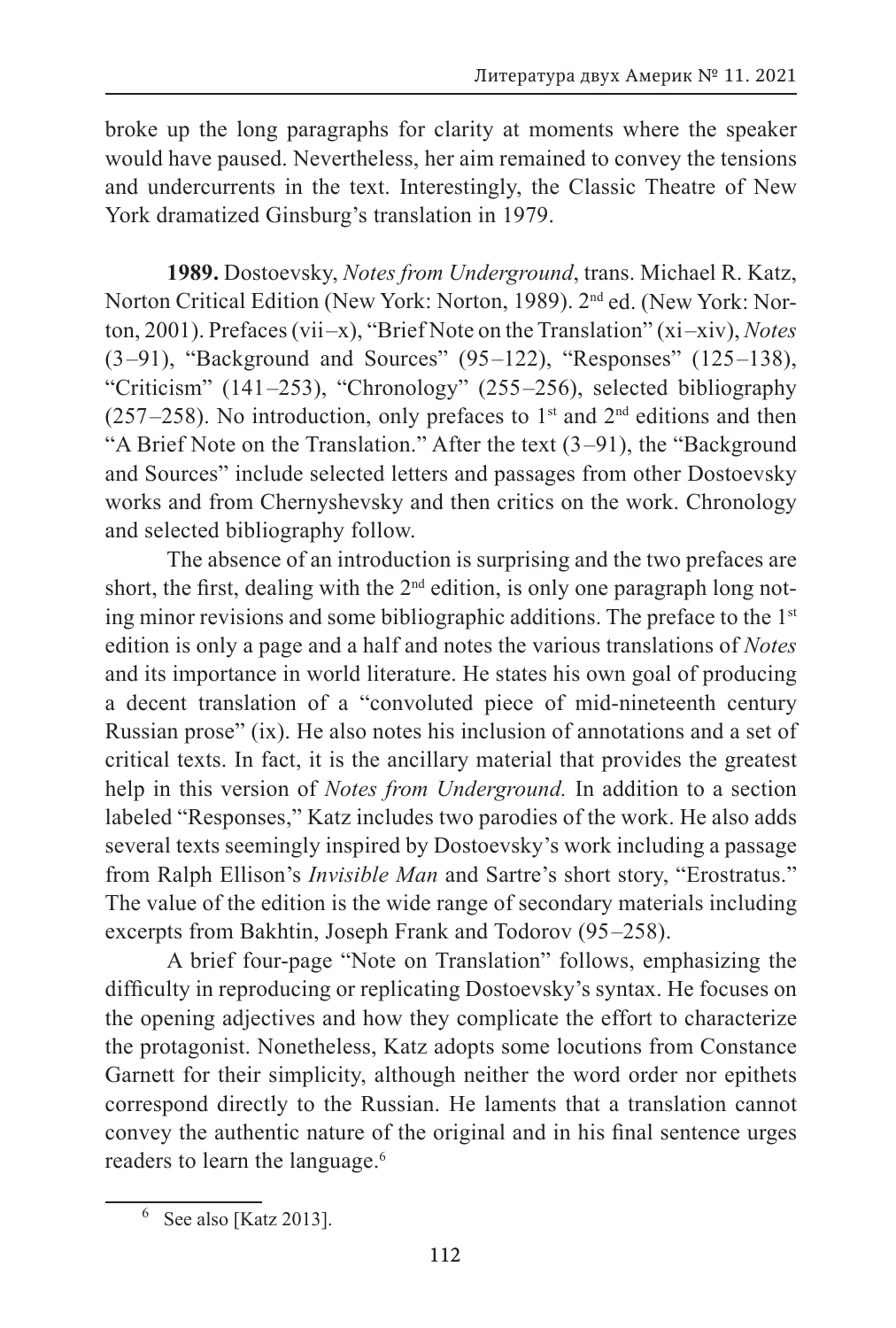**1991**. Dostoevsky, *Notes from the Underground*, trans. Jane Kentish, introd. and notes Malcolm Jones, Oxford World's Classics (Oxford: Oxford University Press, 1991). Reprint (2008). Introduction (vii –xxiii), "Note on the Translation" (xxiv), selected bibliography (xxv), "Chronology" (xxvi), *Notes* (7 –123), *The Gambler* (127 –275), explanatory notes (276 –284).

The two-part introduction notes the composition of the story in the 1860s during a period of acute personal crisis for Dostoevsky offering biographical details beginning with his near death by firing squad and then exile in Siberia. Kentish continues with his first marriage and then wife's death in 1864, plus his involvement with the journal *Vremia* (*Time*) in an effort to re-establish his literary career. The appearance of *Epokha* following *Vremia's* close allowed him to publish *Notes from Underground*. Multiple sources for the story follow, as well as the impact of the Underground Man archetype for writers such as Kafka, Hesse, Camus and Sartre. Kentish identifies the underground as the narrator's morbid self-consciousness obsessed with his inability to deal with social realities breeding resentment towards the society that prevents his entry.

Dostoevsky's debts by the summer of 1865 and how he handled them shapes the balance of the introduction, plus his mistreatment by unscrupulous publishers and how, under tremendous pressure, he completed the novel *Roulettenburg* (known in English as *The Gambler*) in twenty-six days to satisfy his conniving publisher, Fyodor Stellovsky.

The second part of the introduction discusses *Notes* and *The Gambler* and how a first-person narrator tells each story, both personal confessions of disenfranchised men. Part 1 of *Notes* consists of philosophical polemics of a prematurely retired civil servant in the 1860s. Part 2 of his memoir/ confession consists of episodes of his life from the 1840s. Kentish then describes the debates and competing ideologies of Russia in the 1860s and the sense of revolution around the world, including the American Civil War, the invasion of Schleswig-Holstein by Austria and Prussia and the appearance of Darwin's *On the Origin of Species*. As she details, elements of *Notes* are clearly topical.

More time is then spent on Chernyshevky and the Populist movement, his promotion of a New Enlightenment coming under attack by Dostoevsky's narrator. The deterministic ideas of the natural sciences contributed to this reflecting Chernyshevky's influence with one consequence the belief that individual freedom was limited. The philosophical basis of *Notes* then becomes the concern of Kentish, especially the claims of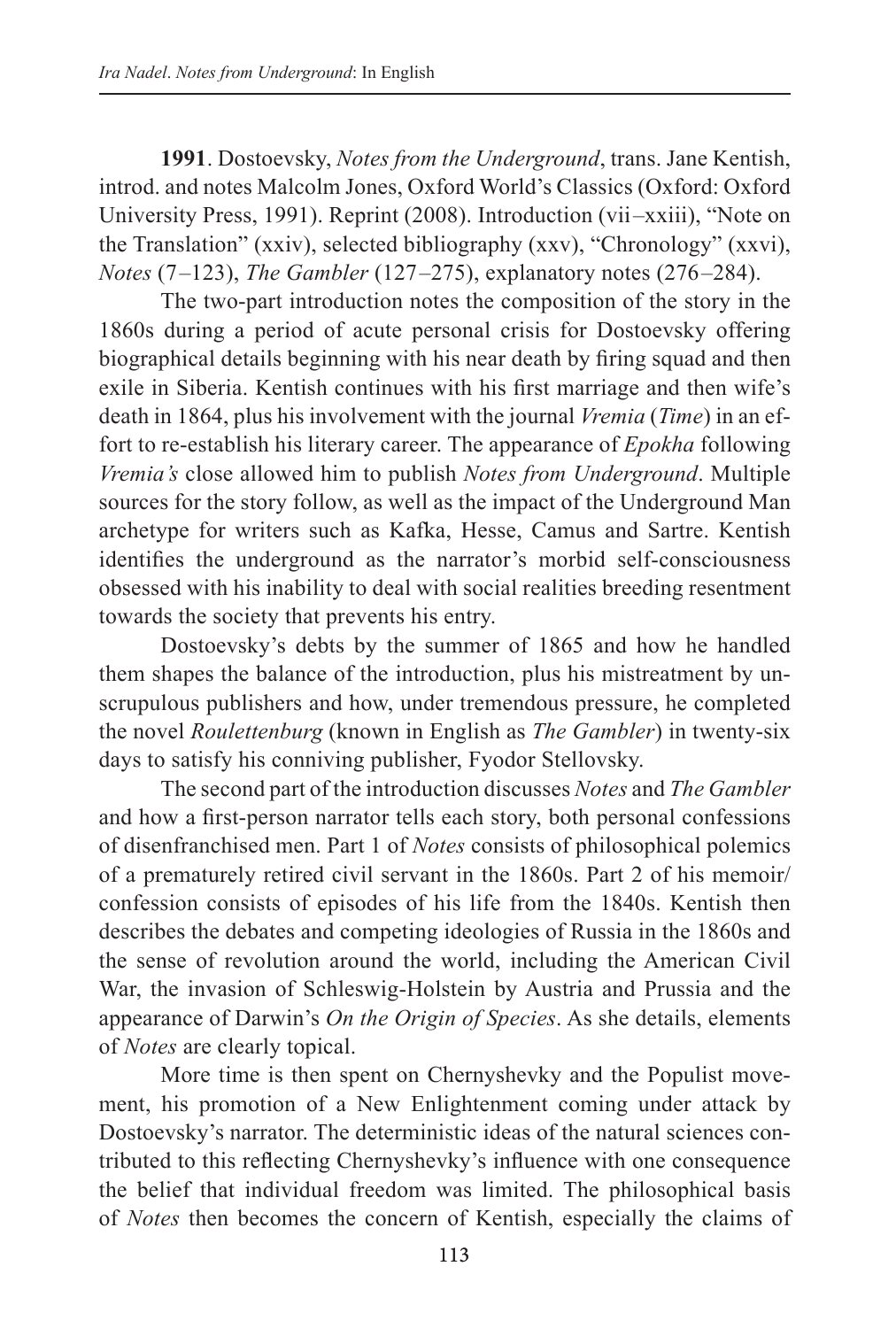individuality against abstract theories anticipating modern Existentialism. Somewhat reductively, Kentish says the narrative is the unhappy contrast between a "personality problem and a philosophical problem" (xiii). The underground man fantasizes drawing from Pushkin, Lermontov, Byron and George Sand but the vulgarity of the real world and real people undo such dreams and lead to his discontent and unhappiness. But when in part 2 Liza accepts his fantasies and visits him, he becomes confused and unleashes his guilt and anger on her.

The Underground Man lives in a world derived from books, a source for him of authority and value but for him, values do not appear to derive from any inner conviction, only cultural fashion. In the original chapter 10, Dostoevsky was to express a need for faith but the censor cut the passages. But balancing thematic interest is formal interest as Bakhtin has argued. The narrator's mode of discourse is the true innovation of the text, each word part of the anticipated response of the reader as the narrator frequently attributes thoughts to the reader. The reader's expected response is pivotal in "determining the form of the confession" (xiv). Kentish concludes her discussion of *Notes* by signalling the importance of Dostoevsky's near decade of imprisonment and exile. The ideas of the Underground Man are both anti-pathetic and yet attractive. Entrapment is the challenge and test of the Underground Man, an idea a later writer like Beckett will explore (xv). Philosophising and reminiscing are the twin acts of *Notes* whose narrator, Kentish remarks, is part of the tradition of the superfluous man.

**1993/1994**. Dostoevsky, *Notes from Underground,* trans. and annot. Richard Pevear and Larissa Volokhonsky (New York: Alfred A. Knopf, 1993; New York: Vintage Classics, 1994; New York: Everyman's Library, 2004). Introduction (ix –xxii), selected bibliography (xxiii –xxiv), "Chronology" (xxvi –xxxi), *Notes* (5 –126), notes, 121 –126.

With its introduction, "Chronology," and notes, this useful translation by two distinguished translators, who also did *The Brothers Karamazov, Crime and Punishment, Demons,* and *The Idiot,* remains a valuable version, although it is almost thirty years old*.* The introduction focuses on the self-consciousness of the remarkable narrator and his isolated, unstable consciousness not unlike Don Quixote, Hamlet or Faust. Interestingly, we do not see him, only hear him, addressing the world from a crack in the floorboards. A "passionate amateur," he writes out of an irrational vision of the world with a barrage of interruptions, self-commentary and polemics (ix). These are, after all, "notes," jottings, unstructured thoughts often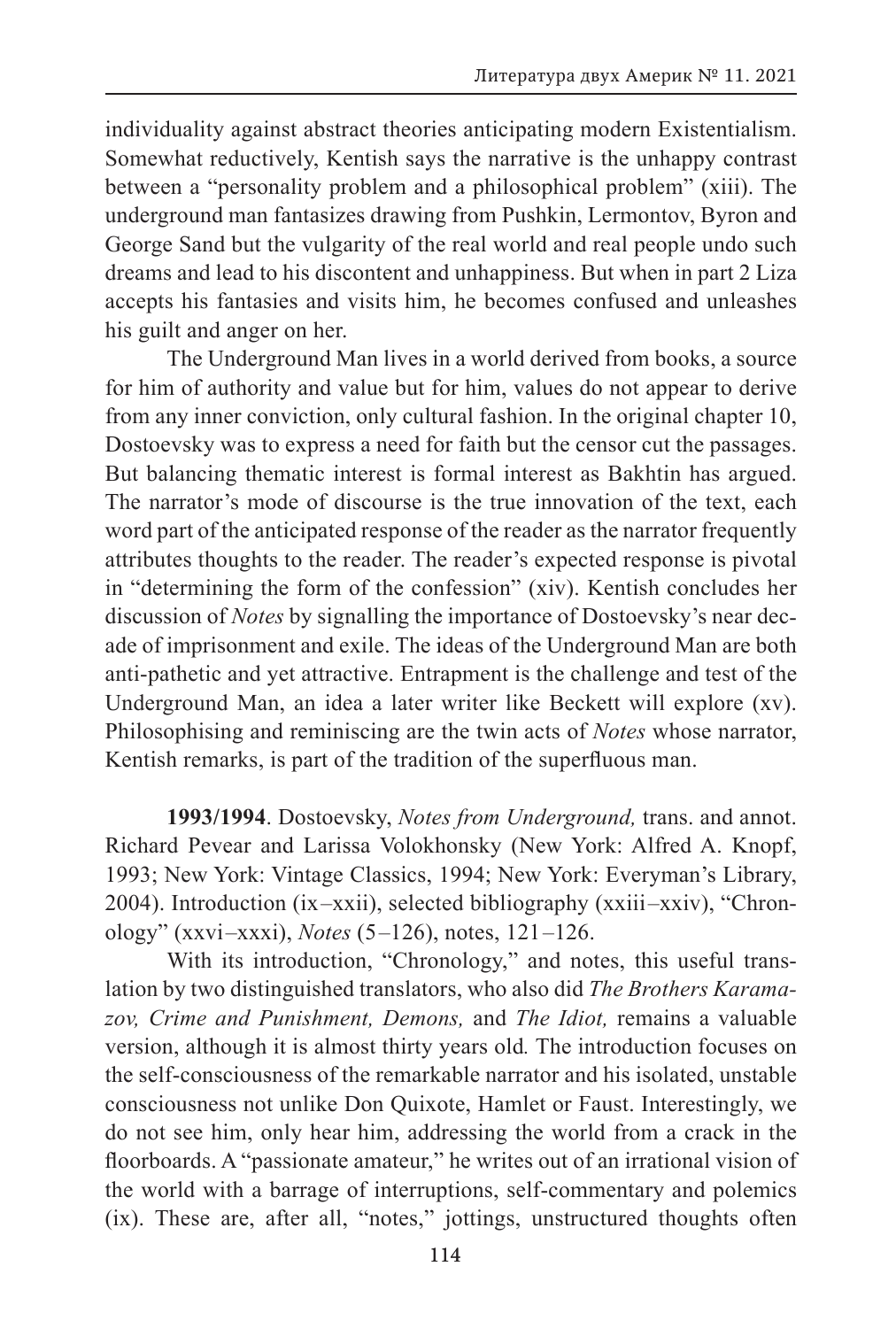hostile and vituperative. Dramatizing the unity of *Notes* is the process of its writing. The narrator is attempting to write himself out of the underground drawing on his eclectic reading but then denouncing the very books he studied. To him, the word "literary" is sarcastic. The narrator, the translators emphasize, is an anti-hero who read his way into the underground and is now trying to write his way out.

The translators, however, also call attention to the stylistic and situational humor that pervades the text with laughter a curious feature which allows distance permitting recognition making the text more than a case history. "Tonal distancing" is a key feature of the work they argue which allowed Dostoevsky to present characters and events from simultaneously different points of view (xi). It is clear that Pevear and Volokhonsky focus on the literary dimensions of the text with character foregrounded, while the defiant outpourings of the underground man provide an edge to the text through his diatribes, recollections and crude, unregulated thoughts. What he writes, he claims, is not literature "but corrective punishment" (pt. 2, chap. 10, p. 118). The translators go on to develop the idea of the work as a tragi-comedy defined by its dramatic expressiveness to a voice isolated yet, in its unique way, alive, although self-accusatory and defiant.

The story of its publication follows this critical commentary, with an emphasis on how Dostoevsky's journeys to Europe shaped his views that Russian society had been wrongly formed by imported ideas and thoughts from the West. Social romantics like Victor Hugo, Eugene Sue and George Sand, partly linked to the theme of the redeemed prostitute, becomes the focus of part 2 of *Notes*. Pevear and Volokhonsky also explore how certain themes in *Winter Notes on Summer Impressions* appear in *Notes*, especially the Crystal Palace as the embodiment of reason which for Dostoevsky meant a false unity, spitefully calling it a tenement house or chicken coop.

Importantly, Pevear and Volokhonsky note how the two time periods of the novel represents two stages in the evolution of the Russian intelligentsia: the sentimental and literary 1840s and the utilitarian and rational 1860s, a period shaped by the liberals. In an acute remark, they write that "the polemicist of the first part grew out of the defeated dreamer of the second" (xiii). The inverted time scheme of the two parts allows us to understand this shift. The doublemindedness of the narrator, an extremist in his thoughts and actions with a heightened consciousness, led him to often disastrous and comic results with Chernyshevsky the unmentioned target of many of the attacks against the denial of free will. Pseudoscientific terms and innumerable but clumsy parentheses in *Notes*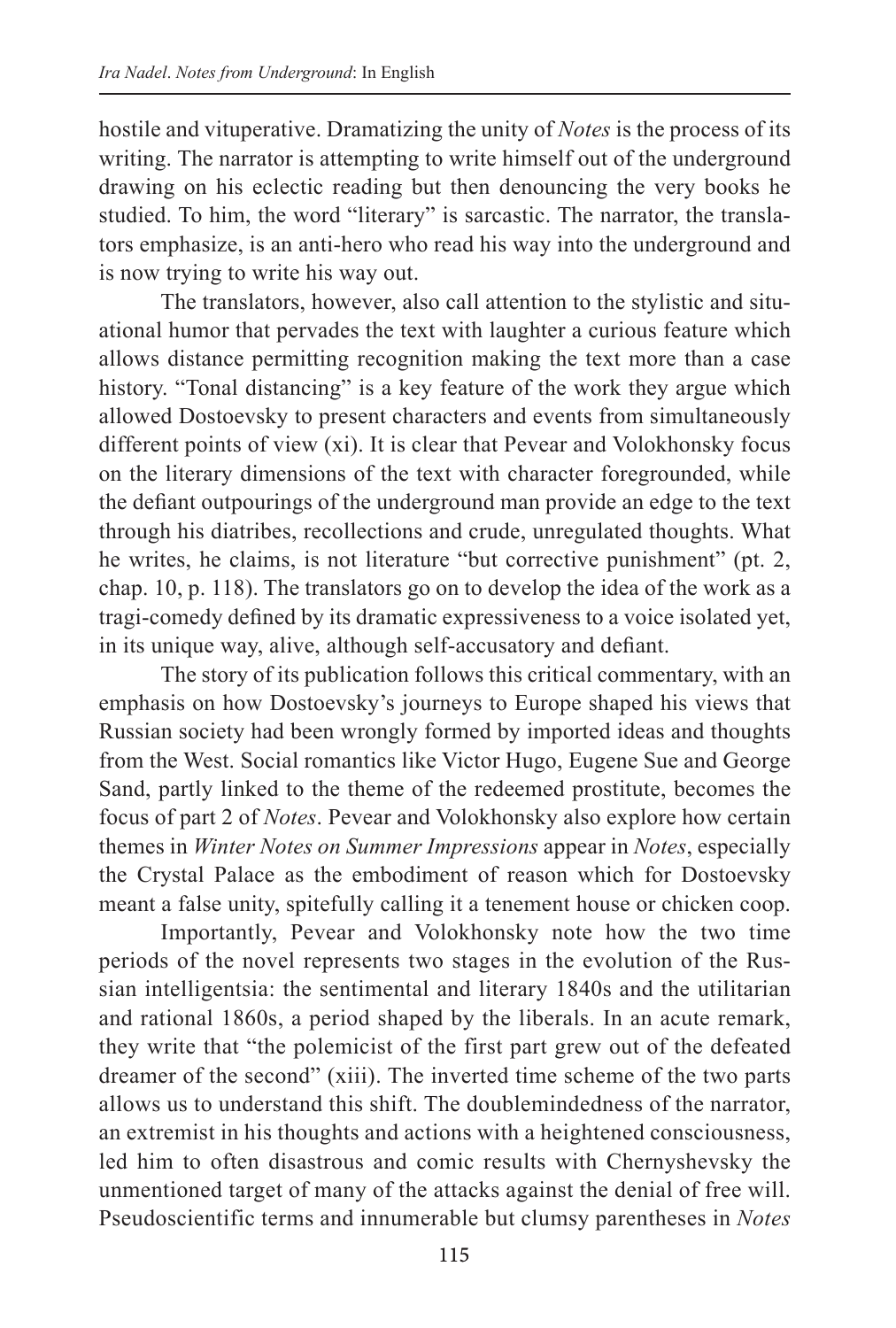deliberately mock Chernyshevky and his manner of writing. Dostoevsky's response to *What Is to Be Done*? is both idealistic and artistic, two inseparable strands.

The editors detail reactions to Cherynshevky in Russian thought with glancing asides to Nabokov and *The Gift* and a consideration of "giftlessness" in Russian writing (xvi –xvii), while a quote from Shigalyov in the *Demons* pinpoints the dilemma of the Underground Man: "'I got entangled in my own data, and my conclusion directly contradicts the original idea I start from'" (xvii). Bakhtin elaborated this in his study of Dostoevsky: artistic form, he explains, "'does not shape already prepared and found content, but rather permits content to be found and seen for the first time'" (xvii). But another, oppositional element may be at work, an ideological climax in part 1 to match the narrative climax in part 2. This was likely the censored section from part 1, chapter 10, where the need for faith in Christ was outlined. But the published version of *Notes*, while containing numerous self-contradictions, lacked the censored section (xviii–xix). Dostoevsky never restored the cuts as he did not restore cuts to *Crime and Punishment* or *Demons.*

Pevear and Volokhonsky end with a celebration of the formal inventiveness of *Notes* from its striking language to its multiple and conflicting tones, reversed structure and resolution by an unexpected catastrophe. The result is the triumph of a plural, multiple self who manages to continue even after the text is over: "the 'notes' of this paradoxalist do not end here. He could not help himself and went on. But it also seems to us that this may be a good place to stop" is the final paragraph of the work (pt. 2, chap. 10, p. 119). And the symbolic slamming of the door when Liza rushes out is the very moment of the work's origin marked by a confusion of tenses. It's a cry from the past into the future: "never will I recall this moment with indifference" (pt. 2, chap. 10, p. 117). It sends us back to the beginning. Self-contradiction and literary confusions describe the text and its representation of both the pluralistic narrator and the often disoriented reader, qualities that make the work inescapable and unforgettable.

A three-page section ends the introduction focusing on the style, language and natural challenges of translating *Notes*. The editors examine in detail Dostoevsky's reliance on blunt and even crude terms, maintained in the translation by Pevear and Volokhonsky to sustain the tone of the original. They then address whether *zloy chelovék* should be translated as "wicked man" or "spiteful man" in sentence two of the novel. They opt for "wicked" (pt. 1, chap. 1, p. 5). Dostoevsky's writing, they modestly assert, is "emphat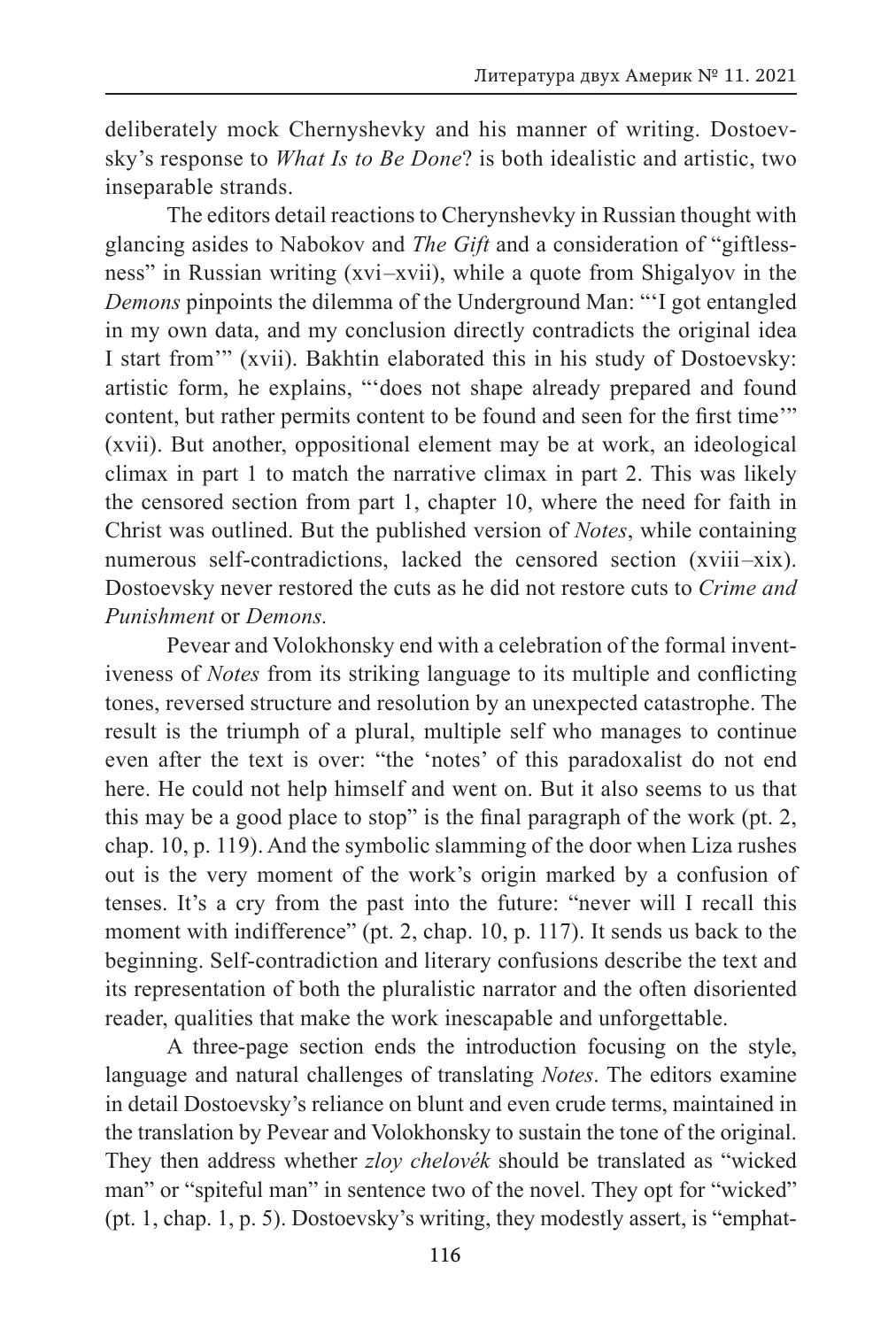ic" (xxi). A brief, annotated, selected bibliography follows and then a helpful "Chronology" which provides a literary context, as well as a list of historical events in addition to dates relating to Dostoevsky's life and work.

**2006.** Dostoevsky, *Notes from the Underground*, trans. Hugh Alpin (London: Hesperus Classics, 2006), 150 pp. Foreword by Will Self.

**2009.** Dostoevsky, *Notes from Underground* and *The Double*, trans. Ronald Wilks, introd. Robert Louis Jackson (New York: Penguin, 2009). "Chronology" (vii—x), introduction (xi—xlix), "Further Reading" (l—liii), "Note on Text" (liii), "Table of Ranks" (liv –lv), *Notes* (3 –118), *The Double* (121 –282), notes (283 –291). Includes chronology, lengthy introduction, texts and notes.

Jackson's thirty-nine page introduction entitled "Vision in Darkness" begins with a quote from Dostoevsky's notebook for *The Raw Youth* on the author's praise of the underground because only there does truth lie.7 He then cites Dostoevsky's comment on the unity of tragedy and satire, suggesting that both *Notes* and *The Double —* the two texts are often published together — combine both forms. Jackson essentially stresses Dostoevsky's creation of an underground ethos, originating in the denial of the organic need for self expression and the drive to be one's self. The "pleasure of despair" becomes a new lifestyle especially for men like the narrator who thinks but does nothing (8, 9).

Jackson historicizes Dostoevsky's efforts to explain individualism, especially after his return from Siberia in 1859. The need to affirm oneself is a law of nature Dostoevsky argued in his articles on Russian literature that appeared in 1861. But society has erased the underground man who appropriately does not even have a name. As he later wrote in his notebook for *Raw Youth*, the reason for the underground is the "'destruction of faith and general norms. *Nothing is sacred*'" (xiii). Jackson then claims that the basic social and moral positions Dostoevsky will develop in his five great novels can be found in *Notes from Underground*.

A short intellectual biography of Dostoevsky follows noting the early influence of Belinsky, his reaction to the German romantic idealists (Hegel and Schiller) and French utopian socialists (Fourier, Saint-Simon). But the juxtaposition of these ideals with Russian social and institutional violence deeply affected Dostoevsky. Part 2 of *Notes* emphasizes this dis-

<sup>7</sup> See also [Jackson 1958].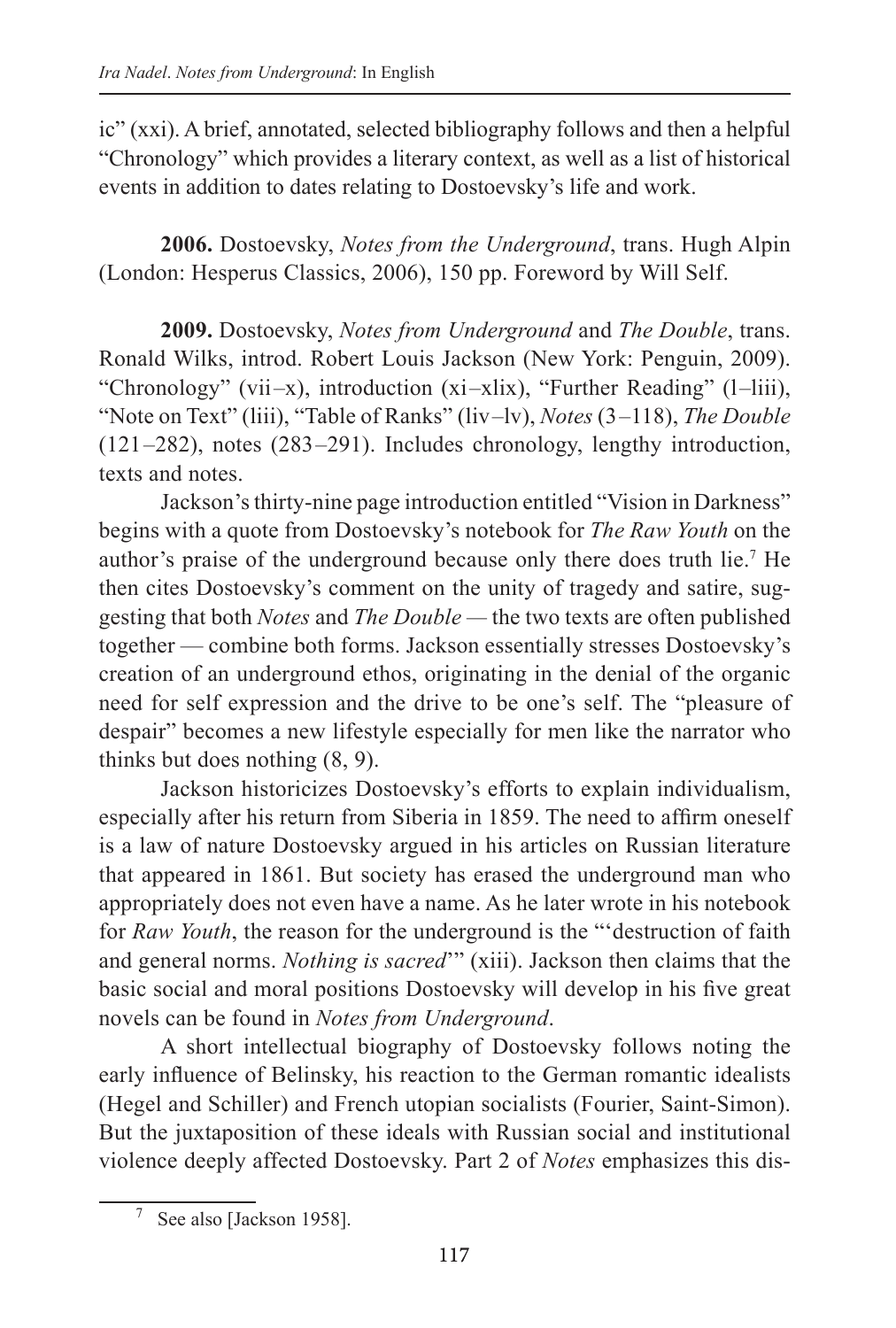parity Jackson notes and it was St. Petersburg which embodies the tragedy and fantasy of the country with a landscape and city "the most abstract and fabricated city on earth" (6). But its rational conception overlooks its creation in a swamp and the death of thousands in its construction.

Unlike Pushkin's *The Bronze Horseman* of 1833, where imperialism overrules the individual, *Notes* tries to reassert the power of the individual will in a contest with institutions, the Underground Man hidden and subject to social neglect and even abuse. Hence the negative power of the Underground Man who knows that he can only survive by striking back irrationally against the institutions that have marginalized him.

Jackson then turns to Gogol as the figure Dostoevsky first confronts, a writer who demonized St. Petersburg through his tales of the absurd and grotesque. Herzen and Belinsky helped in Dostoevsky's excavation of the fallen man, a process he explained in an 1846 letter to his brother where he operates by analysis not synthesis: "I go into the depths, and picking things out atom by atom, I disclose the whole." Gogol, by contrast, goes directly for the whole (xvii). Jackson then outlines the importance of the double in Gogol and Dostoevsky with an extended discussion of Golyadkin's disintegration before addressing the disfigured world of the underworld where characters suffer knowing there is something better they are unable to achieve. Consequently, there is no reason to improve. The product of this collapsing world is the Underground Man divorced from his beliefs and nation linked, Jackson argues, to the superfluous man found in Pushkin, Lermontov, Herzen and Turgenev.

Part 2 of the introduction addresses Dostoevsky's renewed spiritual faith partly brought about by his imprisonment with freedom emerging as a basic psychological need and what happens when it is suppressed which turns the rational into the irrational. This is the focus of this section of the introduction drawing from Dostoevsky's trip to Europe in 1862 expressed in *Winter Notes on Summer Impressions* (1863). Part 3 of the introduction returns to Dostoevsky's reaction to Chernyshevsky and the structure of the work, while repeating that the collapse of moral and spiritual foundations formulates the underground where confusion over good and evil reigns (xxxi). The disillusioned idealist defines the Underground Man who is a man without foundations, spiritually ill yet who tries to defend human dignity and free will (xxxii).

The Underground Man is both the accused and the accuser who in part 1 is forty but in part 2 is twenty-six, Dostoevsky reversing the movement of time. Polemics describe part 1, memoires part 2. But the irony of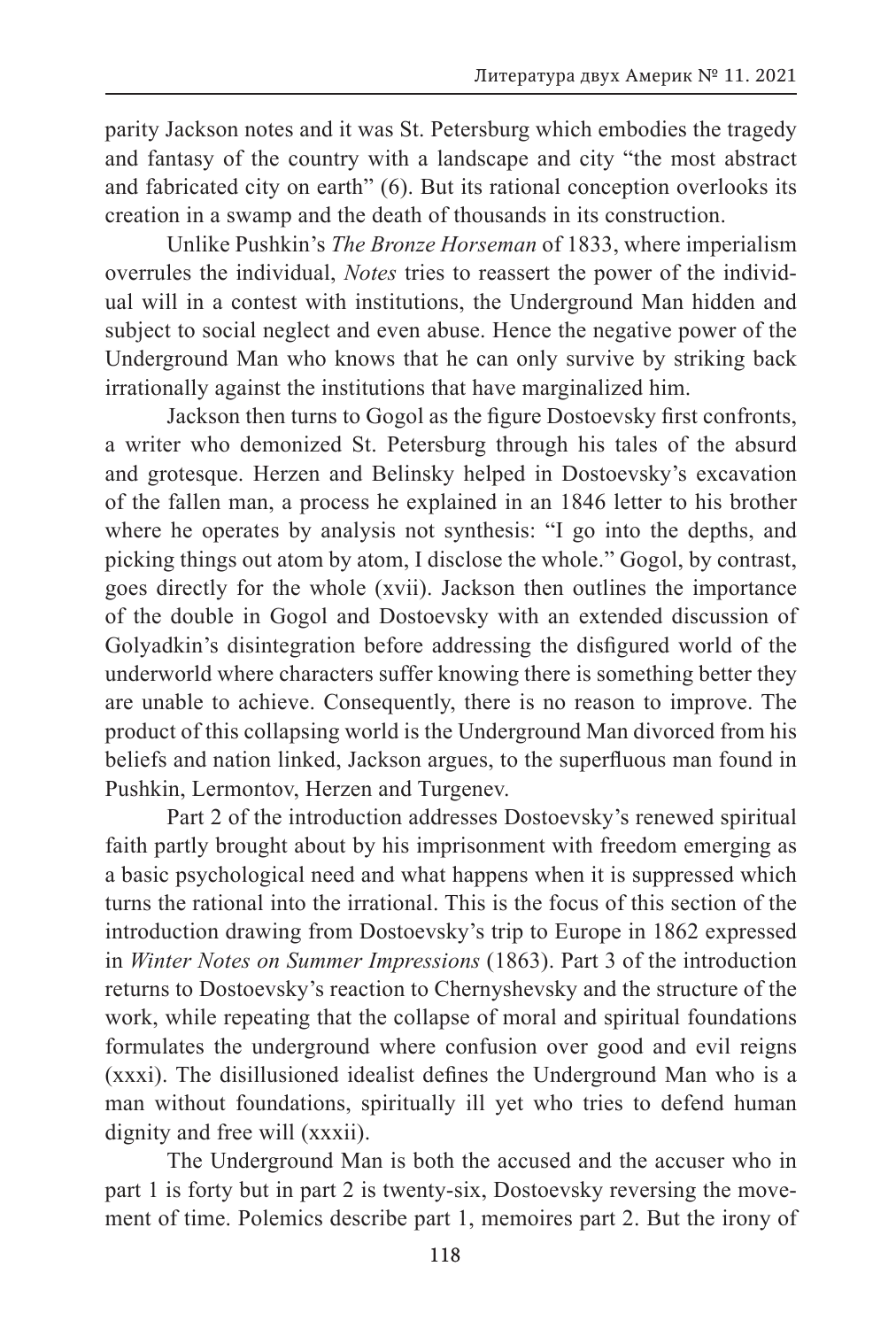the Underground Man's effort to celebrate free will is that his will becomes self-assertion, self-will. He stands not for suffering or even prosperity but caprice declaring that a formula is not life: "twice two is four is no longer life... but the beginning of death" (31). And he asks, if man loves to construct why is he also "passionately fond of destruction and chaos" (30)? A man is a man, not a piano key (28)!

Jackson then discusses the movement toward catastrophe as *Notes* moves forward, every act an act of spite, while the irrational leads to dependence and humiliation which he takes out on Liza. This portion of the introduction provides a helpful explication of the ending where duality becomes a torment, a contest between self-will and compassion. In the text, the attack on rationalist ideology never falters but in ending with a quote from a 1904 letter by Kafka, Jackson presents the entire text as a positive act: "a book must be an axe," Kafka wrote, "to break the sea frozen within us."

The value of Jackson's introduction is his rooting the Underground Man in Dostoevsky's earlier writing, while foregrounding various statements from Dostoevsky's notebooks and letters that anticipate and reflect the nature of *Notes*.

**2009.** Dostoevsky, *Notes from Underground*, trans. Boris Jakim, introd. Robert Bird (Grand Rapids, MI: Wm. B. Eerdmans, 2009). Introduction (vii –xxiv), translator's preface (xxv –xxx), *Notes* (3 –118).

A seventeen-page introduction precedes a five-page translator's note. In the introduction entitled "Dostoevsky's Wager," Bird provides a truncated biography focusing on Dostoevsky's involvement with public life at thirty-eight, having returned to St. Petersburg in 1859. He began to publish but these new works met a cool critical reaction. He also met Turgenev, Polonsky and Chernyshevksy. At the start of 1860 two volumes of his collected works appeared in Moscow. He was also co-editor of his brother's review *Vremia* (*Time*).

Dostoevsky sought to renew his religious beliefs, partly stimulated by the only book he had with him in the Siberian prison camps: the gospels. But he also invested in form, plans for his new work *Notes from the Dead House* in an original style where his "personality will disappear". They are "the notes of an unknown man" he wrote to his brother in October 1859. He further added that they will be the "serious, gloomy, humorous, and colloquial conversation in the prison style" (viii). The work was considered the first major work in Russian captivity literature. Instead of an authoritative narrator, the voice is eccentric and erratic. The structure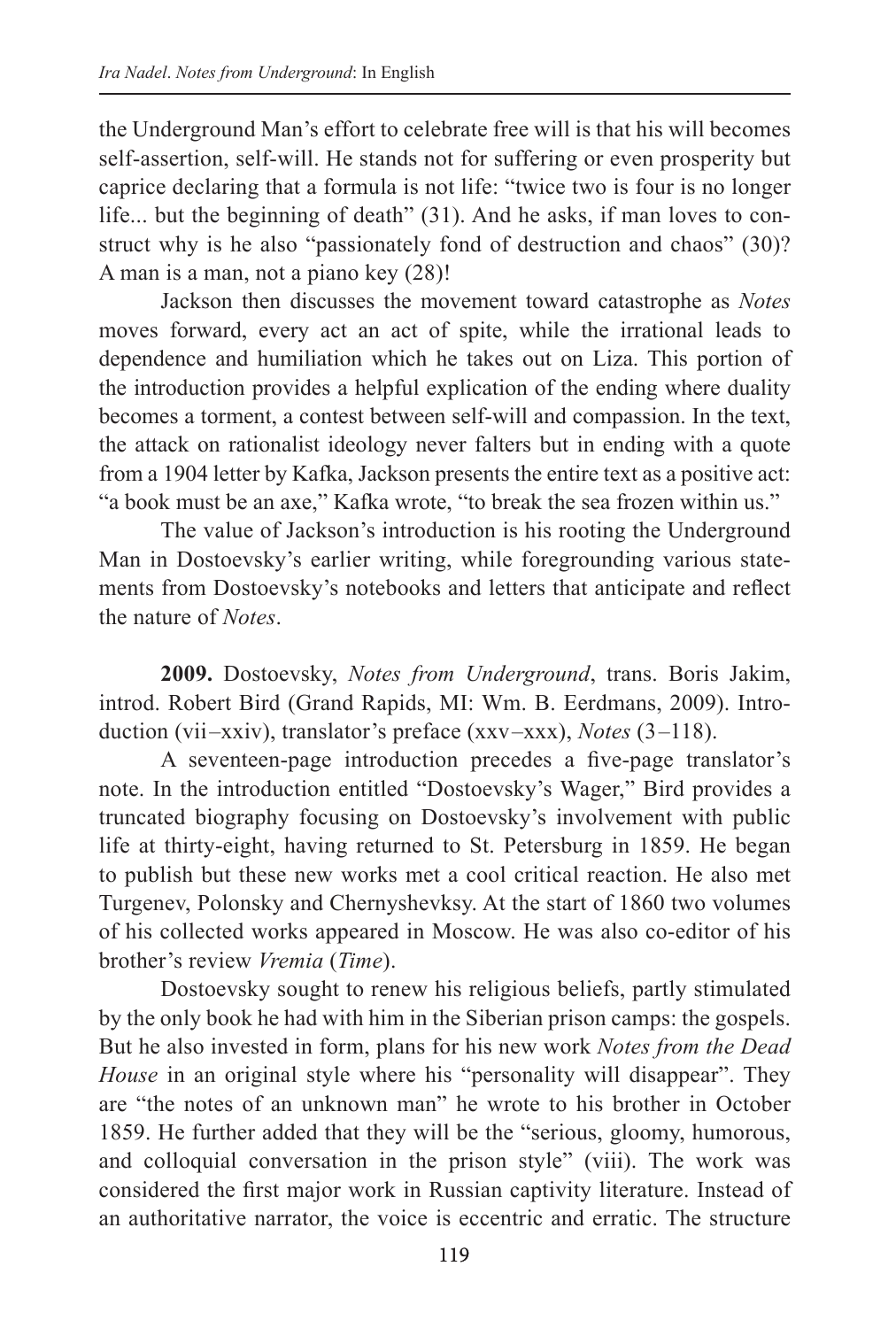is non-linear as Bird establishes the literary context for the Underground Man. Conventional literary forms cannot properly convey the visceral experience of prison. The vibrant, racy language is sustained in the Jakim translation, Bird argues.

*Notes from Underground* is similarly unconventional, a kind of "wager on form" (ix). A stimulating "Ideology and Fiction" section follows beginning with the emancipation of the serfs in 1861 relaxing restrictions on education. In the summer of 1862, Dostoevsky travelled to Europe and wrote his *Winter Notes on Summer Impressions*. That same year *What Is to Be Done?* by Chernyshevsky appeared calling for the reform of Russian society. Both *Winter Notes* and *What Is to Be Done?* feature the Crystal Palace. Dostoevsky saw it as folly, a prison house and example of delusional thinking while Chernyshevsky saw it as an ideal of what could be useful. Bird then suggests that *Notes from Underground* represents the ideological duel between Dostoevsky and Chernyshevksy whose utilitarian aesthetics Dostoevsky rejects.

Four sections of the introduction follow: "The Form of the Underground," "The Wager and the Wet Snow," "The Ethics of Media" and "Dostoevsky's Notes." Each takes up a critical aspect of the novella offering critical and theoretical interpretations that contextualize the story in ways other than historical fact or biographical development. He points out that all three works from this time, *Notes form the Dead House*, *Winter Notes* and *Notes from Underground* show a tension between "eternal questions and topical crises" (xxi). A first-person narrator, used in all three works, attempts to make sense of a chaotic world. And Bird offers an important insight: Dostoevsky's notes are analogues to his account of genre painting found in an 1871 essay, "At the Exhibition" from *Diary of a Writer*. One must represent reality as it really is he argues but he means a psychological, contradictory, emotional and even spiritual reality, often disfigured and without apparent meaning, *not* something physical and regulated. Image and idea are never standard or even consistent from one text to another, or even from one page to another.

Bird's introduction offers the most ideological reading of *Notes from Underground* set in the context of the ideas of its time, noting that in the "Author's Note" to the *Brothers Karamazov* Dostoevsky calls Alyosha an "odd man" who also carries within himself "the heart of the whole" (xxiii). This is the very condition of the Underground Man.

The translator's note begins with a warning: the language of the translation is coarser than any other. It's a rude but accurate translation,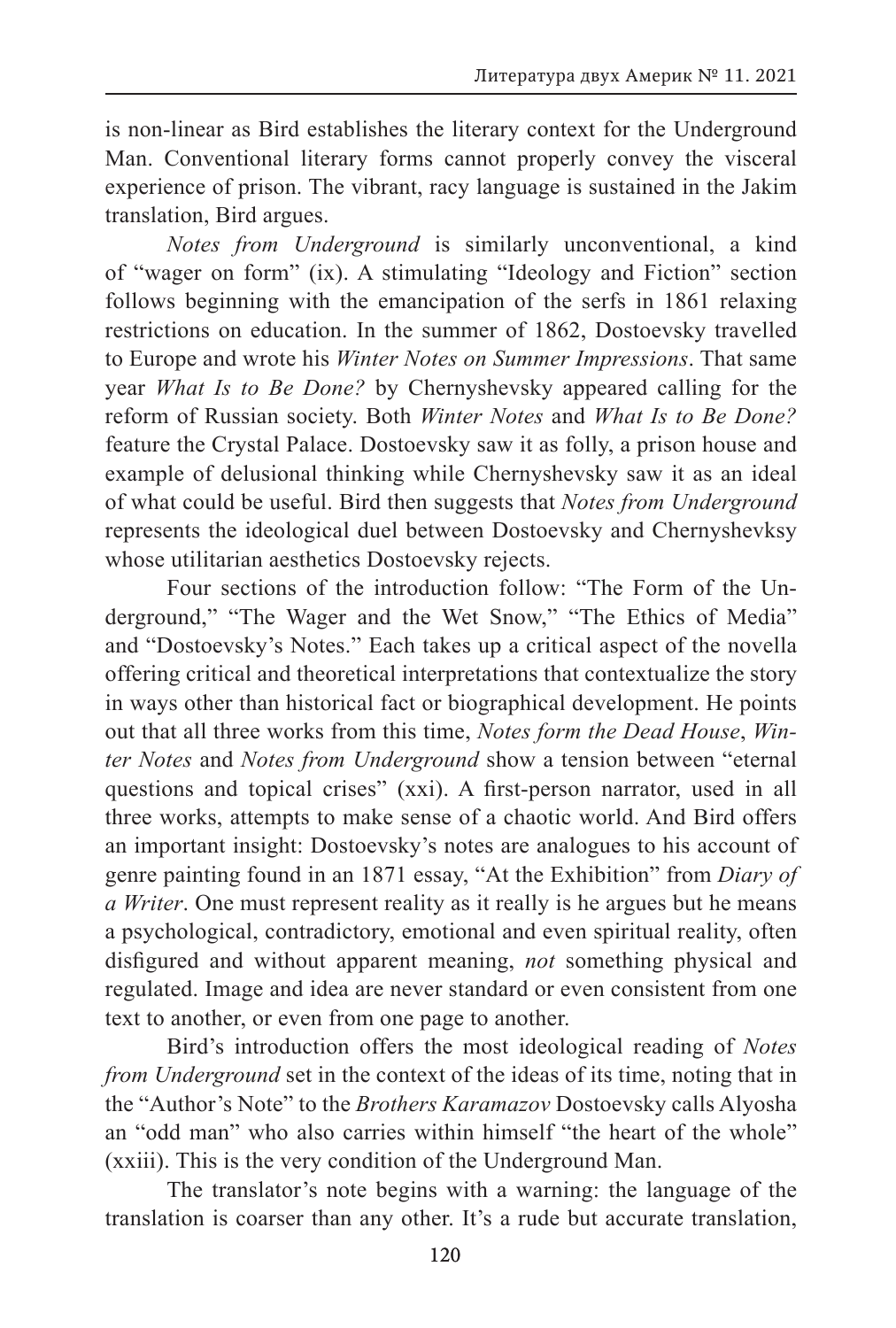one that Jakim attempts to restore something of its original shock value. He also highlights his deep reading of the text and how the Underground Man returns to a set of key concepts: vocation, consciousness, impossibilities, expressed by a wall, and the quantifiable element of the Underground Man, terms and phrases from mathematics. Statistics becomes one of his obsessions to show that while two times two equals four, if it equaled five it would be splendid. The mathematical, technological civilization is defective. In the end, it's not the underground that's better but "something different, totally different, for which I'm thirsting but which I can't ever find" (35)! This modernist, existential quest is the curious goal of the Underground Man — and how the translator ends his preface. "We don't even know where life lives now" (xxx).

**2009.** Dostoevsky, *Notes from the Underground*, trans. Constance Garnett, ed. with introd. Charles Guignon and Kevi Aho (Indianapolis: Hackett Classics, 2009). Introduction (vii–xxxvii), "Note on Translation" (xxxviii), *Notes* (1 –96), selected bibliography (97 –99).

The introduction to this edition, edited by two philosophy professors and designed for North American audiences, begins with why readers find the troubling narrator engaging even though he is despicable, unpleasant and insecure. The answer is that his difficult behaviour, from excessive vanity to self-defeating actions, mirrors our own. We, like him, experience the contradictions and challenges of what it means to be modern. The inner torment of the narrator, the editors suggest, is a response to the dramatic, social and cultural changes in Russia in the mid-nineteenth century, not unlike the upheavals of our own  $21<sup>st</sup>$  century.

The editors situate *Notes* in a transformative world commenting on how an older way of life, once rooted in the *mir* or village, has been replaced by cities, industrialization, scientific materialism and individualism. Self-affirmation, still linked to ideas of human betterment, had separated from religion. Innate human goodness, linked to ideas of a transcendent moral order, was no longer assured. This is the modern dilemma and the focus of the editors as they consider Dostoevsky's work. Essentially, they argue that for Dostoevsky the Enlightenment had not delivered a world of reason or knowledge and that darker human emotions contend with optimism. Unavoidable is a sustained sense of cruelty, a preference for violence and an explosion of indignation, a protest against life's indignities. For Dostoevsky, such ideas have infected mankind.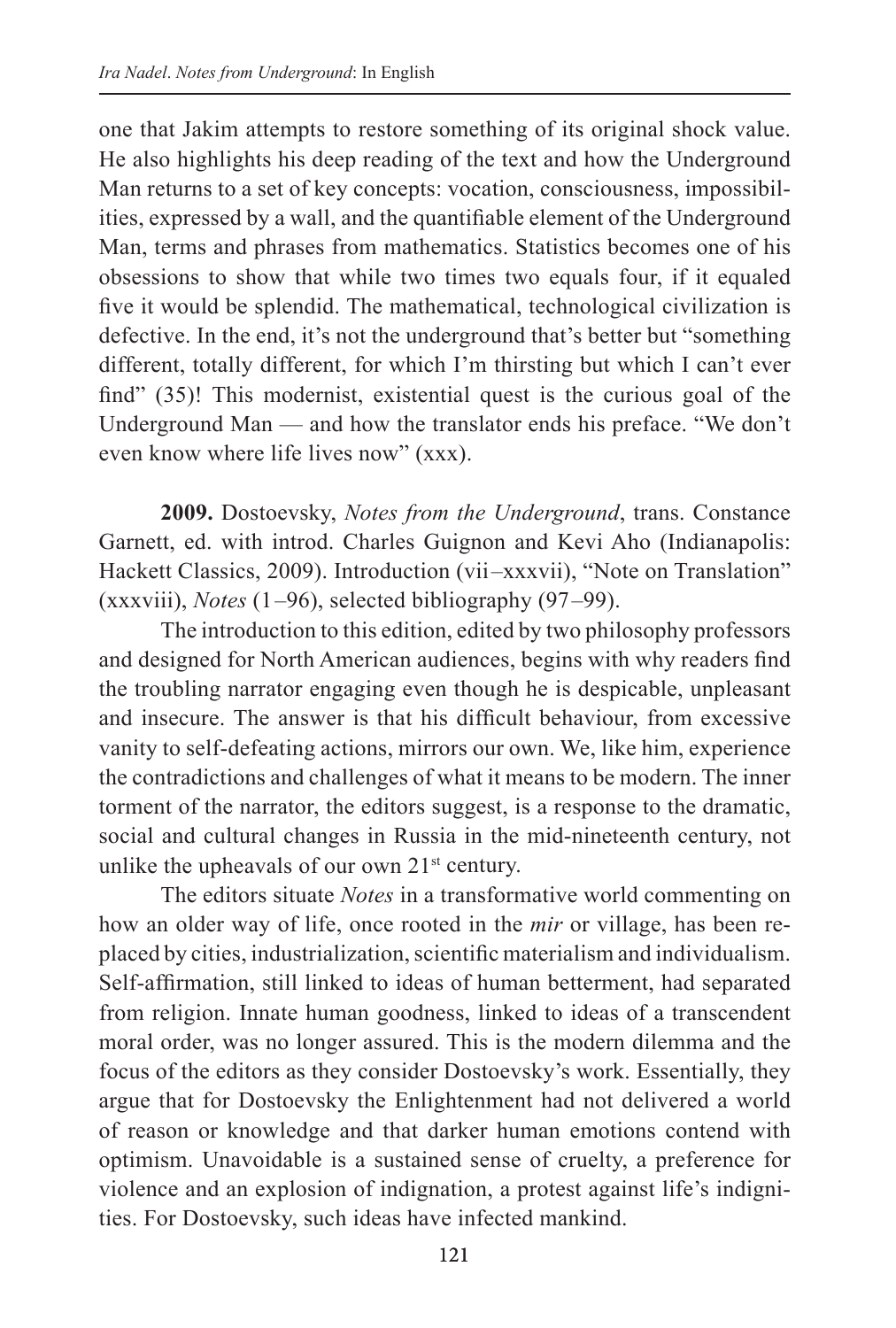Guignon and Aho consider *Notes* a novel of unresolved ideas. Dialogue in Dostoevsky's fiction supports this concept: it constantly confronts competing ideas expressed by the narrator which remain unanswered. And for Dostoevsky, the measure of ideas is their consequence, which is exactly what his characters embody as he explores ideologies "that motivate us to act" (ix). The viability of an idea is its embodiment; his characters might seem "beyond credibility" but they are actually "representative of existential *types,*" not ordinary people. In Dostoevsky's universe, there is never a single right answer. But that is the point: despite dialogue, discrimination and debate, what in Bakhtinian terms is "dialogical exchange," ideas and even actions remain inconclusive and contradictory. When Liza visits the narrator in his room in part 2, chapter 9, he writes that "I stood before her crushed, crestfallen, revoltingly confused, and I believe I smiled..." (pt. 2, p. 87). He is unable to understand his own feelings, admitting that "there is no explaining anything by reasoning and so it is useless to reason" (pt. 2, p. 92).

For these editors, *Notes* explores the psychological needs of the narrator as they come into conflict with new ideas imported into Russia from the West. Dostoevsky understood the importance of the social world but also how it can inhibit or clash with the wishes and psychology of the individual. In his *Diary of a Writer* (1873), he explains that "'some ideas are deeply felt but remain unuttered and unconscious'" but such ideas always "'fuse with the human soul'" (x). This three-page section of the introduction usefully unites the novel of ideas with Dostoevsky's presentation of the psychological unconscious.

Next is the matter of existentialism and whether or not Dostoevsky is an Existentialist. They cite the philosopher Walter Kaufmann who wrote that part 1 of *Notes* is "'the best overture to existentialism ever written'" (xi). The editors agree, describing Existentialism as the tension between two sets of needs, the first they label facticity, the earthly elements that make up our desires and impulses. This is our lived, concrete life. The other is our mix of consciousness and subconsciousness, transcendent aspects of life which give meaning and purpose to ourselves (xi). The tension between these opposing needs defines our humanity, essentially the desire to transcend facticity to achieve a higher purpose but in Dostoevsky's world an impossibility.

In part 1 of *Notes*, the drive of the anti-hero is to affirm his identity as a free agent rising above fixed behavior but the struggle is the source of his anger and energy. In part 2, the protagonist battles against his own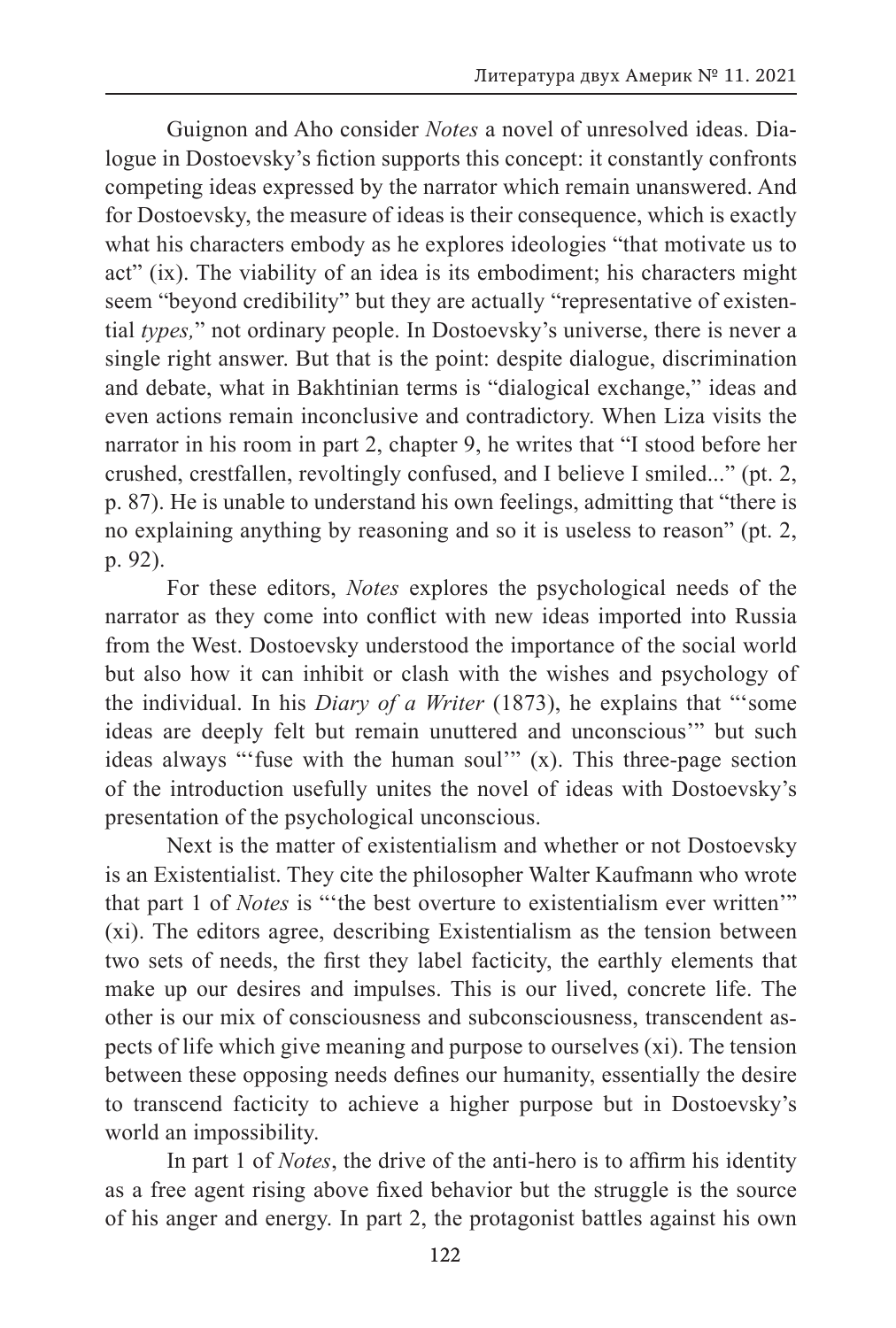facticity. He attempts to assert his higher being but the result is a fractured, conflicted self unable to reconcile the tension between the two conditions, facticity and transcendence.

The introduction by Guignon and Aho sustains its focus on the philosophical aspect of *Notes* throughout its subsequent sections entitled "Romanticism and Idealism," "The Radical Enlightenment," "The Problem of Freedom," "Laceration," and finally "Redemption," the longest sub-chapter. In this last portion, they re-articulate Dostoevsky's contradictory positions: on one hand he rejects the idea of facticity as only meaningless casual interactions but on the other he rejects the ideology of the Underground Man concerning freedom. The only result of this position is an unsatisfactory "freedom of the void" which Hegel identified in his *Phenomenology of Spirit* (xxxi). Collectively, the introduction offers the most sustained philosophical discussion of any found in current English translations.

But the introduction also attends to textual as well as thematic matters, noting that Dostoevsky had written a penultimate chapter that spoke of the healing power of Christ's love. The censors strangely insisted it be cut, the most positive and pro-Russian chapter of the book which asserted a "necessary faith in Christ" (xxix). He accepted their changes, despite his frustration, because he was short of money and did not want to delay publication. When he re-issued the work after its periodical publication, the chapter was not reprinted. But other themes remained: the meaningfulness of suffering, the search for a transcendent life, our innate, brutal instincts. Dostoevsky always showed the dark and the good entangled and inseparable. But the irony surrounding Dostoevsky's characters is that any aspiration for a higher life is always doomed to fail. The actions and reactions of the narrator are a form of spiritual suicide. Freedom is negative in that it means the rejection of accepted norms and behavior; as the critic Rowan Williams writes, "'the hunger for such freedom can only manifest itself in destruction, flinging itself against existing limits'" (xxxi).

Negative freedom is freedom *from*; positive freedom is freedom *for.* But willpower alone will not generate the integration of psychological differences. As the narrator admits, "I was incapable of love, for I repeat, with me loving meant tyrannizing and showing my moral superiority." Love, he concludes, "consists in the right — freely given by the beloved object — to tyrannize over her" (pt. 2, p. 93). Love erupts only as a struggle. But the secret is to release ourselves from our egos, achieving wholeness within and without only by the experiencing something power-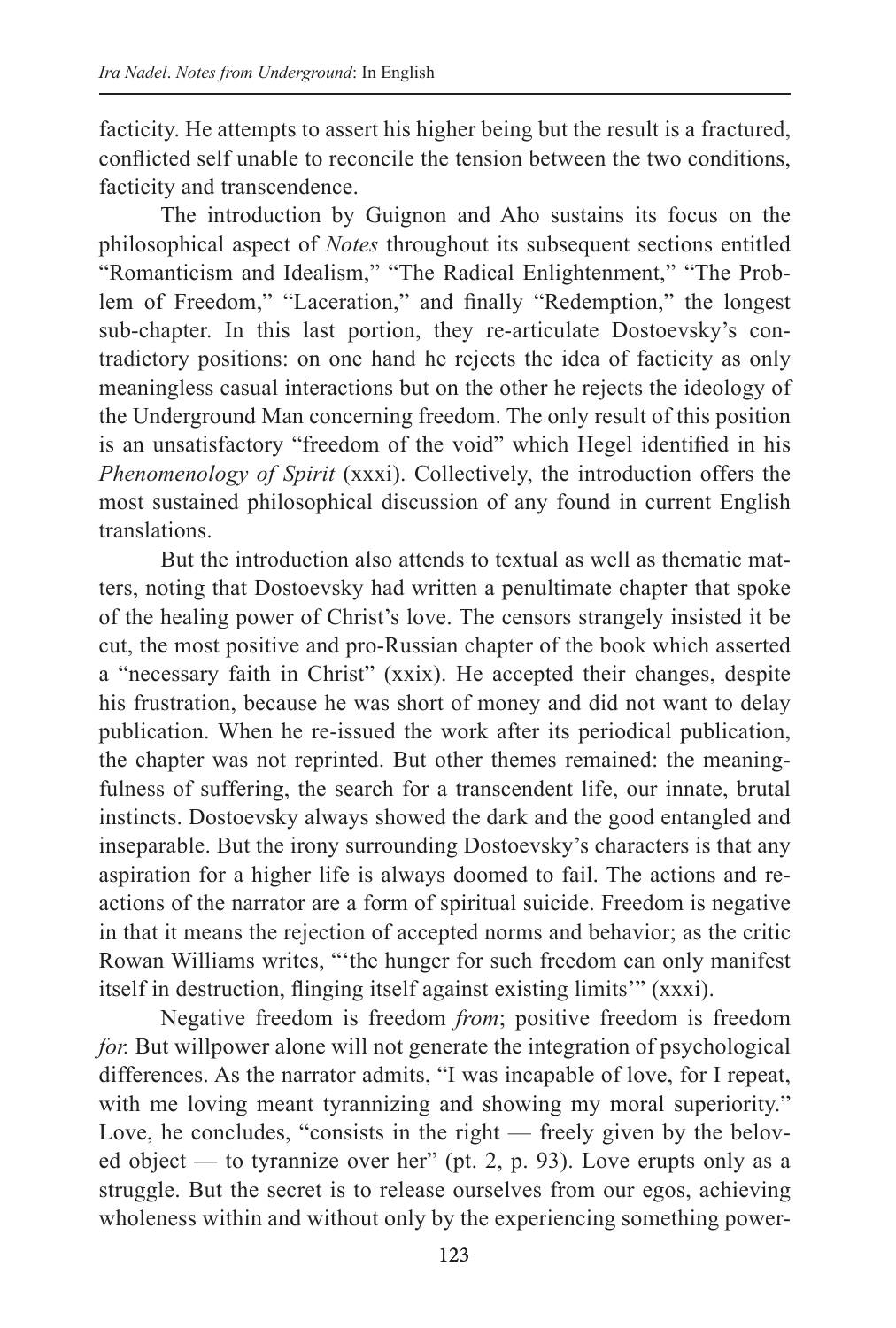ful outside of ourselves, something more than human, something spiritual. This absorbing thirty-page introduction addresses a set of philosophical and religious concepts that helpfully evaluate the impact and importance of *Notes.*

The "Note on Translation" which follows is a short paragraph stating that the text is a light revision of the Garnett translation replacing archaic terms or British idioms with contemporary American English. Readability is the editors' goal. They persist with the Garnett title, however, maintaining the article: *Notes from The Underground.* Zinovieff and Hughes, in their introduction (2010), take issue with Garnett's mis-translated title.

**2010.** Dostoevsky, *Notes from Underground*, trans. Kyril Zinovieff and Jenny Hughes (Richmond: Oneworld Classics, 2010), 151 pp. Photographs [vi –ix], introduction (xi –xii), "Translators' Note" (xiii –xv), *Notes*  $(7–115)$ , "Note on the Text" (116), annotations, notes (116–120), "Extra Material" (121–146), including Dostoevsky's life, works, and a select bibliography, appendix: opening chap. of *Notes* in Russian (149 –51).

This enriched translation with its sustained focus on Russian language opens with five pages of photographs, a brief introduction and a translator's note followed by the text proper. Annotations, a critical survey and then an actual passage from *Notes* in Russian completes the edition. This is the only translation to include a section of the book in Dostoevsky's own language (149 –151). The translators, Kyril Zinovieff, born in St. Petersburg in 1910 and arriving in England in 1920, previously published a social history of the last years of Imperial Russia and a *Companion Guide to St. Petersburg*. Jenny Hughes, co-translator, is a lecturer in Applied Theatre at the University of Manchester and a Director of the Centre for Applied Theatre Research.

Following the opening set of photos which include a picture of Dostoevsky's St. Petersburg apartment, his dacha in *Darovoye* and a copy of the journal *Vremya,* is the introduction which states that *Notes* appeared five years after Dostoevsky's return from exile in Siberia and two years before *Crime and Punishment*. Importantly, the translators include the titles in Russian with the English in parentheses. They also state that the title of *Notes* is difficult to translate and has been mistranslated in English for over ninety yeas since Constance Garnett called it *Notes from the Underground*  in 1918. The Russian means something else: literally, "Notes from Under the Floorboards." Nevertheless, the translators decide to keep the old title because of convention and recognition "but it is wrong" (xi).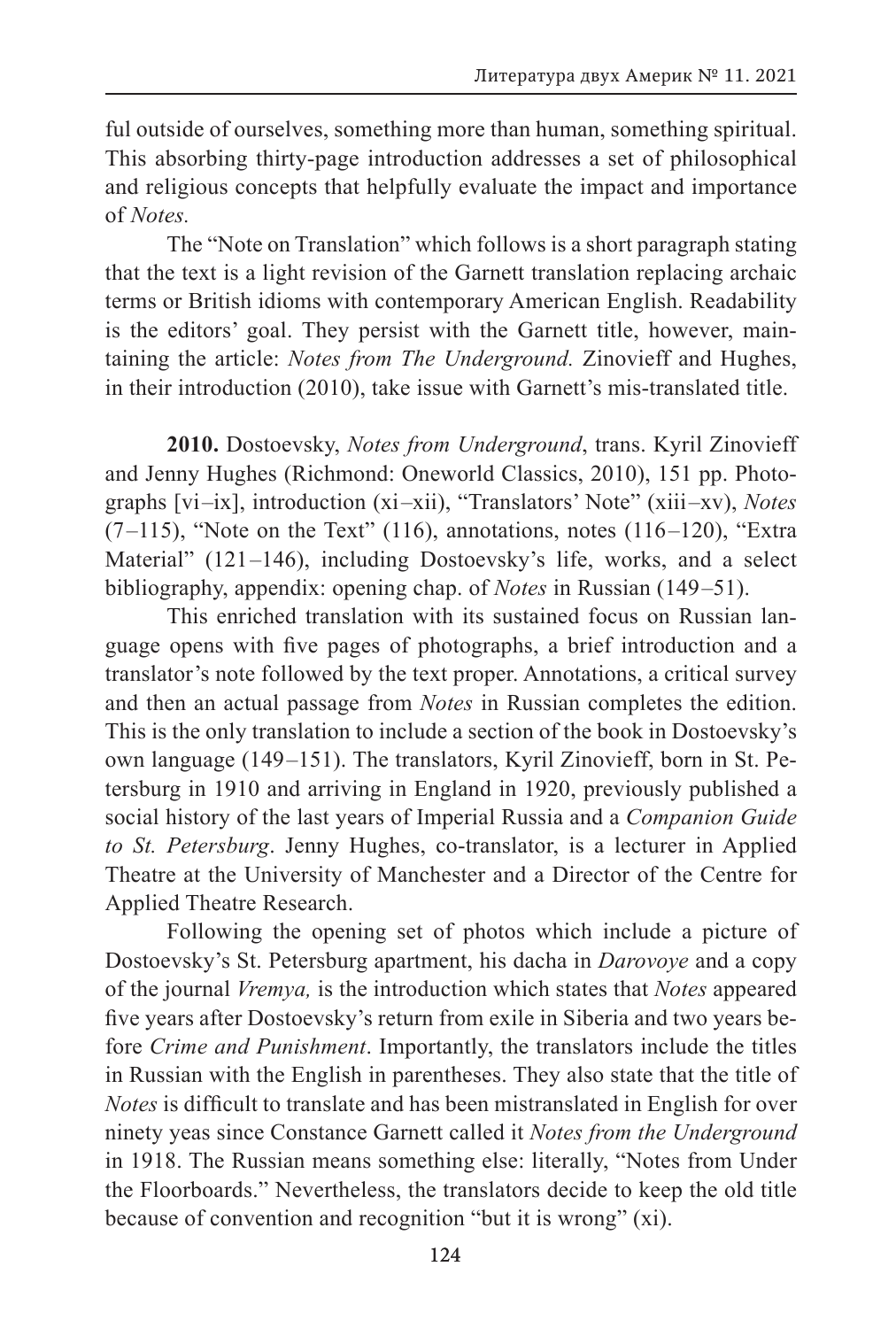But does an exact translation of the title matter they ask? Yes, because the connotations of "underground" suggest something criminal, conspiratorial, revolutionary, not the space under the floorboards where rodents live and, according to folk legend, the space of devils and demons. The narrator of *Notes* is in fact "a little mouse ensconced under the floorboards of his St. Petersburg flat" (xi). But his subconscious thoughts are certainly not harmless.

The free association method of the narrator, thirty years before Freud, opens dark doors and illuminates obscure psychological corners but made little initial impact on the Russian reading public in the 1860s. The editors then point out Dostoevsky's belief that man is not driven by materialistic gain but erratic motives that are unclear even to himself. He even undertakes acts harmful to himself, acts that may actually be necessary for self-fulfillment.

A final paragraph in the introduction deals with structure, part 1's combative presentation the premise of an argument, part 2 the example of how it might actually play out. Linking the two parts is a poem by Nikolai Nekrasov, the popular romantic poet offering a poem about a man romantically entangled and about to marry some one with a dubious past. She confesses and he forgives her; presumably they happily marry. But Dostoevsky's anti-hero rejects such sentiments and rejects his mistress. In response to her proffered love, he rapes her and then offers to pay her. The contradiction between what a hero should do (pt. 1) versus what he does (pt. 2) is dramatic and explicit.

The "Translators' Note" begins again with the question of the title, citing Nabokov who suggested "Under the Floor." Others have suggested "Notes from the Cellar" but such spaces are habitable by humans. Dostoevsky implies something less appealing to suggest space only for mice or demons.

The translators then highlight additional difficulties in translating the text, notably Dostoevsky's colloquial, popular style and use of proverbs expressed in language unlikely to be found in literature. Frustrated at times, the translators suggest that the original Russian would be preferable. And his reliance on colloquialisms likely explain why most translations tend toward paraphrase, not a literal translation, and why they differ from one another more widely than translations usually do. The two translators for this edition move towards translating rather than paraphrasing "even at the cost sometimes of elegance" (xiii). But this fits with the narrator who is distinctly not elegant and often difficult to understand.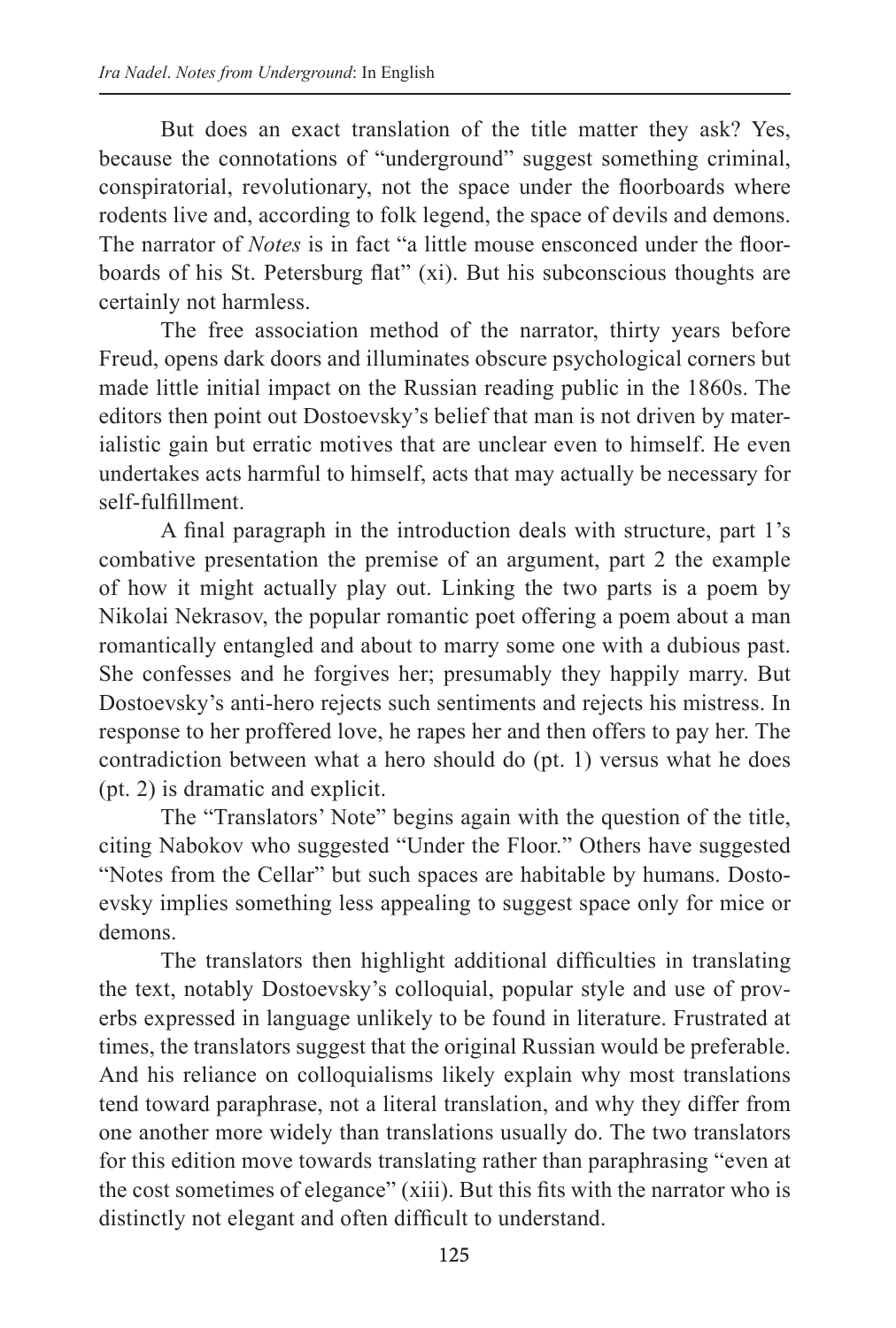Zinovieff and Hughes also note that Dostoevsky introduced some of the Russian words for the first time in Russian literature. Among them is "anti-hero" or *antigeroy.* They also point to a grammatical quirk in Russian that Dostoevsky uses by which most substantives and verbs can acquire a magnified or diminutive form and by adding *-ka* "can in some contexts also acquire a contemptuous nuance" (xiv). When under the floorboards, the narrator wants to diminish things and therefore relies on contemptuous diminutives. Subsequent paragraphs focus on Dostoevsky's Russian and what he achieved, often impossible to convey in English alone.

Two further words trouble the translators: *soznaniye* which could mean "consciousness," "awareness" or possibly "self-consciousness." For Dostoevsky, it distinguishes the hyper-sensitive, under performing dweller under the floorboards. They decided on "awareness" as the best term, although they also, on occasion, restore "consciousness." The second term, *mokry sneg*, means "wet snow" but in Russian it can also mean "sleet." But sleet, they say, is especially unattractive, off putting as the title of part 2 where at the end it is definitely snowing. However, they prefer "In Connection with Wet Snow," an awkward locution (39). They title part 1 of the novel "Under the Floorboards;" other translations prefer "Underground" (Wilks, 2009), although "The Mousehole" is MacAndrew's preference (1961, 1980). In a "Note on the Text", we learn that the basis for the translation is the Russian text taken from volume 4 of the *Collected Works* published in Moscow in 1956.

The annotations which follow the text proper  $(116–120)$  are helpful but not extensive. Some are revelatory such as the name *Wagenheims*, the surname of well-advertised German dentists practising in St. Petersburg at the time. They also elaborate a reference to the painter Nikolai Gé at the end of part 1, chapter 6. Gé was a Russian painter of French ancestry who shocked St. Petersburg and Dostoevsky with his painting of Christ, presented not as a divinity but a pauper.

The so-called "Extra Material" at the end of the edition includes a detailed and extensive twelve-page biography, and a separate eleven-page commentary on Dostoevsky's works, noting, when discussing *Notes*, that the Underground Man's actions intentionally work against him but that he often anticipates his audience's reactions and speaks directly to them. Part 2 consists of anecdotes from the narrator's past to illustrate points from part 1 (139 –140). The note also acknowledges that the confessions of the narrator are "unsparing in their detail and self-criticism" (140). His convictions, sentiments and even internal searching are all paraded past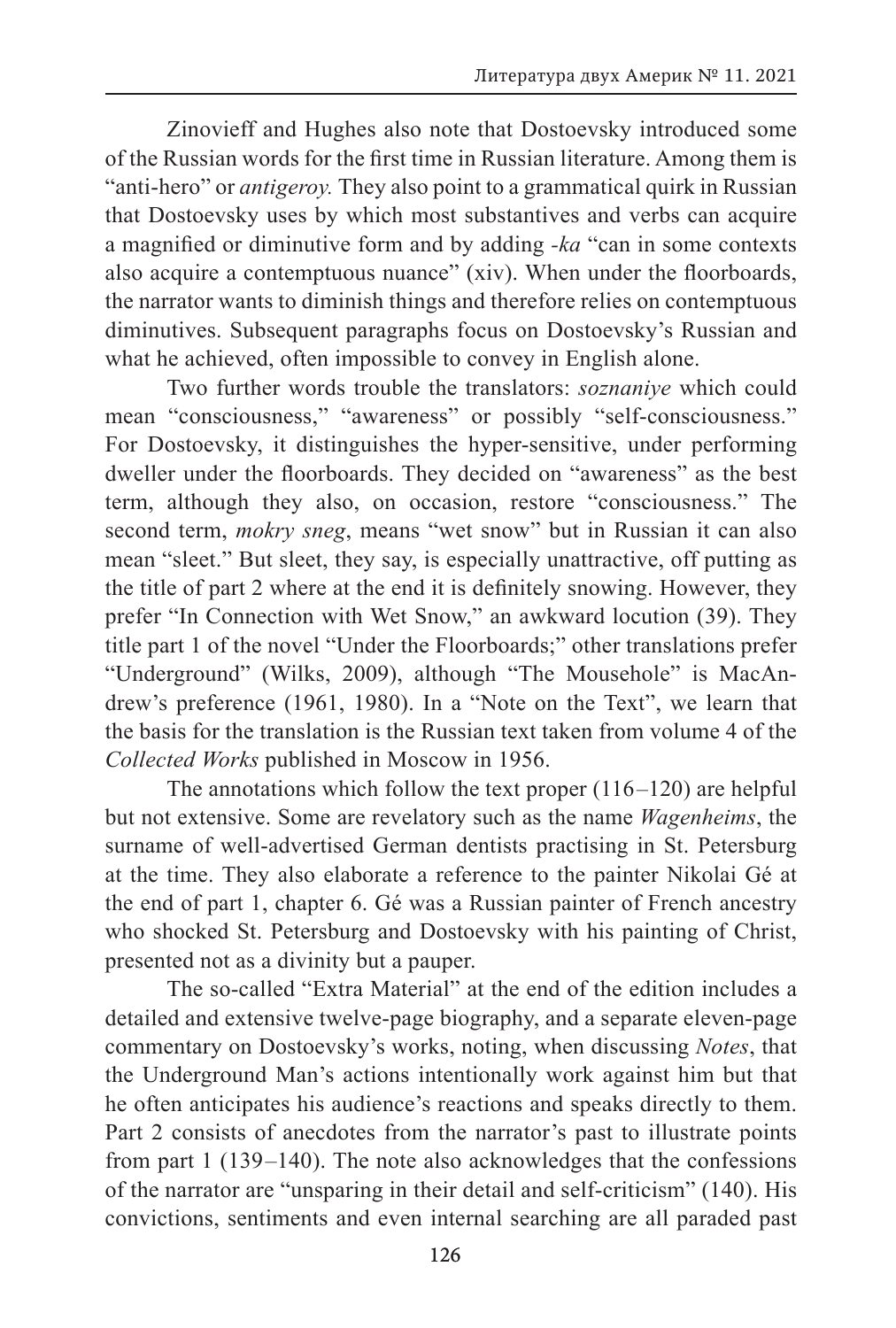the reader. But for the narrator, they lead to jealousy, cowardice and even moral cruelty, the result of being hyper-sensitive and over educated. After these critical comments is a one-page selected bibliography with ten titles and then the opening of *Notes* reprinted in Russian (149 –151).

**2012.** Dostoevsky, *Notes from Underground*, trans. Natasha Randall, introd. D.B.C. Pierre (London: Canongate, 2012), 152 pp.

The London based Natasha Randall has translated Lermontov and Zamyatin, as well as Dostoevsky. From 2002 to 2007 she wrote a column on books and publishing for *Publishing News* (UK).

**2012.** Dostoevsky, *Notes from Underground: In Contemporary American English*, trans. Marciano Guerrero (London: MaryMarc Translations, 2012).

This is an unusual edition with the text filled with American colloquialisms and idioms. An example from the introduction: "The word underground is confusing, causing many readers to think that the narrator lives in some underground tenement... the underground man in today's language may be described [as] a 'bi-polar' character." This is a casual, incomplete work, more an oddity than a genuine effort.

**2014.** Dostoevsky, *Notes from the Underground*, trans. Kirsten Lodge (Peterborough, ON: Broadview Press, 2014). Introduction (7–15), *Notes* (17–124), "Literary Contexts" (125–149), "Critical Reception" (150 –159), "Nineteenth Century Images" (160 –171). Helpful annotations throughout.

The introduction begins with biographical information noting Dostoevsky's hatred of mathematics and the military. It turns quickly to his early literary interest in the suffering of the poor and his frequenting Friday evening meetings of political thinker Mikhail Petrashevsky, evenings devoted to analyzing social problems of Russian and French social thought. The incident of his near execution in 1849 with the detail that those about to die wore long white shirts soon to become their burial shrouds follows. Publication of *Notes from the House of the Dead* in 1860 focuses on his time in prison and the many disadvantaged he met there. Lodge then carefully outlines the evolution of Dostoevsky's thought and his rejection of socialism and acceptance of suffering as a morally transforming experience, idealized through peasant culture.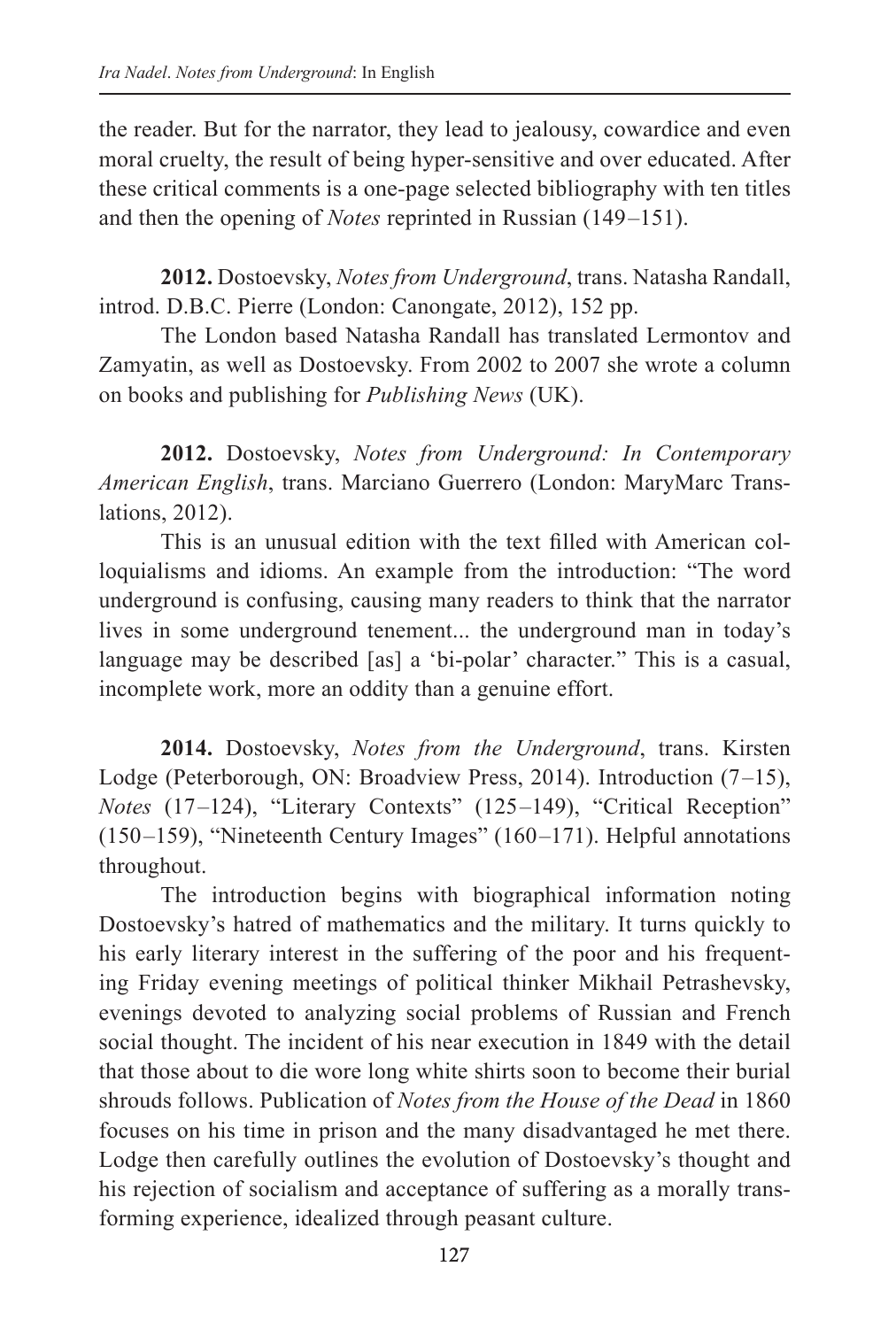The upheavals of the 1860s, with the emancipation of the serfs in 1861, play a role in the shifting subject matter of Russian writing. As peasants migrated to the cities, the urban landscape of Moscow and St. Petersburg transformed, with an expanded labor force easing the rise of industrialism. Lodge then narrates how Dostoevsky and his brother founded *Time* and then *Epoch* but their collapse, compounded by the loss of his wife and brother, and excessive financial debt left by his brother, partly led to the painful pressures exerted on the narrator of *Notes*. Lodge then claims that *Notes* is the embryo of "most of the ideas of the great novels of his later years" (8). Comments on his 1862 trip to Europe and his published travelogue, *Winter Notes,* with reference to the Crystal Palace, to appear again in *Notes from Underground,* follow. Lodge then continues with Dostoevsky's life highlighting the pressure to publish, his gambling habit, his escape from creditors to Europe with his second wife from 1867–1871 and his continued work as a journalist and novelist.

The following sections of the introduction focus on the contemporary context of the Underground Man seen as a polemic against Chernyshevsky's idea of rational egoism, his critique of the good as only what is useful and his skepticism of science. Lodge then details how certain sections of *Notes* address these issues and privileges freedom (related to moral obligations) above all other issues in contrast to Chernyshevsky's belief in natural laws governing human interests which, he believed, cannot be determined. Lodge notes the importance of the  $2 \times 2 = 5$  formula in the text but also recognizes that the refutations of rational egoism by the Underground Man are often chaotic and occasionally contradictory. A further section of the introduction emphasizes the context of the Underground Man's youth during the 1840s and how Dostoevsky fashions a parody of the Romantic idealist.

The introduction successfully addresses the swirling history of literary, political and social ideas in Russia and Europe at the time Dostoevsky wrote *Notes*. He repeatedly supported the idea that individuals were the agents of change, not social or economic forces. The paradoxes of the Underground Man, however, make him both repellant and compelling, one of the most distinct features of the work and its disunified anti-hero. There is no translator's note.

Following the text proper is a lengthy section entitled "In Context" (125 –159), after which are a series of useful photographs of Dostoevsky, his brother, Chernyshevksy, the Crystal Palace, Nevsky Prospekt and St. Isaac's Square. The "In Context" portion includes a passage from Fou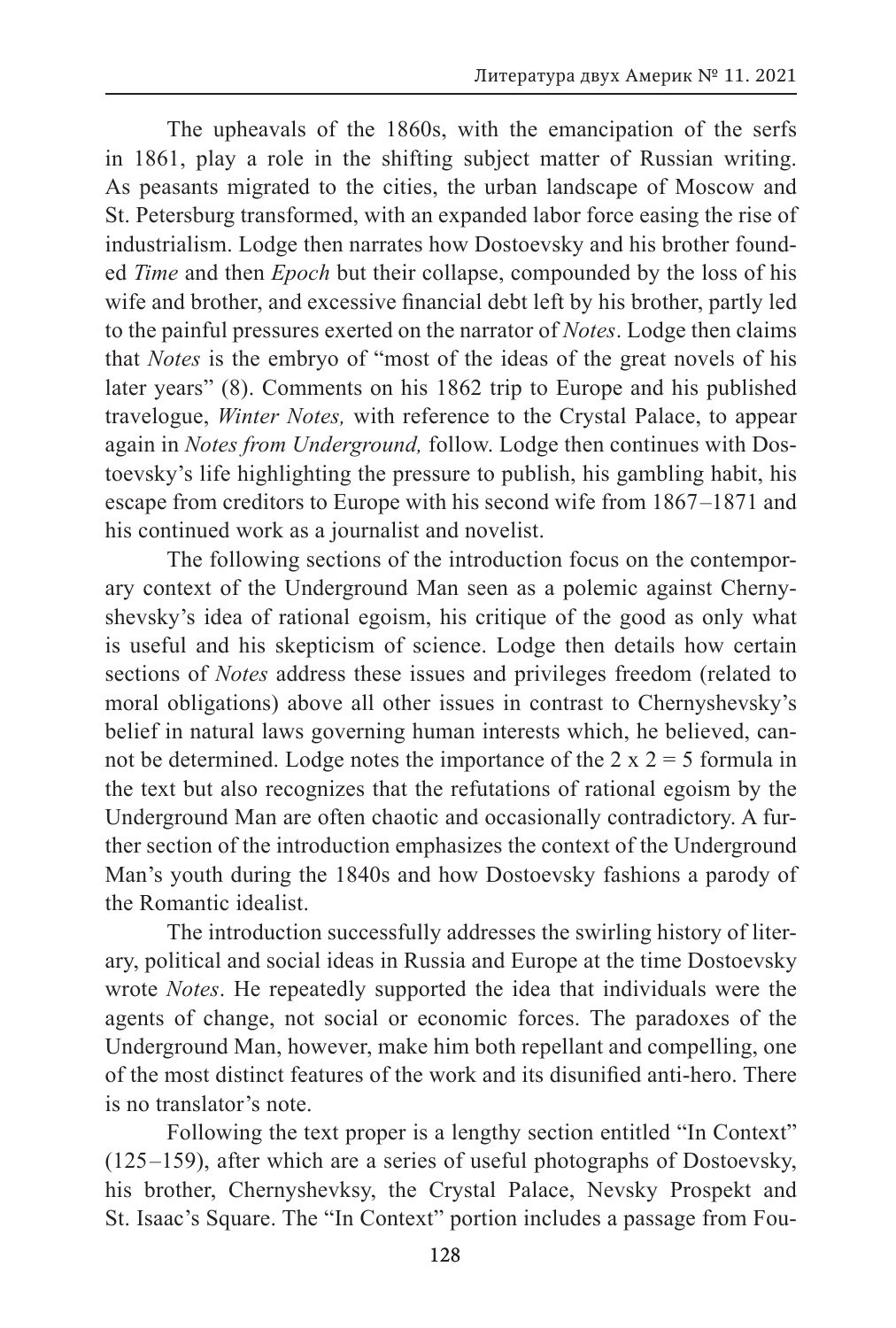rier, poems by Nekrasov, excerpts from *What Is to Be Done*?, additional writings by Dostoevsky and, finally, the "Critical Reception" of the book with two commentaries from 1883 and 1891. This is a compact yet expansive, accessible edition.

#### REFERENCES

Beasley 2020 — Beasley, Rebecca. *Russomania: Russian Culture and the Creation of British Modernism, 1991 –1922*. Oxford: Oxford University Press, 2020.

Beasley, Bullock 2013 *—* Beasley, Rebecca, and Philip R. Bullock, eds. *Russia in Britain, 1880 –1940: From Melodrama to Modernism*. Oxford: Oxford University Press, 2013.

Blume 2011 — Blume, Gwendolyn J. "The Reader-Brand: Tolstoy in England at the Turn of the Century." *Texas Studies in Literature and Language* 53, no. 3 (Fall 2011): 320 –337.

Dostoevsky 2014 — Dostoevsky, Fyodor. *Notes from the Underground*. Edited and translated by Kirsten Lodge. Peterborough, ON: Broadview Press, 2014.

Dostoevsky 2009 — Dostoevsky, Fyodor. *Notes from Underground and The Double.* Translated by Ronald Wilks. London: Penguin, 2009.

Dostoevsky 1991 — Dostoevsky, Fyodor. *Notes from the Underground, and the Gambler*. Translated by Jane Kentish. Oxford: Oxford University Press, 2008. First published 1991.

Dostoevsky 1918 — Dostoevsky, Fyodor. "Notes from Underground." *White Nights and Other Stories*. Translated by Constance Garnett. New York: Macmillan, 1918.

Dostoevsky 1913 — Dostoevsky, Fyodor. *Letters from the Underworld*. Translated by C.J. Hogarth. London: J.M. Dent, 1913.

Frank 1960 — Frank, Joseph. *Dostoevsky and Russian Nihilism: A Context for "Notes from Underground."* Chicago: University of Chicago Press, 1960.

Frank 1986 — Frank, Joseph. *Dostoevsky: The Stir of Liberation, 1860 –1865*. Princeton: Princeton University Press, 1986.

Frank 1961 — Frank, Joseph. "Nihilism and *Notes from Underground*." *Sewanee Review* 69, no. 1 (1961): 1 –33.

Garnett 2009 — Garnett, Richard. *Constance Garnett: A Heroic Life*. London: Faber and Faber, 2009.

Jackson 1958 — Jackson, Robert L. *Dostoevsky's Underground Man in Russian Literature*. The Hague: Mouton, 1958.

Katz 2013 — Katz, Michael. "A Brief Note on the Translation of the Opening Lines of Dostoevsky's *Notes from Underground*," *Dostoevsky Studies*, n.s., 17 (2013):  $113 - 119$ .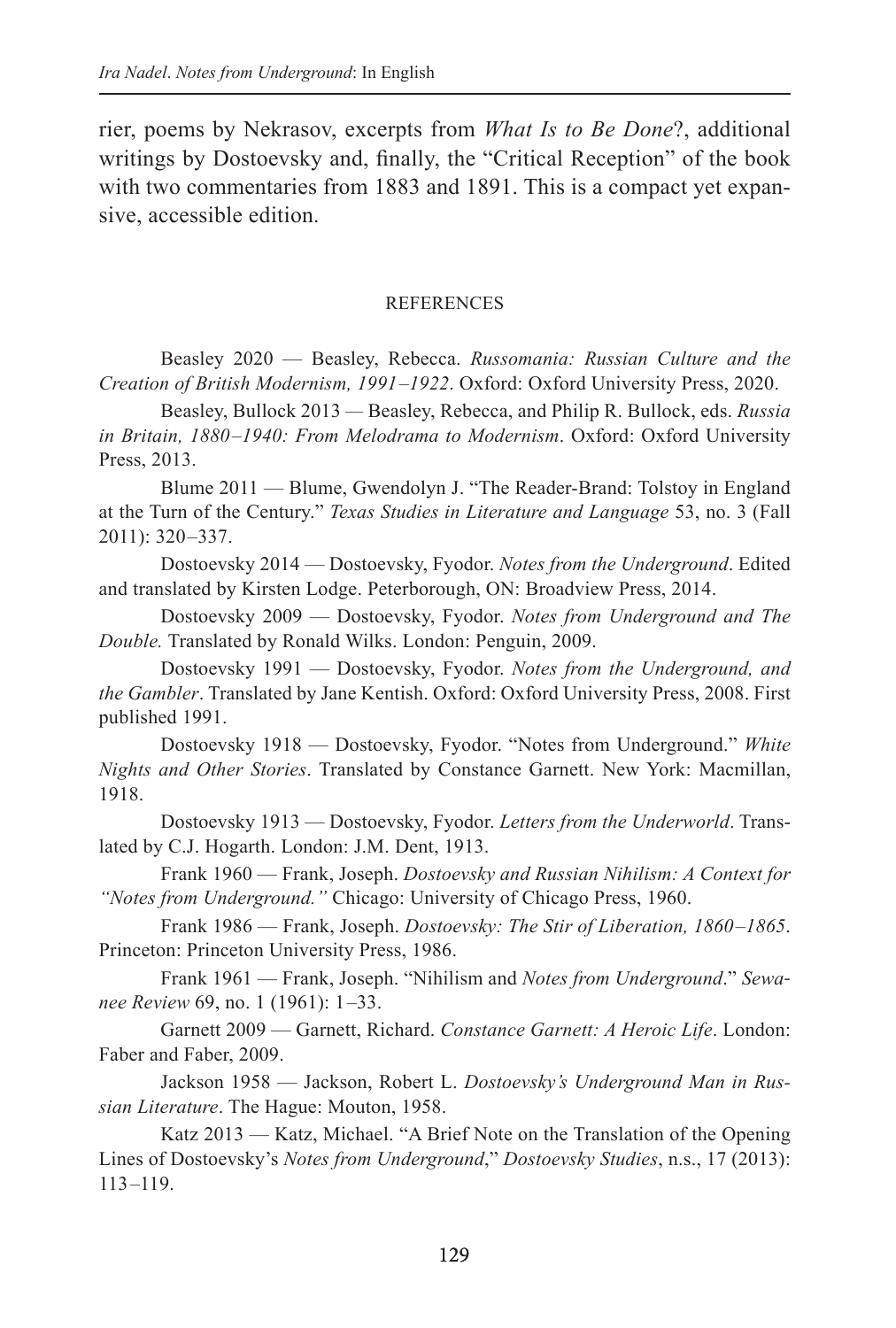McAteer 2021 — McAteer, Cathy. *Translating Great Russian Literature: The Penguin Russian Classics*. London: Routledge, 2021.

May 1994 — May, Rachel. *The Translator in the Text: On Reading Russian Literature in English.* Evanston, IL: Northwestern University Press, 1994.

Nabokov 1981 — Nabokov, Vladimir. *Lectures on Russian Literature*. Edited by Fredson Bowers. New York: Harcourt Brace Jovanovich, 1981.

Woolf 1976 — Woolf, Virginia. *The Letters of Virginia Woolf*. Vol. 2: 1912 –1922. Edited by Nigel Nicolson and Joanne Trautmann. New York: Harcourt Brace Jovanovich, 1976.

Woolf 1987 — Woolf, Virginia. "More Dostoevsky." In *Essays of Virginia Woolf*. Vol. 2: *1912 –1918*, edited by Andrew McNeillie, 83 –87. San Diego: Harcourt Brace Jovanovich, 1987.

Woolf 1988 — Woolf, Virginia. "Mr. Bennett and Mrs. Brown." In *Essays of Virginia Woolf*. Vol. 3: *1919 –1924*, edited by Andrew McNeillie, 384 –389. San Diego: Harcourt Brace Jovanovich, 1988.

Woolf 1992 — Woolf, Virginia. "The Russian Point of View." In *Essays of Virginia Woolf,* Vol. 4: *1925 –1928*, edited by Andrew McNeillie, 181 –190. New York: Harcourt Brace Jovanovich, 1992.

> ADDENDUM ПРИЛОЖЕНИЕ

### **Чарльз Джеймс Хогарт Предисловие к переводу «Записок из подполья»8**

Нельзя не радоваться тому, что читающая публика в нашей стране начинает все более ценить достоинства Федора Достоевского, величайшего русского писателя-реалиста, и уже не думает, что произведения Толстого, Тургенева и Чехова составляют всю сущность русской литературы. Достоевского, пожалуй, особенно полезно читать «благополучной» части общества, ибо он обнажает некоторые из ужаснейших социальных недугов, призывая всех мужчин и женщин обратить взор на гной и смрад, которым цивилизация позволяет существовать, пусть и не сама она их породила. Пусть писатель говорит о России — картина эта ничуть не менее отражает состояние любого современного общества, не исключая и наше собственное, ведь нравственная чума и язвы, какие он описывает, существуют повсюду и являют собой, по всей видимости,

<sup>8</sup> Перевод выполнен Т.А. Пирусской по изд.: Fyodor Dostoevsky, *Letters from the Underworld*, trans. C.J. Hogarth (London: J.M. Dent, 1913), vii –ix.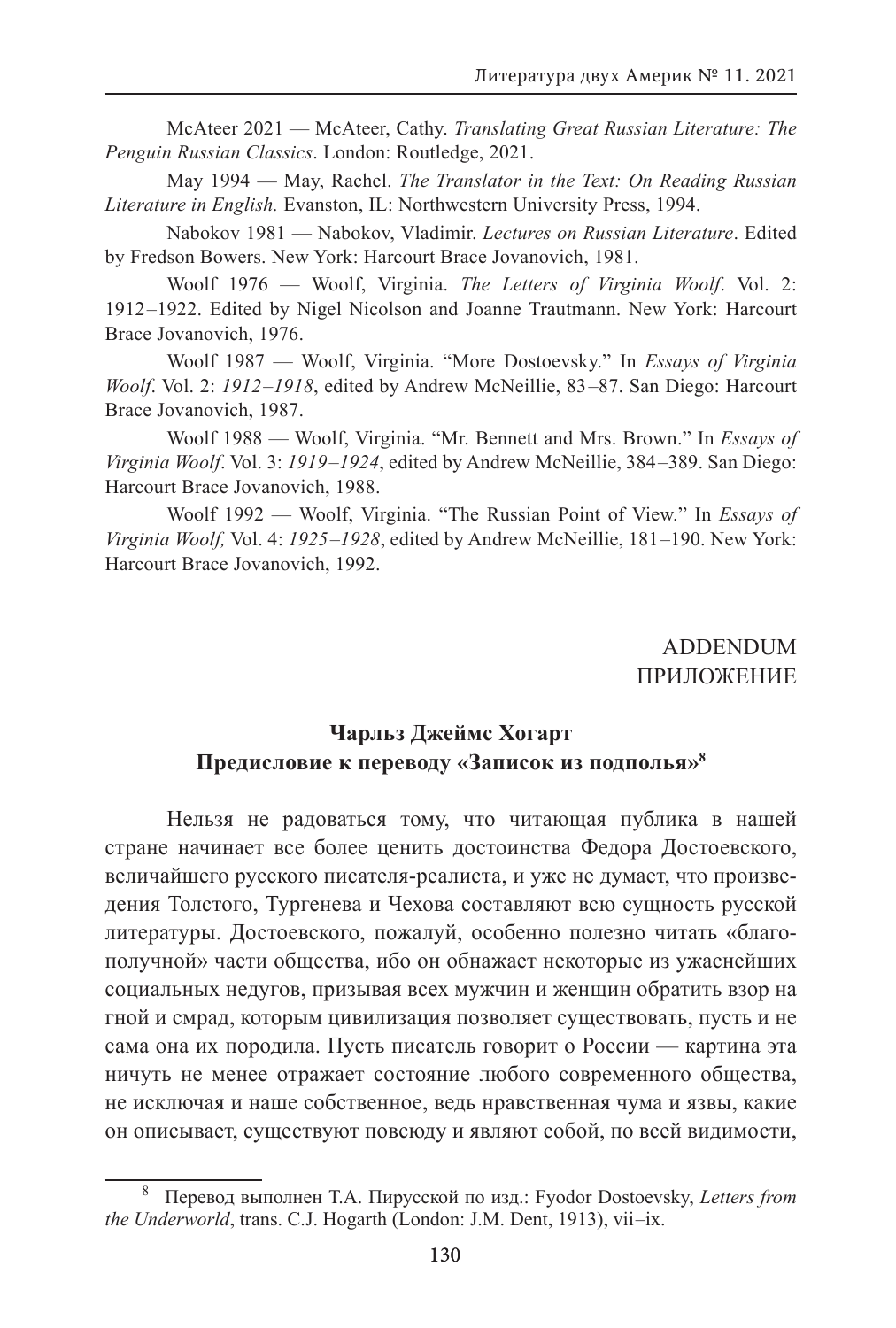неизбежное побочное следствие системы, лежащей в основе современного общества.

В отличие от многих других писателей-реалистов, Достоевский изображает ужасы этого мира, зная их не понаслышке: он сам спустился в ад и пребывал там, не просто как наблюдатель, но как пленник, как заключенный, как изгой, оказавшийся там бок о бок с погибшими душами, вынужденный переносить их телесные недуги и душевные страдания. Рисуя перед нами картины того, что он видел в этих мрачных глубинах, он словно бы спрашивает благополучную часть общества, что же она обо всем этом думает. Но он не пытается смягчить порочность и грязь — нравственную и физическую — подполья, как не стремится и осуждать их. Он не возлагает вину за увиденное им на тот или иной тип общественного устройства или на конкретный социальный класс. Он лишь приглашает читателя взглянуть, а затем пойти и подумать, что он увидел.

Достоевский, в отличие от Толстого, не проповедник, ему не свойственна и мягкая чеховская сатира, и все же он не пессимист. В самых кошмарных обстоятельствах, в самых опустившихся людях он различает если не луч света, то по крайней мере намек на луч, который в конце концов прорежет тьму, все искупит и преобразит. Соня и Мармеладов из «Преступления и наказания», Лиза из «Писем из подполья» и многие другие — Достоевский способен разглядеть в них негасимую искру божественного духа. Но что, спрашивает он, принесет им искупление? Любовь в высшем смысле этого слова. Именно: любовь, любовь и еще раз любовь — в ней Достоевский видит избавление от недугов жизни, исцеление болезней, от которых страдает человечество. Однако он не занимается восхвалением этой панацеи. Он лишь показывает, на что она способна, и предоставляет читателю делать выводы самостоятельно. Толстой, снимая с мольберта написанную им картину, поднимает ее высоко над головой и, вооружившись указкой, поясняет, какие нравственные уроки надлежит извлечь из той или иной изображенной на холсте детали. Достоевский же пишет свою картину, оставляет ее стоять на мольберте, а сам незаметно выходит за дверь. Если вы хотите, вы можете заглянуть в комнату и посмотреть на картину, и понимайте ее, как хотите; ей не требуется ни указка, ни инструкция относительно того, как истолковать детали. Если в вас есть человечность, человечность этой картины отзовется в вас; если вы не способны к такому пониманию что ж, может быть, это не так уж важно. Как бы то ни было, художник не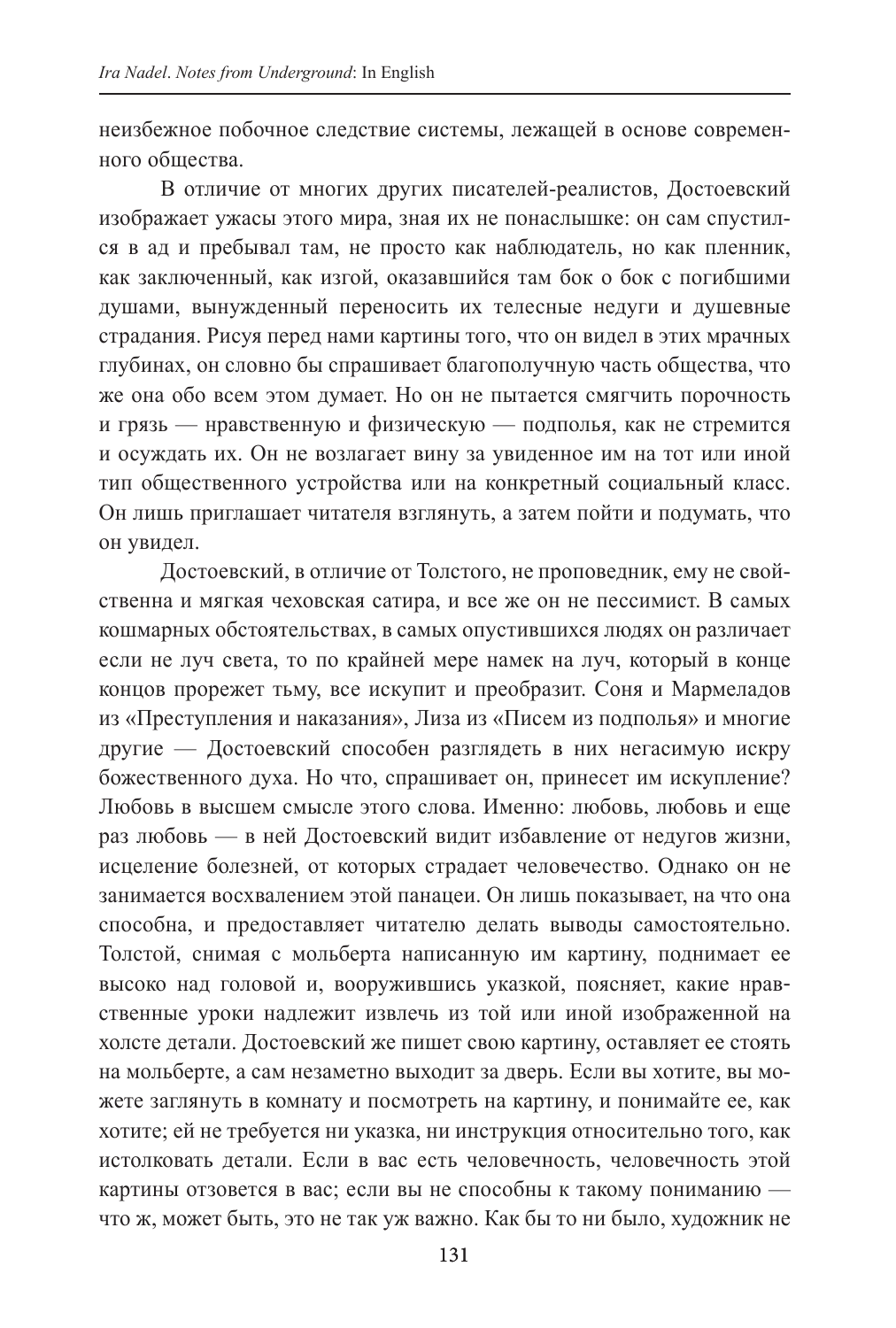станет читать вам проповедей, потому что он сам был грешником вместе с грешниками, которых рисует.

Итак, перед нами автор, показывающий, как любовь в высшем смысле этого слова может исцелить самый подлый характер. Высокая и чистая любовь, говорит нам Достоевский, спасает и очищает на всех этапах жизни. «Была бы у меня семья с детства, не такой бы я был, как теперь» (522)<sup>9</sup>; «Сам [отец] в сюртучишке засаленном ходит, для всех скупой, а ей [дочери] из последнего покупает, подарки дарит богатые, и уж радость ему, коль подарок понравится» (522); «…Где любви не бывает, там и рассудка не бывает» (523); «...Тут каждое, хоть и самое трудное время счастьем покажется; только бы любить да быть мужественным» (524); «Знаешь (говорит циничный развратник проститутке), — розовенький такой мальчик, грудь тебе сосет... <...> Да разве не всё тут счастье, когда они трое, муж, жена и ребенок, вместе?» (524); «Любовь! — да ведь это всё, да ведь это алмаз... Ведь чтоб заслужить эту любовь, иной готов душу положить, на смерть пойти» (526). Можно привести еще много подобных фраз, вложенных Достоевским в уста пьяниц, эпилептиков, ростовщиков и проституток. Одна из повестей в этой книге представляет собой полный раскаяния бессвязный рассказ человека, который, при всей своей низости, любил искренне и всем сердцем. Под влиянием этой подлинной и глубокой страсти он, некогда алчный ростовщик, научился быть щедрым и благородным, хотя своим упрямством разбил сердце жене и довел ее до самоубийства. В другой повести мы наблюдаем гибель неустойчивой натуры, которая проходит через муки чисто любовной страсти. Наконец, мы читаем, как бедная отверженная обществом женщина, на которой полупомешанный, озлобленный циник решил сорвать свой гнев на мир и разочарование в нем, хватается за искреннюю и великодушную любовь, которую, как ей кажется, он ей предлагает, и своим порывом обнаруживает высшую, лучшую, чистую природу, все еще теплящуюся в душе этой женщины. Ее любящая душа, жаждущая того, в чем ей отказала судьба, готова отдать рассказчику всю свою нежность, а он — он обрушивает на нее свою злобу и причиняет ей боль, хотя этим поступком делает больно и самому себе. Чудовищная картина — иные, пожалуй, скажут, слишком чудовищная. Так и кажется, что автор говорит им: «Не смотрите, добрые люди, живите и дальше спокойно».

<sup>9</sup> Цитаты из повести Достоевского приводятся в тексте в круглых скобках по изд.: *Достоевский Ф.М.* Записки из подполья // Собрание соч.: в 15 т. Л.: Наука, 1989. Т. 4. С. 452 –551.